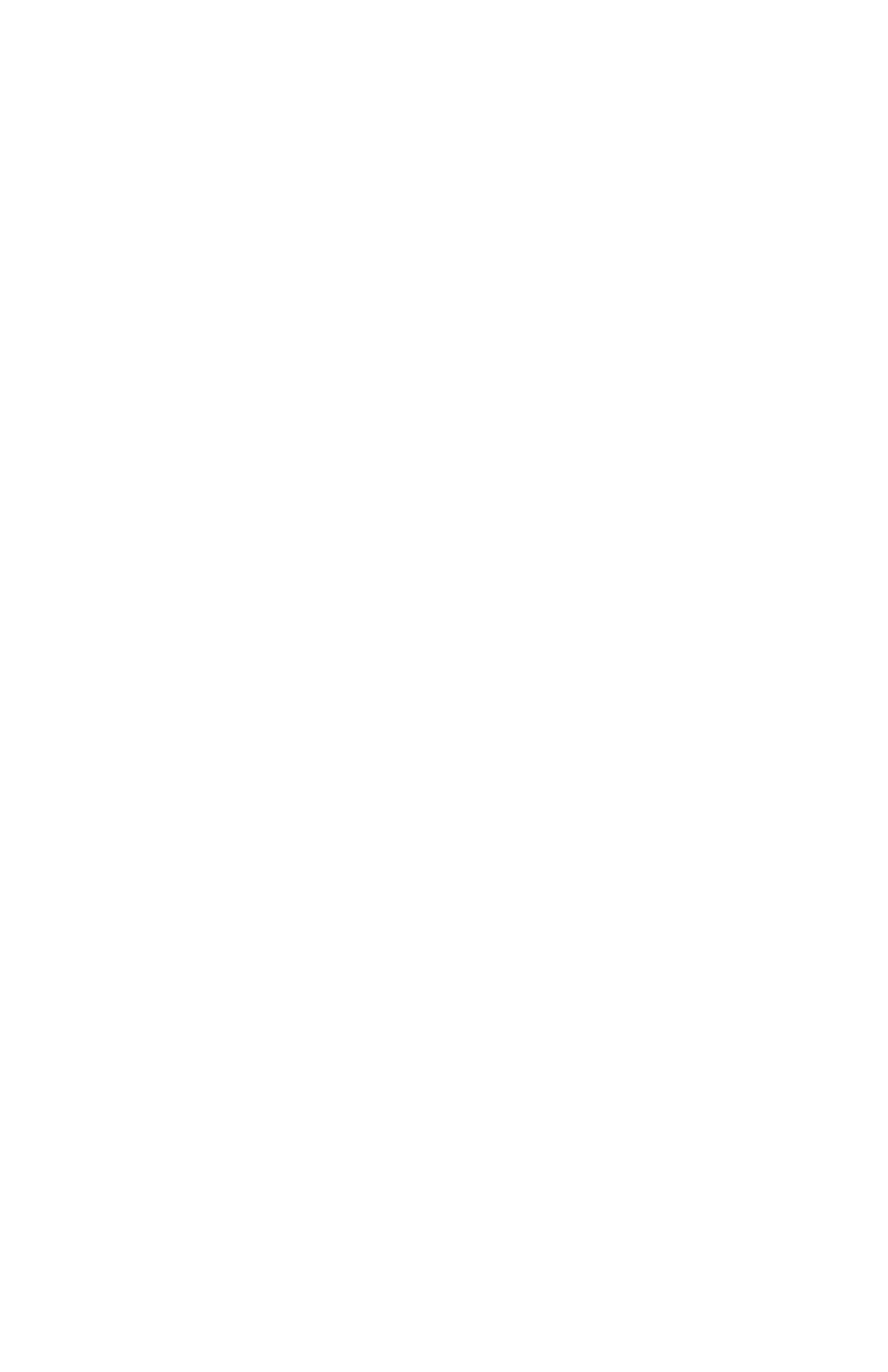### **THE FABIAN SOCIALIST CONTRIBUTION TO THE COMMUNIST ADVANCE by Eric Butler**

"...who, remembering that those (policies of high taxation and centralisation of credit) were the demands of the Manifesto (issued by Marx and Engels in 1848), can doubt our common inspiration." *- Professor Harold Laski, famous Fabian Socialist theoretician in his Appreciation of the Communist Manifesto for the Labour Party (1948).*

#### INTRODUCTION

 This booklet is an expansion of a paper I gave at the 1963 Annual Seminar of The Australian League of Rights. The considerable interest in this paper clearly indicated that the subject matter of the paper should be dealt with more extensively. This booklet does not pretend to be an exhaustive examination of what is a vast and complex subject. But it does seek to provide sufficient evidence to demonstrate that so far from providing a defence against the Communist advance, the Fabian Socialist movement has materially aided and abetted that advance.

 It is not suggested, however, that every person attracted to the Fabian-Socialist movement is a conscious agent of the Communist conspiracy. Far from it. The truth is that many sincere and well-meaning people, concerned about the problems of society, and lacking any clear understanding of the values upon which western civilization has been erected, have been attracted towards the idea of extending State power, but have selected what has appeared to be the more moderate approach of the Fabian Socialists as distinct from the more openly revolutionary approach of the Marxist Socialists.

 But once those balances in society which protect the individual against tyranny, are upset to a certain stage by the many legal techniques of concentrating power devised by the Fabians, Parliament itself could be used to bring the Communists to power.

Khrushchev clearly had this in mind when in his historic report to the 20th Communist Congress in Moscow, February 14, 1956, he raised the question of whether is it possible to go over to socialism by using parliamentary means.

 This is a question which must concern all those who want to gain an understanding of all policies which today aid the world-wide forces of revolution. It is hoped that this booklet will make a contribution towards developing this understanding.

 *ERIC D. BUTLER. Melbourne, February, 1964.*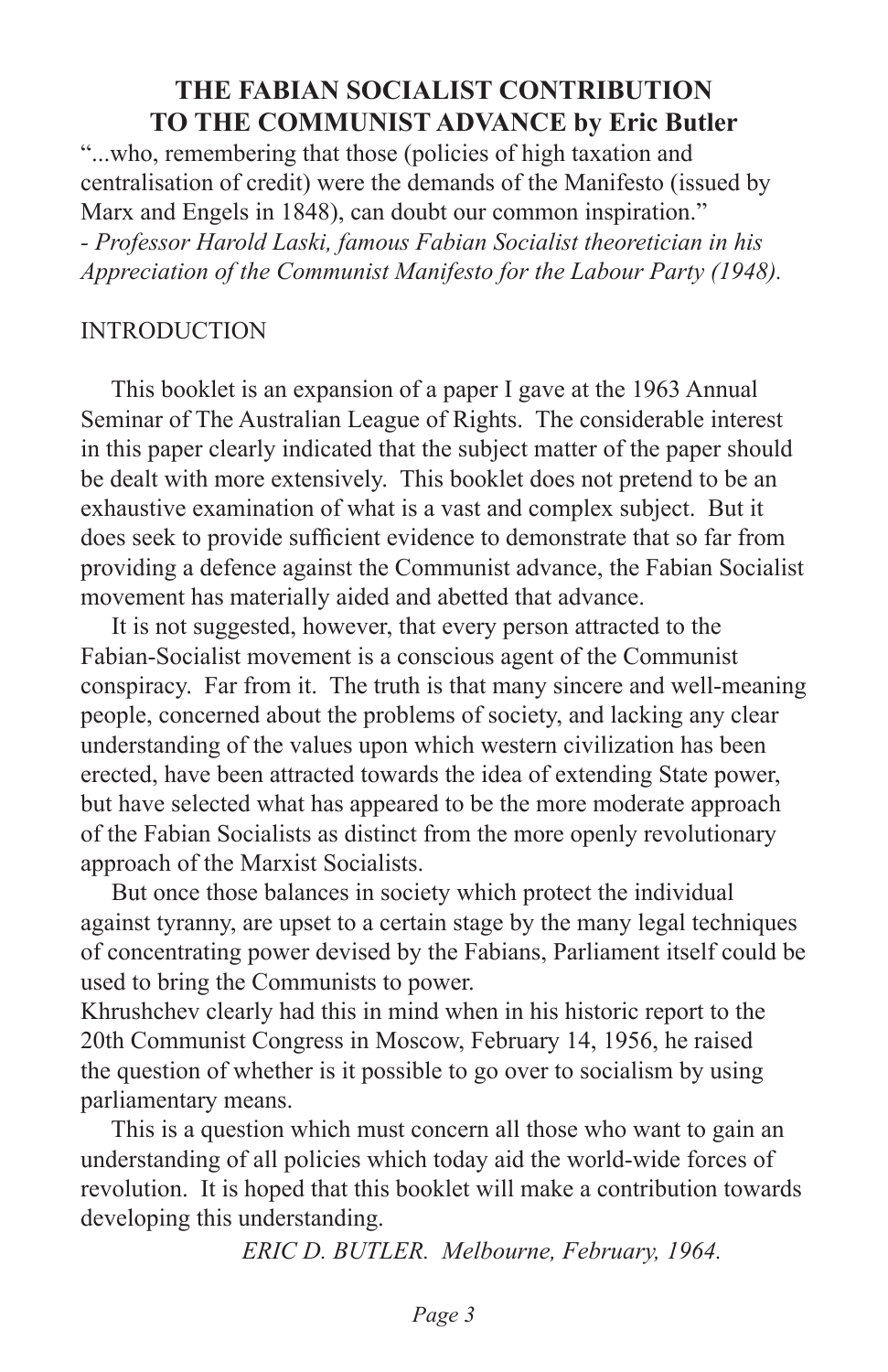#### THE FABIAN SOCIALIST CONTRIBUTION TO THE COMMUNIST ADVANCE

 The great Lord Acton, famous for his observation that all power tends to corrupt, also made the penetrating statement that "Few discoveries are more irritating than those which expose the pedigree of ideas".

 The purpose of this study is to trace the pedigree and the development of the ideas which have produced the Fabian Socialist movement as one of the principal contributions to the mounting forces of a world-wide revolution threatening the basic foundations of Western and Christian civilization.

 The very suggestion that the Fabian Socialist movement has played a vital role in furthering the Communist advance, still less has had any close connection with Communism, will naturally be regarded with great indignation by all those who have uncritically accepted the widespread view that the Fabians have been a "moderate" influence in politics and economics. And the very fact that the Fabians and other Socialist groups have been attacked by the Marxist-Leninists, is offered as sufficiently convincing evidence that so far from "moderate" Socialists assisting the Communist advance, they are in fact the only real barrier to Communism.

 But as one of the famous architects of the British Welfare State, Sir William Beveridge, said, his programme was one of going "half-way to Moscow". Beveridge was a leading Fabian. His description of Socialism is a realistic one; an admission that it is moving in the same direction as the Marxists, only not as fast, and, as many sincere Socialists believe, not as far.

#### MUST LOOK BEYOND LABELS

 It cannot be stressed too often that those who are going to make an effective contribution to the struggle against the Communist challenge, must always look beyond political labels, propaganda, smokescreens, and mere verbal battles to the reality behind them.

 And what is the basic reality shared by all brands of Socialists? They all believe in the centralisation of power; they all advance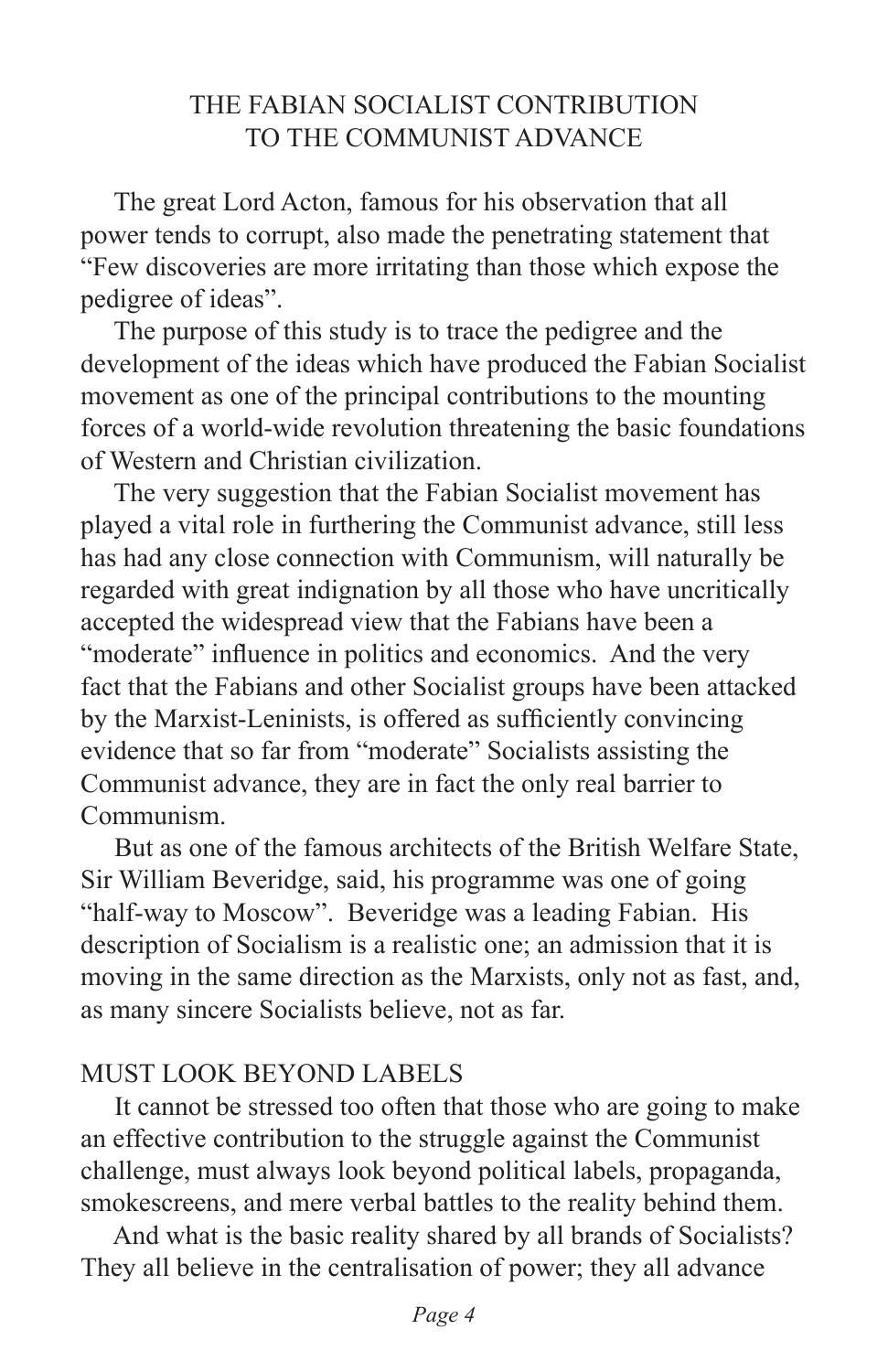the idea that the power of Government should be increased. Some Socialists - and many who call themselves anti-Socialists - genuinely believe, of course, that it is possible to implement a policy of centralised control and centralised planning, and then successfully call a halt at a certain stage. They are like the girl who argued that just a little bit of pregnancy was all right!

 Unfortunately history has proved that once policies of centralised control are set in motion, they progressively gain momentum, and that as the momentum grows, the moderates responsible for the initial impetus either have to become more ruthless in order to attempt to deal with the results of the increased momentum, or they are pushed aside by those who have no scruples about being ruthless in the exercising of centralised power.

 Every increase in the power of Government is at the expense of the individual, who, as he loses not only power to make decisions for himself, but also loses his sense of personal responsibility, tends to become more and more satisfied to depend upon the State. It is the undermining of the individual's belief in the basic principle of true freedom and the personal responsibility which goes with it, that has had such a deadly "softening up" effect on the peoples of the non-Communist world, and thus seriously lowered their resistance to the Communist challenge.

 The Fabian Socialists have not only made a major contribution towards this weakened resistance; they have provided a smokescreen which has hidden the activities of both secret and known Communists. In a secret message sent from London to the Internationale in Geneva in 1870, Karl Marx said that the English would never make their own revolution, and that foreigners would have to make it for them.

 But there are not only violent revolutionary activities; there is such a thing as a silent revolution, the undermining of a nation and its institutions from within. This is what the Fabian Socialists set out to accomplish.

 Their policy was one of influencing all other political groups by infiltration and permeation. This policy has been aptly described as one of Sovietism by Stealth. The Fabian Society, which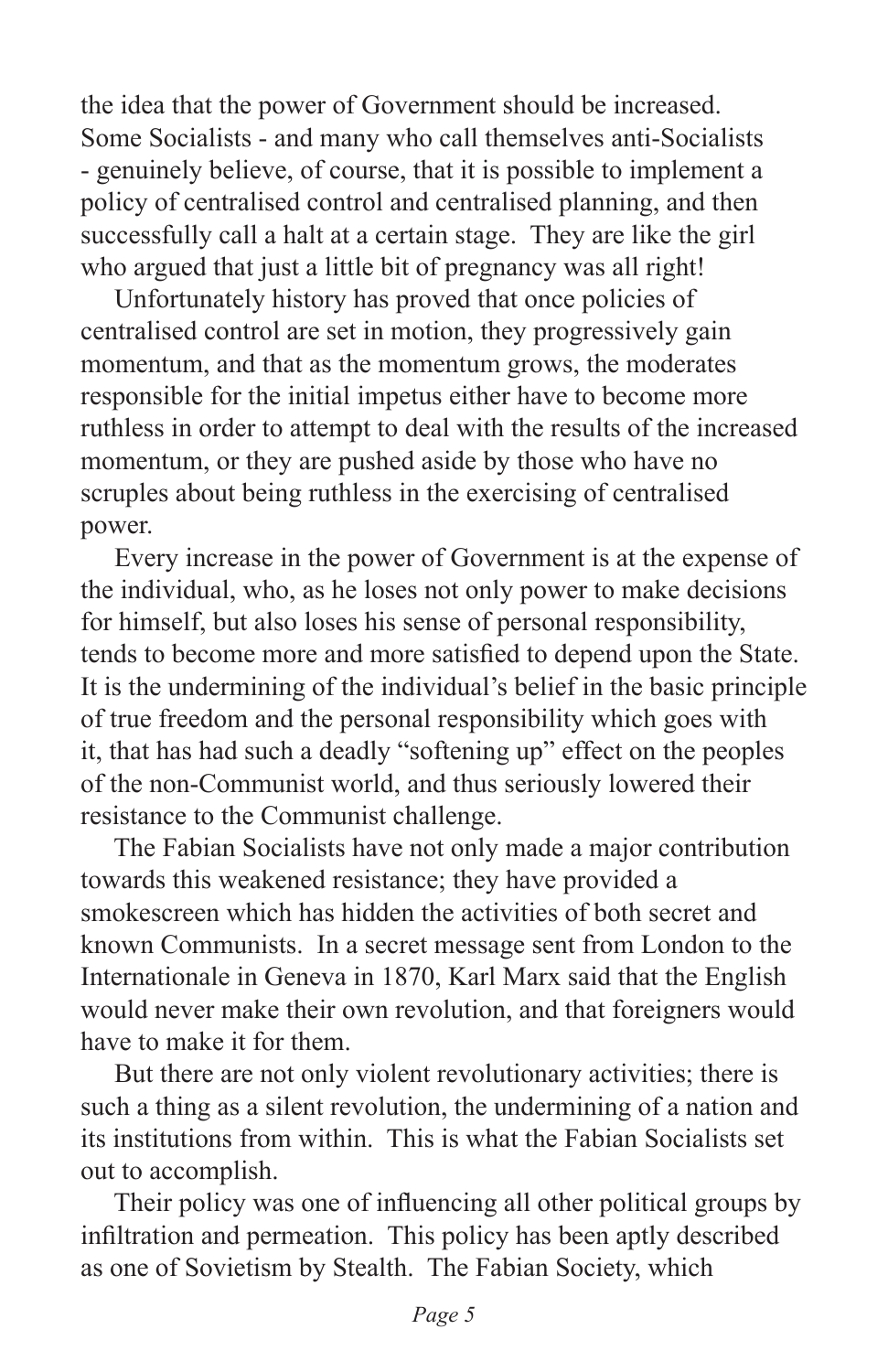took its name from Fabius Cunctator, the Roman dictator who eventually defeated Hannibal as a result of a policy of gradualness, was launched in the winter of 1883-84 under the leadership of Professor Thomas Davidson, "an ethical Anarchist Communist". He was soon superseded by the Webbs and George Bernard Shaw, who played a dominant role in the Society for nearly half a century.

 The policy of permeation soon started to bear fruit. Politicians of all parties were influenced. George Bernard Shaw has frankly described this policy:

"Our propaganda is one of permeating - we urged our members to join the Liberal and Radical Associations in their district, or, if they preferred it, the Conservative Associations - we permeated the party organisations and pulled all the strings we could lay our hands on with the utmost adroitness and energy, and we succeeded so well that in 1888 we gained the solid advantage of a Progressive majority full of ideas that would never have come into their heads had not the Fabians put them there."

 The essence of the Fabian's Soviet-by-Stealth programme was to exploit the natural tendency of all politicians, irrespective of label, to concentrate power. The Fabians set about influencing all politicians to support legislation which would so start centralising power that a process of delegation of power to a bureaucracy would become inevitable. Once the bureaucracy was empowered to make regulations and decrees having the force of law, responsible Parliamentary Government would be undermined, and the traditional Constitutional safeguards of the individual's rights destroyed.

 In other words, the Fabians set out deliberately to pervert the Parliamentary system.

 One of the great figures of the Fabian Socialist movement, Professor Harold Laski, clearly outlined the Fabian technique in the Fabian journal, New Statesman, September 10, 1932, as follows:

"The necessity and value of delegated legislation and its extension is inevitable if the process of socialisation is not to be wrecked by the normal methods of obstruction which existing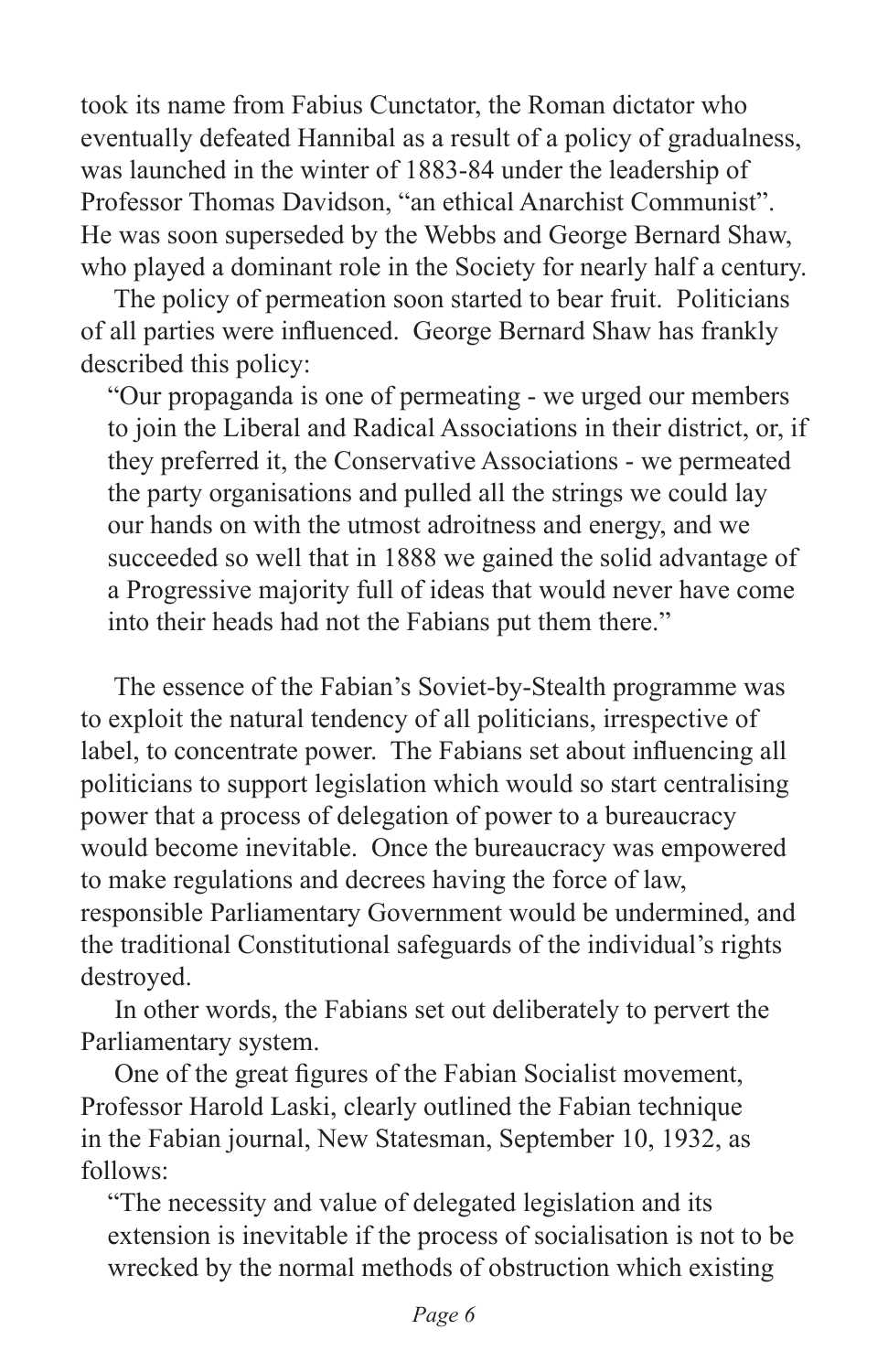parliamentary procedure sanctions."

 In his book, *Democracy in Crisis*, Laski said that the first task of a Socialist Government would be

"to take vast powers and legislate under them by ordinance and decree."

 It is significant that in recent times the Communists have admitted the possibilities of using the Parliamentary system to further their programme.

 The Fabian technique of perverting the Parliamentary system to destroy responsible Government was warned against by the famous former Lord Chief Justice of England, Lord Hewart, in his great classic, *The New Despotism (1929)*.

Lord Hewart made the following serious charge:

"A mass of evidence establishes the fact that there is in existence a persistent and well-contrived system, intending to produce, and in practice producing, a despotic power which at one and the same time places Government departments beyond the sovereignty of Parliament and beyond the jurisdiction of the Courts<sup>"</sup>

 The "persistent and well-contrived system" has been expanded enormously since Lord Hewart wrote his book.

 The second World War, which the Marxist-Leninists claimed was necessary to advance their revolutionary strategy for world conquest, not only resulted in a major expansion of the Communist Empire; it also gave the Fabian Socialists the opportunity of expanding bureaucracy in every part of the English-speaking world, including the U.S.A.

 This expansion of bureaucracy, which enables the Fabians and other planners to exercise growing power over all aspects of the life of the individual by holding key bureaucratic positions, also provides the Communists with a perfect cover for their contribution to the revolution. The New Deal programme which President Roosevelt set in motion in 1933, allegedly to deal with the Great Depression crisis, was in fact Fabian inspired, with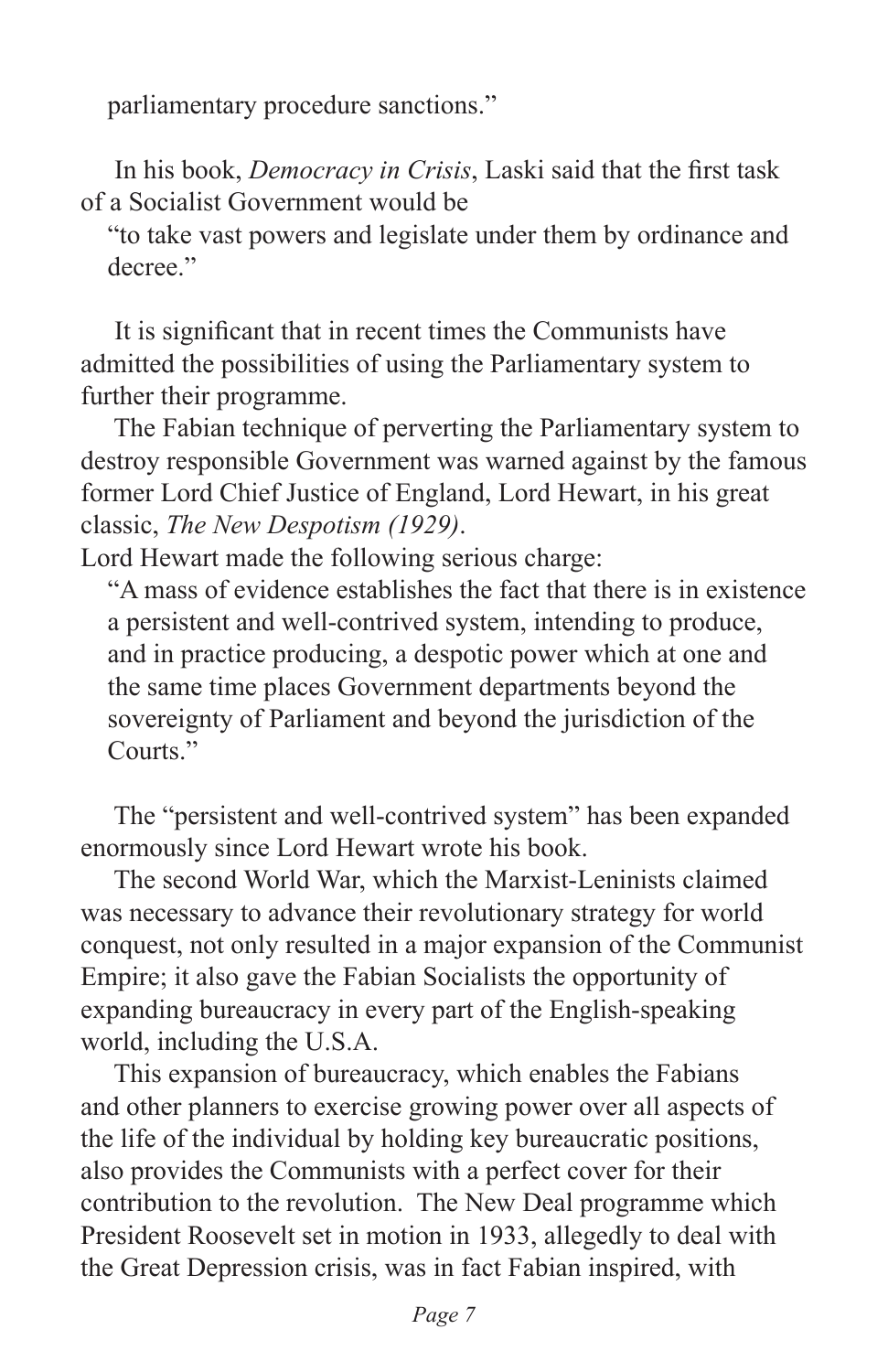influential Fabians on both sides of the Atlantic being directly involved in the programme.

 The New Deal required a tremendous expansion of bureaucracy. And this bureaucracy provided the perfect protection for large numbers of top Communist agents who progressively worked their way right into the very heart of the Roosevelt Administration, which from 1938 onwards was practically controlled by **Communists** 

 It is important to note that while the greatest rate of expansion takes place when there is a Government openly committed to increased Government planning, the expansion of bureaucracy has also continued under professed anti-Socialist Governments. These Governments are also subject to the influences of the Fabians, particularly in the field of economic and financial policy.

 They must continue to move, however reluctantly, in the same direction as the Socialists until such time as they are prepared to implement economic and financial policies which are designed to place the full benefit of the free-enterprise and private ownership economy at the disposal of the individual.

Such policies would require less Government and a substantial reduction in bureaucracy.

#### AUSTRALIAN EXPERIENCE

 One of the most striking examples of a Government elected on a strong anti-Socialist policy, and subsequently continuing, although perhaps at a slower rate, the policies of those it displaced, has been provided by the Menzies Federal Australian Government, elected in December, 1949, mainly, but not exclusively, as a result of the reaction to the Chifley Government's attempt to speed up its socialisation policy by nationalising the banking system and thus creating a complete Government monopoly of financial credit.

 It makes instructive reading today to go back to Sir Robert Menzies' 1949 policy speech, in which he promised, amongst other things, to reduce the burden of Government and to put the shillings back into the pound.

Just over ten years later, early in 1960, Professor F. A. Bland,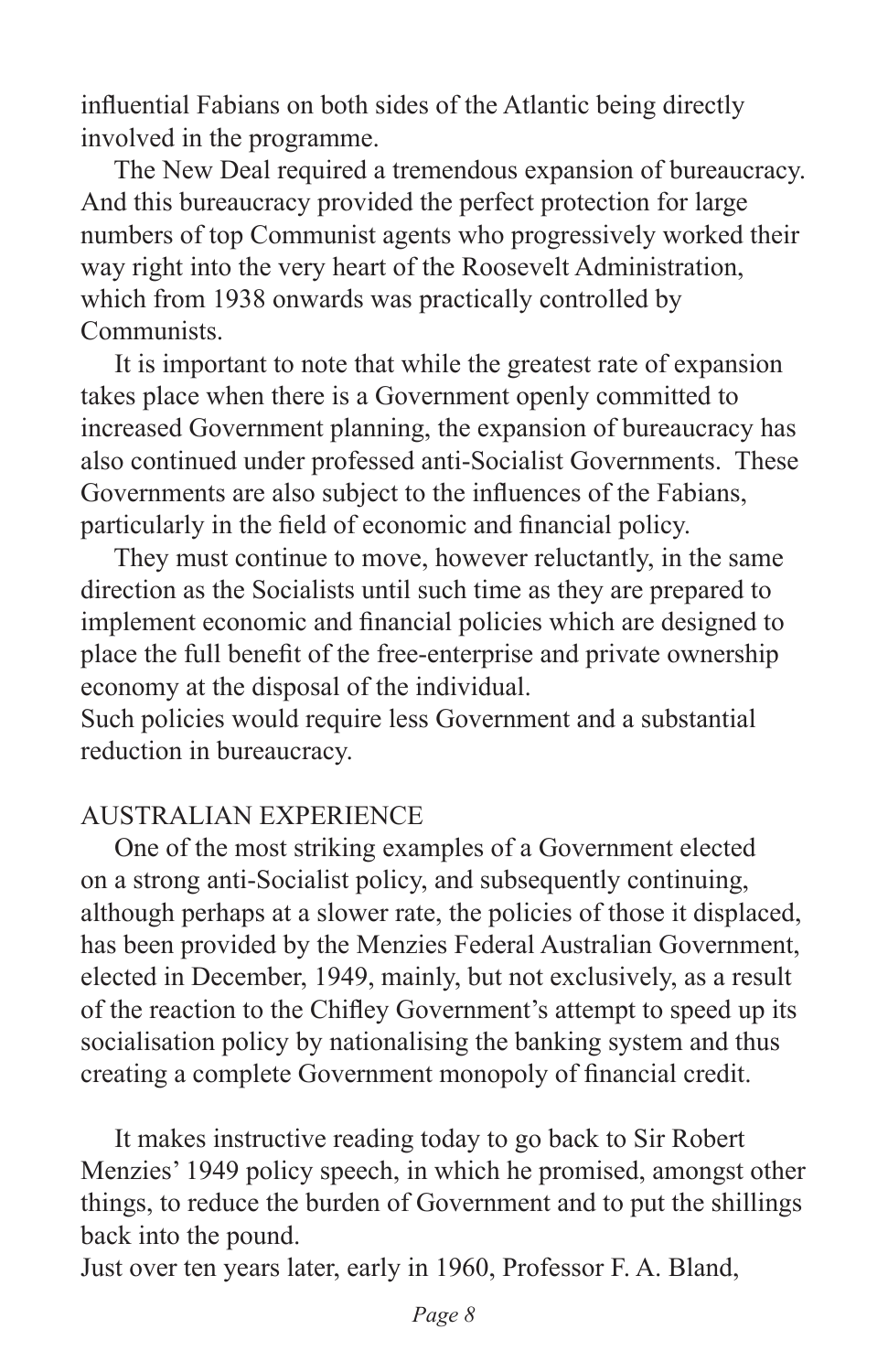outstanding authority on constitutionalism, left no doubt about what he thought had happened. He said that bureaucracy had triumphed over democracy,, and that it did not matter "two hoots" what the Opposition or back bench Members of the Government had to say about the Budget, or who was Treasurer at the time the Budget was introduced.

 Professor Bland spoke from first-hand experience as he was a Liberal Member at Canberra when he made the statement, and he had had considerable experience as Chairman of the Commonwealth Public Accounts Committee.

 While in the Opposition, the Liberals and Country Party Members at Canberra had been strongly critical of the influence of the Socialist "advisers" like Dr. H. C. Coombs, but the power of these advisers has increased, not reduced, under the Menzies Government. The case of Coombs is typical of what has happened. Known for his left-wing politics at the Perth University, Coombs then went to the London School of Economics, where he studied under Laski, who described him as one of his most brilliant students. Upon returning to Australia, he soon became a powerful influence in the Canberra bureaucracy.

 In an address at the Melbourne University on June 11, 1944, Coombs frankly proclaimed his totalitarian philosophy when he said,"

"People could not expect complete freedom after the war... It would be necessary for some individual to be given the right to say what was best for the community."

 As the key controller of a financial structure even more highly centralised today than it was when the Menzies Government first took office, Dr. Coombs is able to play a major role in controlling the Australian community. Coombs has his fellow Socialist counterparts in every other part of the English-speaking world. These planners are dedicated to building bigger and bigger bureaucracies to control and run the highly-centralised economy they are progressively creating with their Communistic policies of high taxation and centralised control of credit.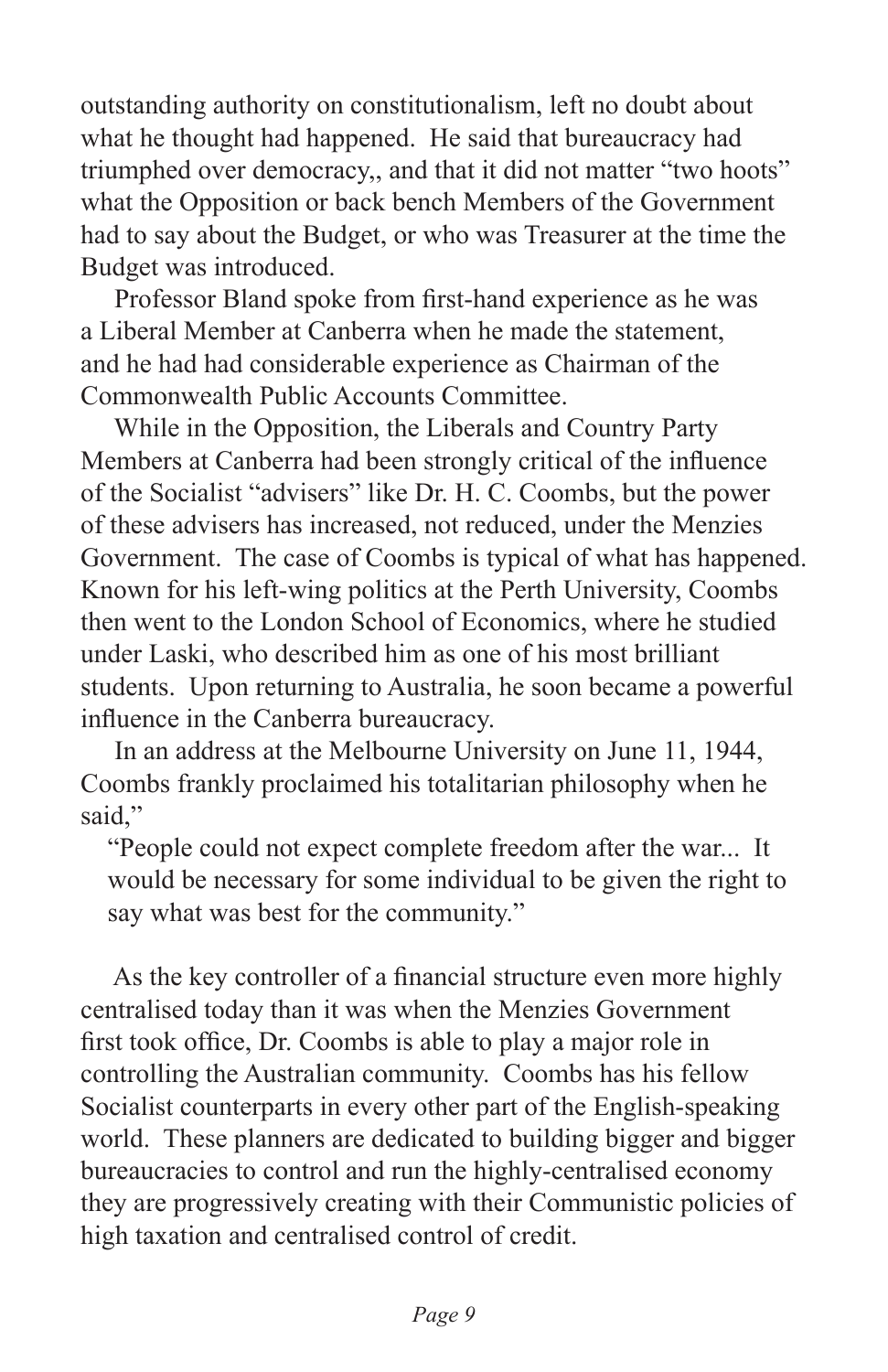### LARGE NUMBERS NOT ESSENTIAL

 Like Lenin, the genius who fashioned a practical programme by which he said the Marxists could achieve world conquest, the Fabians never regarded numbers as of major importance. A dedicated minority with its members in key positions in society, could influence and eventually control, the great majority. In his Socialism in England, published in 1889, only four years after the Fabian Society had been established, Sidney Webb pointed out that

"The Fabian Society occupies a different sphere as a Socialist Society from that of the two larger bodies. It . . includes members of all the other organizations, with a number of active workers chiefly of the middle class, and 'literary proletariat'... The Society exercises a considerable influence, more real than apparent, by the personal participation of its members in nearly all reform movements, as well as by their work at the Universities and in the fields of journalism and the teaching of Political Economy. It is not, however, a numerous body, and makes no attempt to increase its numbers beyond a convenient limit." (Emphasis added.)

 Margaret Cole, leading Fabian Socialist, reveals in her book on Sidney Webb's wife, Beatrice, that there were only 40 in the Fabian Society in its early years. "But," Mrs. Cole continued, "the 40 members, and those who joined them within the next year or two, contained a very high proportion of people who combined remarkable intellectual ability with a strong sense of practical possibilities"..

 The revelation that the Fabian Society started with such a few members, and concentrated on quality and permeation rather than on numbers, recalls the fact that Lenin had only 17 supporters when he launched his Bolshevik movement in 1903. It is significant that Bernard Shaw said in 1931 that "Lenin owed a great deal of his eminence to the fact that in his younger days he studied the works of Sidney Webb." Shaw went on in the same statement to say that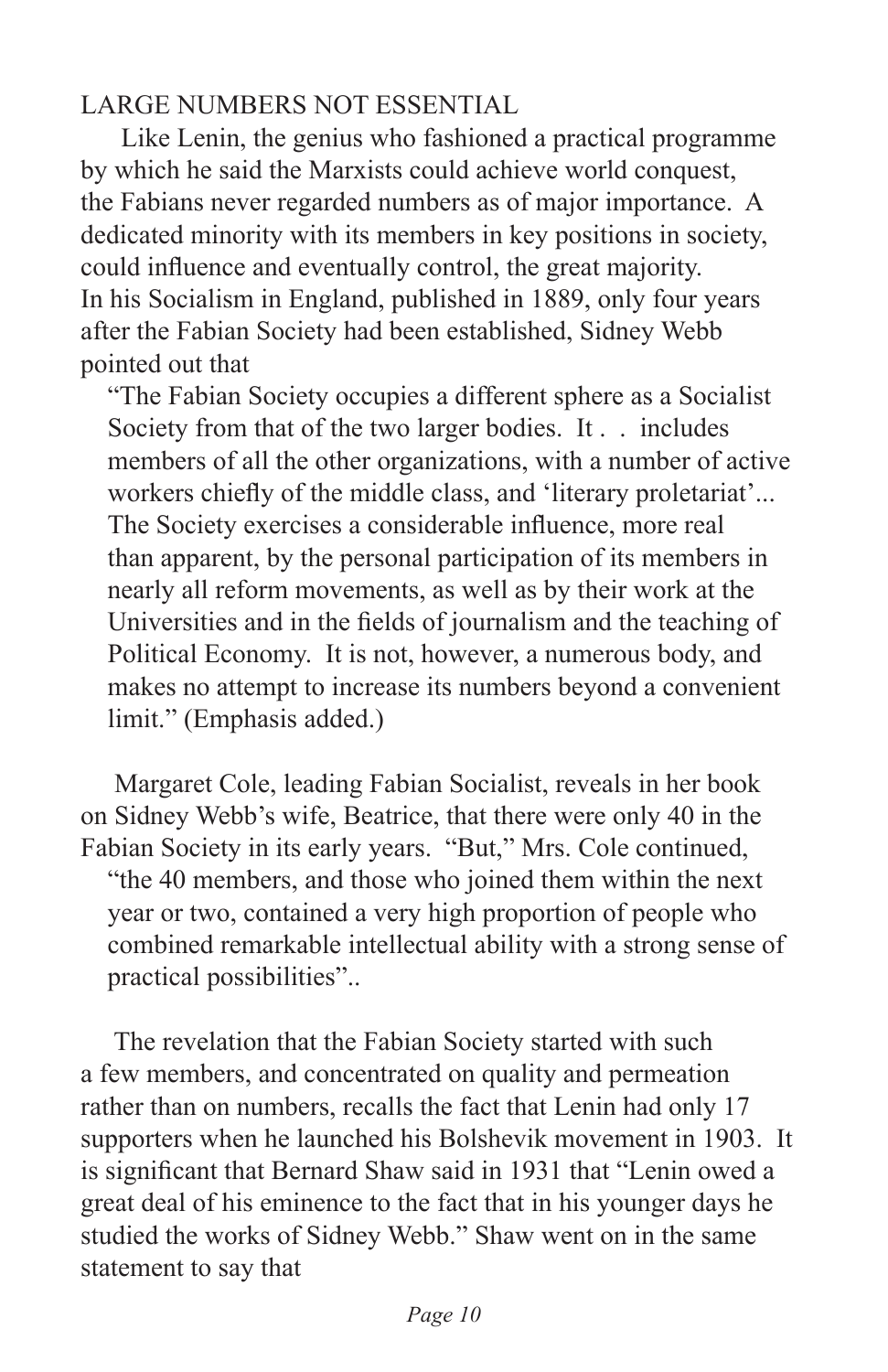"The success of the Russian experiment means that old words like Fabianism and Socialism are all out of date".

 Shaw made his position much clearer when he said in 1948, as reported in the *Evening Herald* (Dublin) of February 3, 1948, that "I am a Communist, but not a member of the Communist Party. Stalin is a first-rate Fabian. I am one of the founders of Fabianism, and as such very friendly to Russia.'' Unlike the genuine ''moderates'' who sincerely believed that Fabian-Socialism would mean only a limited amount of central planning. Shaw was a realist who realized that the inevitable end result of such a policy must be economic conscription of some kind.

 In the October, 1921, issue of the English Labour Monthly, Shaw wrote that "Compulsory labour, with death as the final penalty. . . is the keystone of Socialism". A study of the infiltration methods of the Fabians shows that they had nothing to learn from the Marxists about this art. Karl Marx's great collaborator, Engels, wrote of the Fabians as follows in 1893: "Their tactics are to fight the Liberals, not as derided opponents, but to drive them on to Socialistic consequences; therefore to trick them...

#### "THE FACADE OF "RESPECTABILITY"

 Results demonstrated that the Fabians had more realistically assessed the techniques necessary for infiltration and subversion in Britain than had the Marxists. Although, as we shall see shortly, the Marxists must have been delighted with the impact of the Fabians on the British middle and upper classes.

 Bernard Shaw and the other Fabian leaders carefully presented the Fabian Society as a highly respectable society, "thus making it possible", as Shaw said, "for an ordinary respectable religious citizens to profess Socialism and belong to a Socialist Society without any suspicion of lawlessness"...

 In his Remaniscences, the Socialist leader, Hyndman, wrote about "the bureaucratic Fabian Society which so assiduously promulgated the doctrine of middle-class permeation and hightoned intrigue."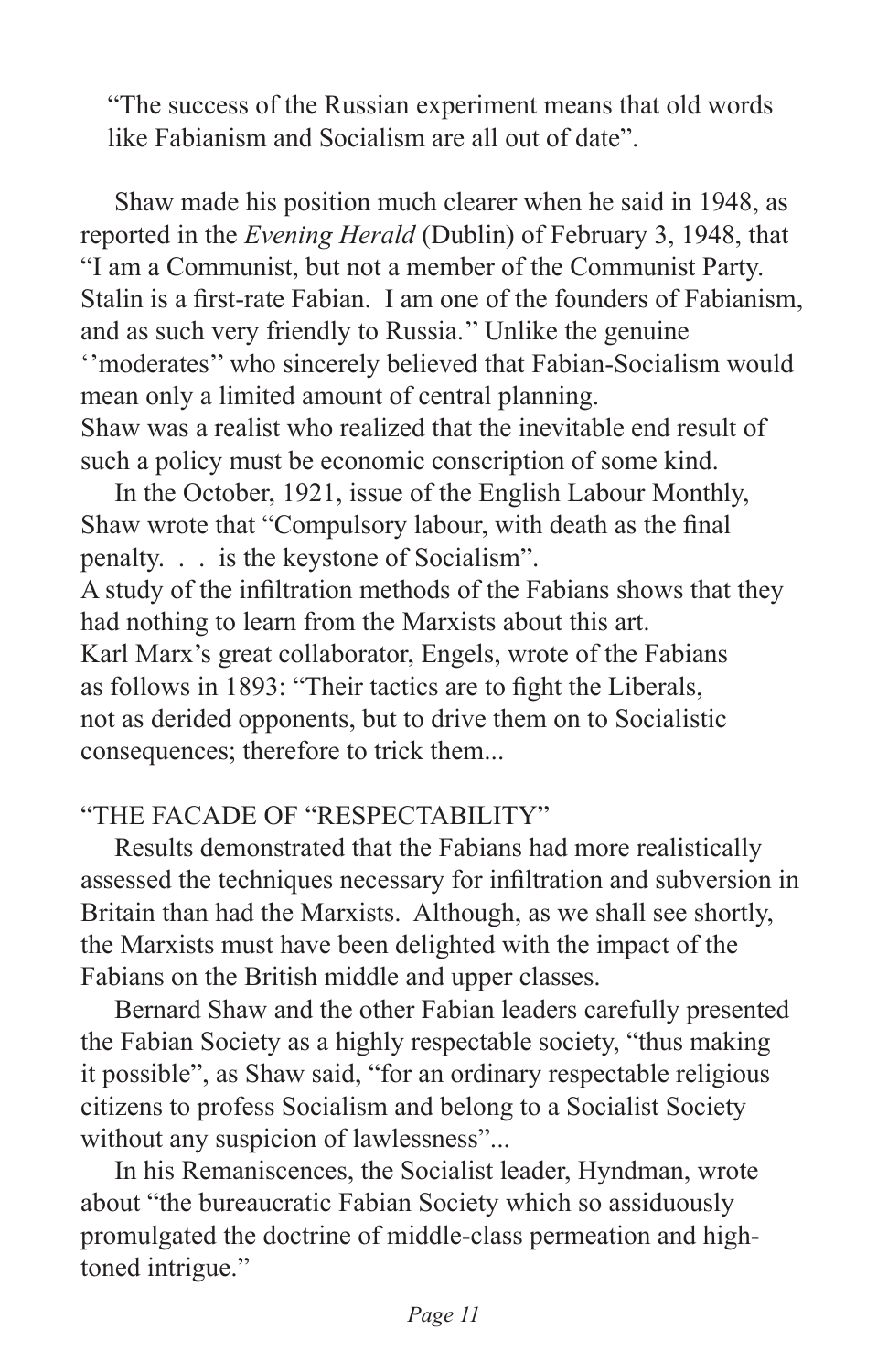Perhaps one of the most revealing statements to be found in any of Bernard Shaw's political writings is on page 185 of *Intelligent Women's Guide to Socialism and Capitalism*. This statement exposes the widespread myth that the leadership of the Socialist movement has been provided by the manual workers or the "havenot" members of society.

Shaw wrote:

"Now the significant thing about the particular Socialist society which I joined was that members all belonged to the middle class: that is, they were either professional men like myself... or members of the upper division of the civil service...to their Conservative and Liberal parents and aunts and uncles 50 years ago it seemed an amazing shocking unheard-of thing that they should become Socialists... Really it was quite natural and inevitable. Karl Marx was not a poor labourer: he was the highly educated son of a rich Jewish lawyer".

 His almost equally famous colleague, Frederick Engels, was a well-to-do employer.

 It was precisely because they were liberally educated, and brought up to think about how things are done instead of merely drudging at the manual labour of doing them, that these two men, like my colleagues in the Fabian Society (note, please, that we gave our society a name that could have occurred only to a classically educated man), were the first to see that Capitalism was reducing their own class to the condition of a proletariat, and that the only chance of securing anything more than a slave's share in the national income for anyone but the biggest capitalists or the cleverest professional or business men lay in a combination of all the proletarians, without distinction or class or country to put an end to Capitalism by developing the Communistic side of our civilisation until Communism became the dominant principle in society, and mere owning, profiteering, and genteel idling were disabled and discredited."

 The Fabian concept of an elite of specialists, managers and administrators, to dominate and plan society, not only appealed to many members of the middle class, but it also attracted some of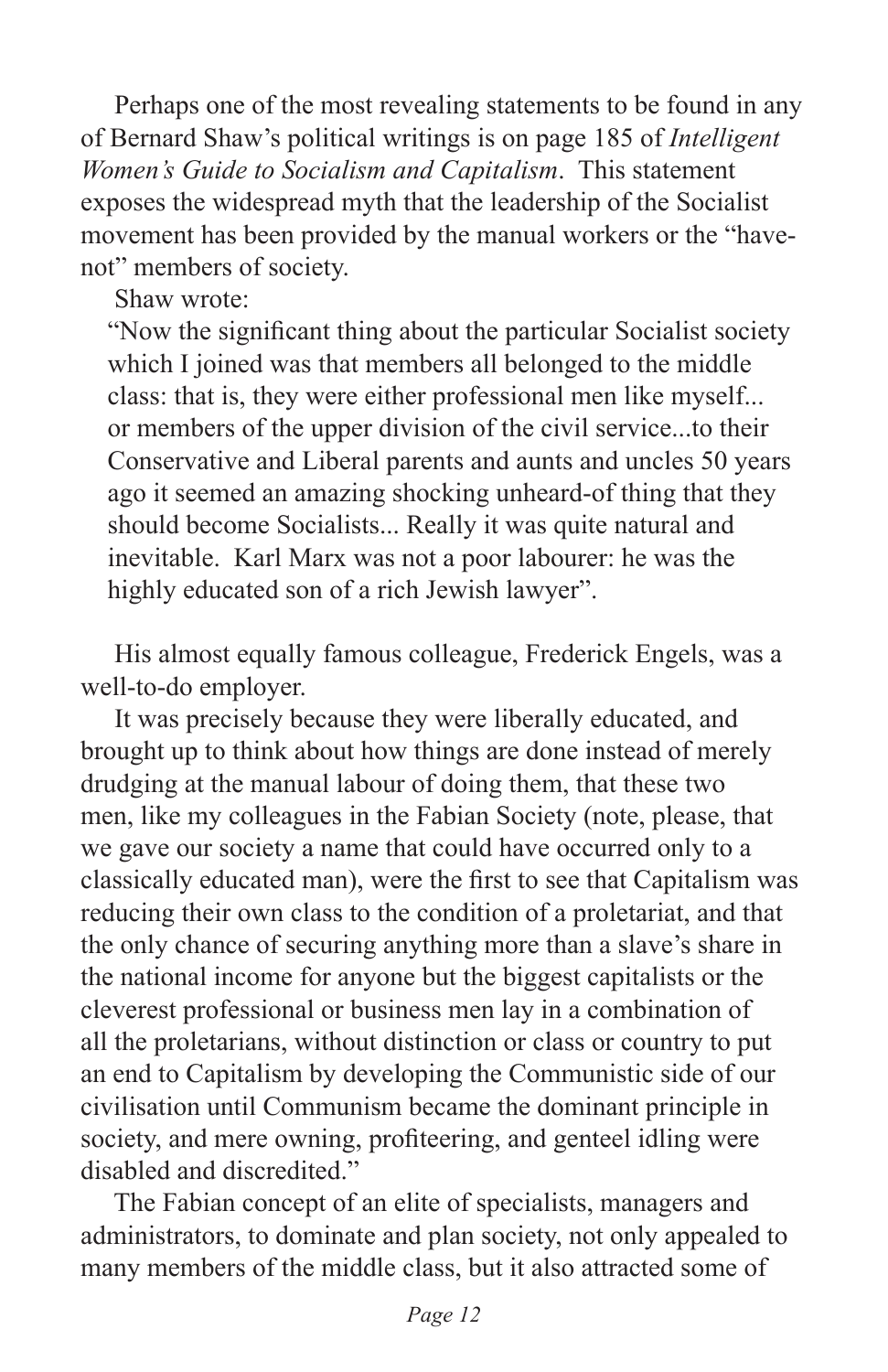those from the upper class and even the aristocracy, who, having lost their former elite standing, looked at the "respectable" Fabian proposals as a means of regaining some of their lost influence.

### LIAISON WITH MARXIST-LENINISTS

 But behind the facade of "respectability" the leading Fabians were quite willing to maintain both a personal and philosophical liaison with their fellow Socialists, the Marxist-Leninists. Although even a number of the Marxists could not bring themselves to accept Lenin's revolutionary programme, the Fabians were willing in1907 to help Lenin and his Bolshevik supporters to meet in London after they had been driven out of Copenhagen, Denmark.

 It was during the 1907 Bolshevik conference in London that Joseph Fils, a wealthy American soap manufacturer and a Fabian Socialist, helped the delegates with a substantial loan. Lenin and Trotsky, who had both attended the 1907 Bolshevik conference, repaid Fils' loan through the Soviet Government in 1921. Lenin was directly associated with the Fabians as far back as 1897 when he translated Sidney Webb's History of Trade Unionism. Lenin recommended this book to his fellow Marxists. A close study of Lenin's book Imperialism, leaves no doubt that the Bolshevik leader drew heavily upon the book by the same name, written by J. A. Hobson, the well-known Fabian leader.

 A classic example of how the Fabians have been always willing to serve the Communists was the report on Soviet Russia given by Sidney and Beatrice Webb after their 1931 visit to the Soviet. The warm Soviet welcome in Moscow prompted the Webbs to observe that "we seem to be a new type of royalty". But the top Marxist-Leninists knew what they were about. Upon their return home the Webbs issued their famous two-volume report, *Soviet Communism - A New Civilization*. This work had far-reaching effects in the English-speaking world because it was presented as a typical unbiased Fabian work, written by solid, respectable British citizens.

 With their usual wealth of detail, the Webbs created the impression that they had undertaken a massive piece of thorough,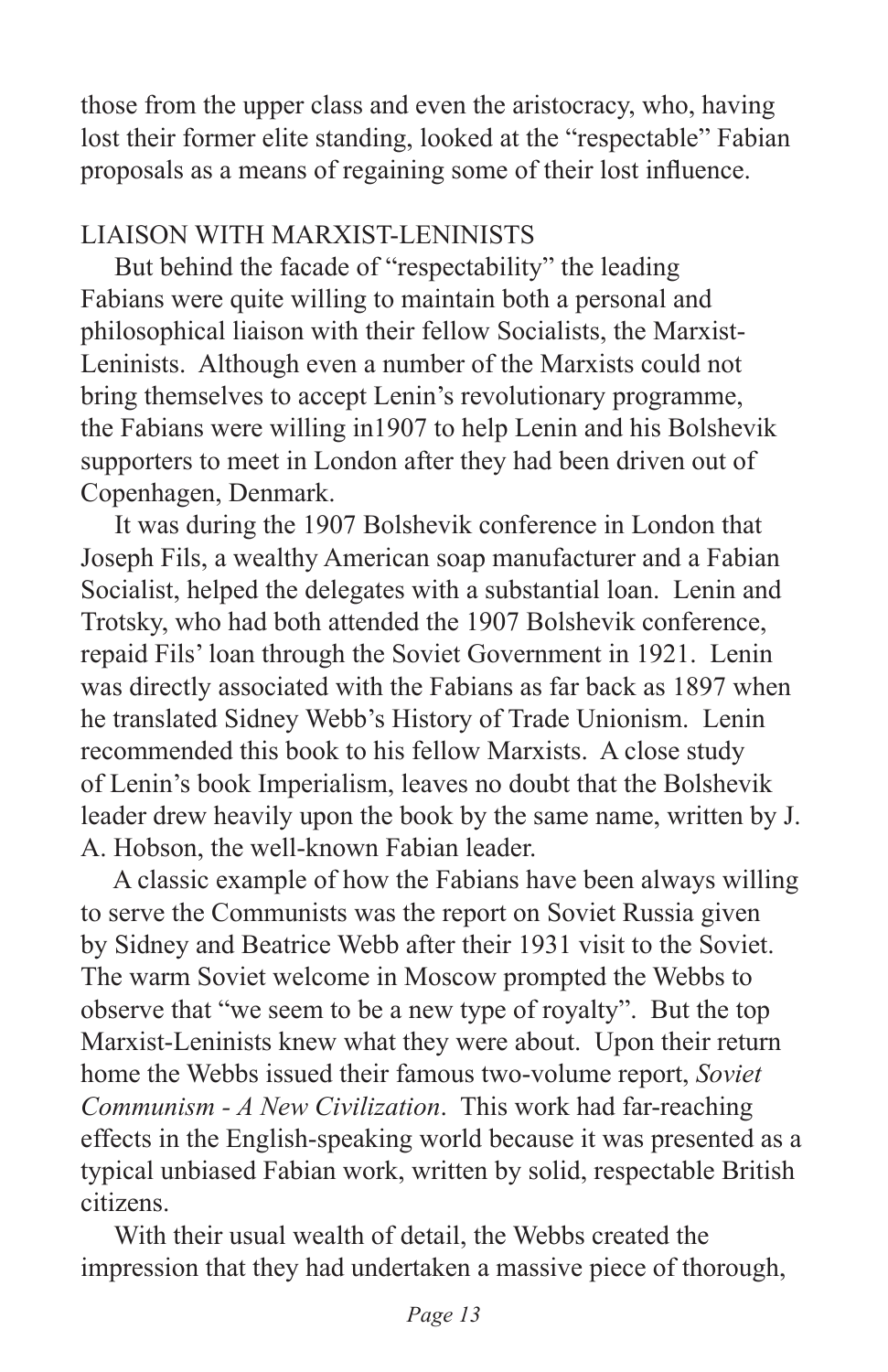honest documentation. But the work was a Fabian-Communist deception. While many critics of the Webbs' report did attempt to expose the false claims made, and to show it as pro-Communist propaganda, it was not until April 7, 1952, that a former high official of the Soviet Foreign Office, Igor Bogolepov, testifying before the United States Senate sub-committee on Internal Security, was able to reveal the truth about what had happened. Bogolepov said that he had helped prepare the material for Soviet Communism in the Soviet Foreign Office. All that the Webbs had to do was "to remake a little bit criticising, but in its general trend the bulk of the material was prepared for them in the Soviet Foreign Office".

 The student of true history, which is not a series of disconnected episodes but a flow of policies stemming from philosophies, knows that current events can only be realistically assessed against the background of past ideas and beliefs. Literature has been one of the principal media for the dissemination of ideas. Which brings us to the special contribution of Shaw and Wells to the present plight of the world.

#### THE DESTRUCTIVE INFLUENCE OF SHAW AND WELLS

 George Bernard Shaw and H. G. Wells, both early members of the Fabian Movement (Wells left when he could not gain leadership) played a major role in spreading ideas which have been decisive in producing the world in which we live today. And they had a tremendous impact upon many other English writers. It is significant that after spending all their lives using their undoubted creative abilities to destroy the faith of millions of people in traditional values and institutions, both Shaw and Wells became increasingly pessimistic about the future of man. They died lacking in any real faith.

The evil that men do lives after them, wrote Shakespeare.

 This is certainly true concerning Shaw and Wells, whose greatest contribution to the Communist advance was to help undermine the backbone of Britain, the British middle and upper middle class. In his strategical appreciation of the world situation, Lenin said that the British Empire was the major barrier to the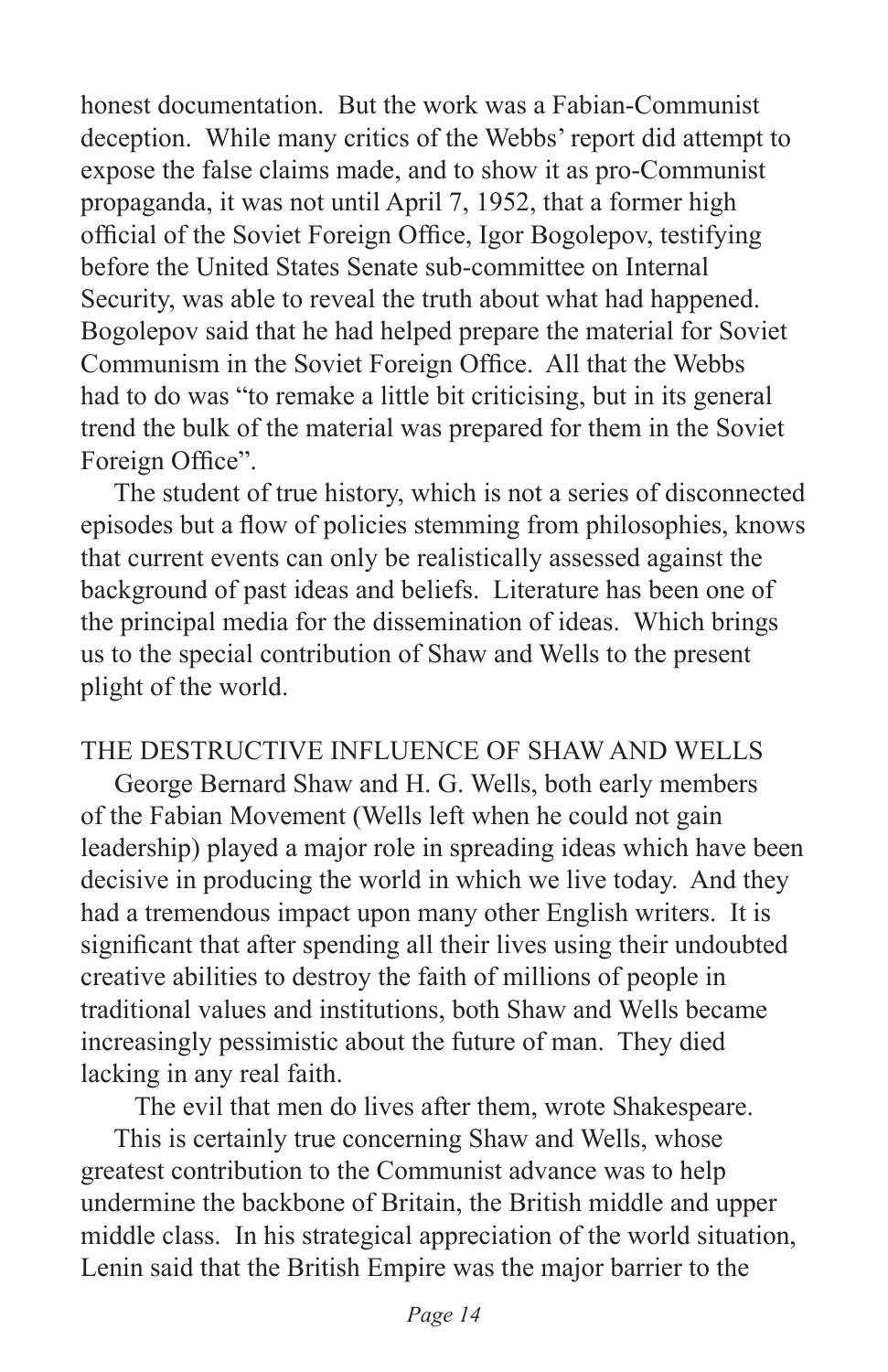Communist program. The ideological and economic attack upon the British middle and upper middle class has been a tremendous factor in the weakening of the British Commonwealth.

 Shaw used his brilliant but destructive wit to attack basic British institutions. Aldous Huxley and others have compared Shaw's destructive influence with that of Voltaire, whose writing played such a vital role in preparing the climate of opinion so essential for the French Revolution.

 Both Shaw and Wells helped to undermine the self-confidence of the British middle classes, and to foster a type of guilt complex concerning their own economic and social status. Not only did this undermining process "soften up" the middle class to the point that many were prepared to accept without much resistance the levelling - down economic and financial policies of the Fabians; they also started to become increasingly sensitive concerning British colonial policies.

 The destruction of the morale of the British middle classes, mainly the work of the Fabians, has had far-reaching consequences, for not only Great Britain and the British Commonwealth, but for the whole world.

#### FABIAN CONTRIBUTION TO BRITISH RETREAT

 While it would be untrue to claim that the Fabians alone exercised the influence which resulted in the British prematurely announcing that they were withdrawing from both Asia and Africa, there is no doubt that the Fabian influences had a marked effect in destroying self-confidence amongst that section of the British people which had in the past supplied the administrators for colonial service.

 The Colonial Office became staffed with theorists who believed that political institutions which had slowly evolved under British conditions could suddenly be grafted on to primitive people in Africa and elsewhere. It is true, of course, that "dollar diplomacy" played a major role in forcing the British - and the other European colonial powers - to lay down their colonial responsibilities far too quickly. But this type of pressure would not have been so successful had not the self-confidence of the British been first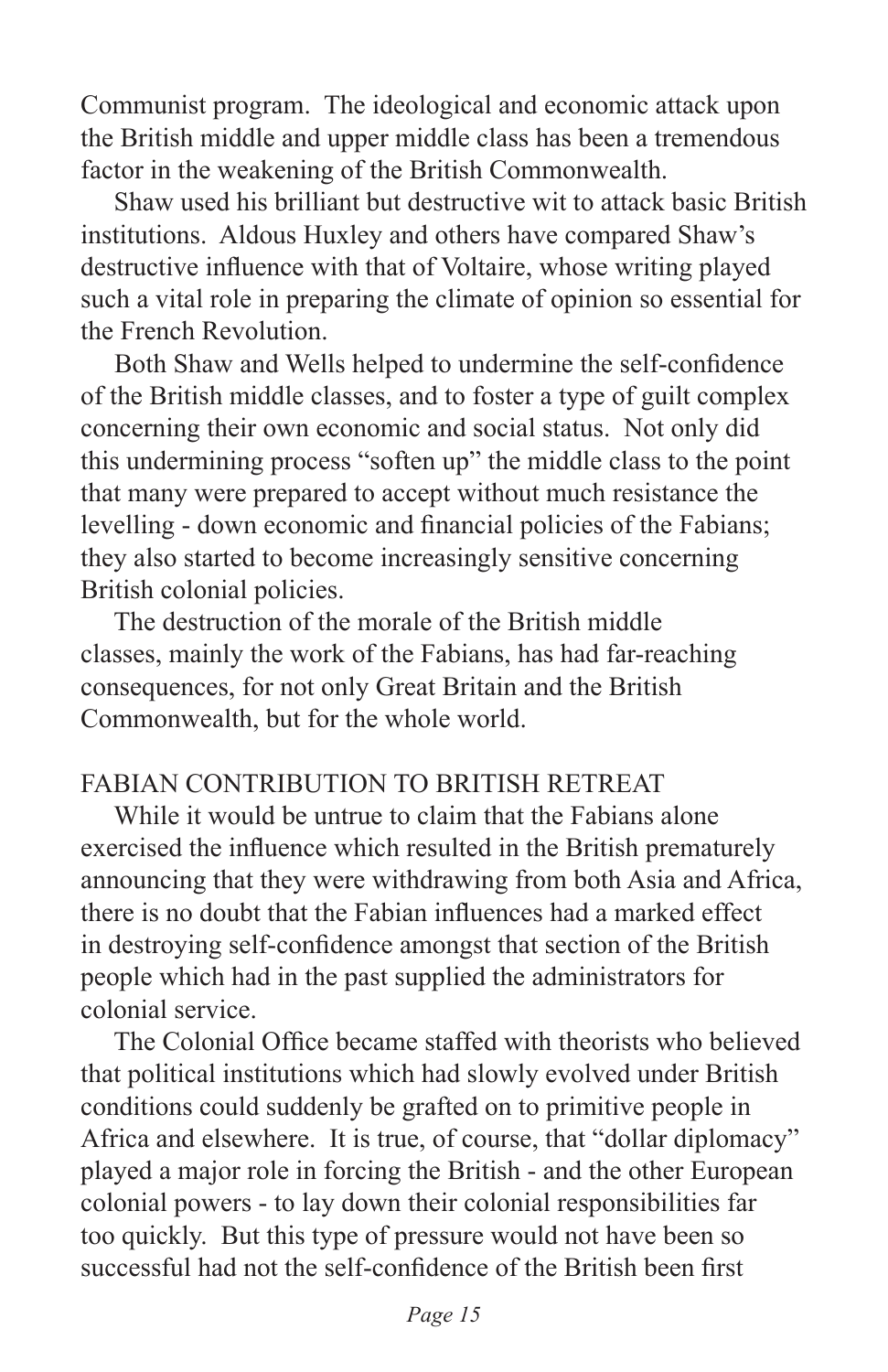undermined by the Fabians and other similar " intellectuals". And as we shall see, it is probable that the Fabians and Communists in the U.S.A. have had some influence on "dollar diplomacy".

 The Communist leaders themselves have said that the retreat of the British from Africa has been one of the most significant developments since the end of World War II. This retreat is not only encouraging the Communists to prepare their future plans for Africa on the assumption that there will be increasing chaos; the Communists also know that every new African "nation" which joins U.N.O. supplies yet one more vote which can be used to further Communist strategy in using U.N.O. and its agencies.

 While Communist strategy concerning the "Colonial Question" has always been based upon Lenin's teaching that the European powers should be attacked through their colonies, and open Communist propaganda has been concentrated upon furthering this strategy, this Communist propaganda has not had the same deep impact as that of the Fabian Socialists.

#### THE CONTRIBUTION OF P.E.P.

 As someone may be thinking that it is rather strange that the British retreat from Africa gained its greatest impetus following the famous wind-of-change address by Mr. Harold Macmillan, the former Prime Minister of a British Conservative Government, it should be noted that, apart from the fact that the British Government is influenced by its many Socialist advisers in the Colonial Office, Mr. Macmillan is not a genuine Conservative. It is often overlooked that during the thirties Harold Macmillan was an enthusiastic supporter of the Fabian Political and Economic Planning movement (P.E.P.) . He even attempted to have P.E.P. ideas introduced by Parliamentary legislation. P.E.P. was established primarily for the purpose of permeating the British Conservatives. It was a spokesman for P.E.P. who said during the war that at least Hitler was imposing "unity" upon Western Europe. Now "unity" is being imposed through the European Economic Community (the Common Market) .

 Mr. Macmillan favours Britain accepting this type of "unity". P.E.P.'s conspiratorial methods - typical Fabianism - can be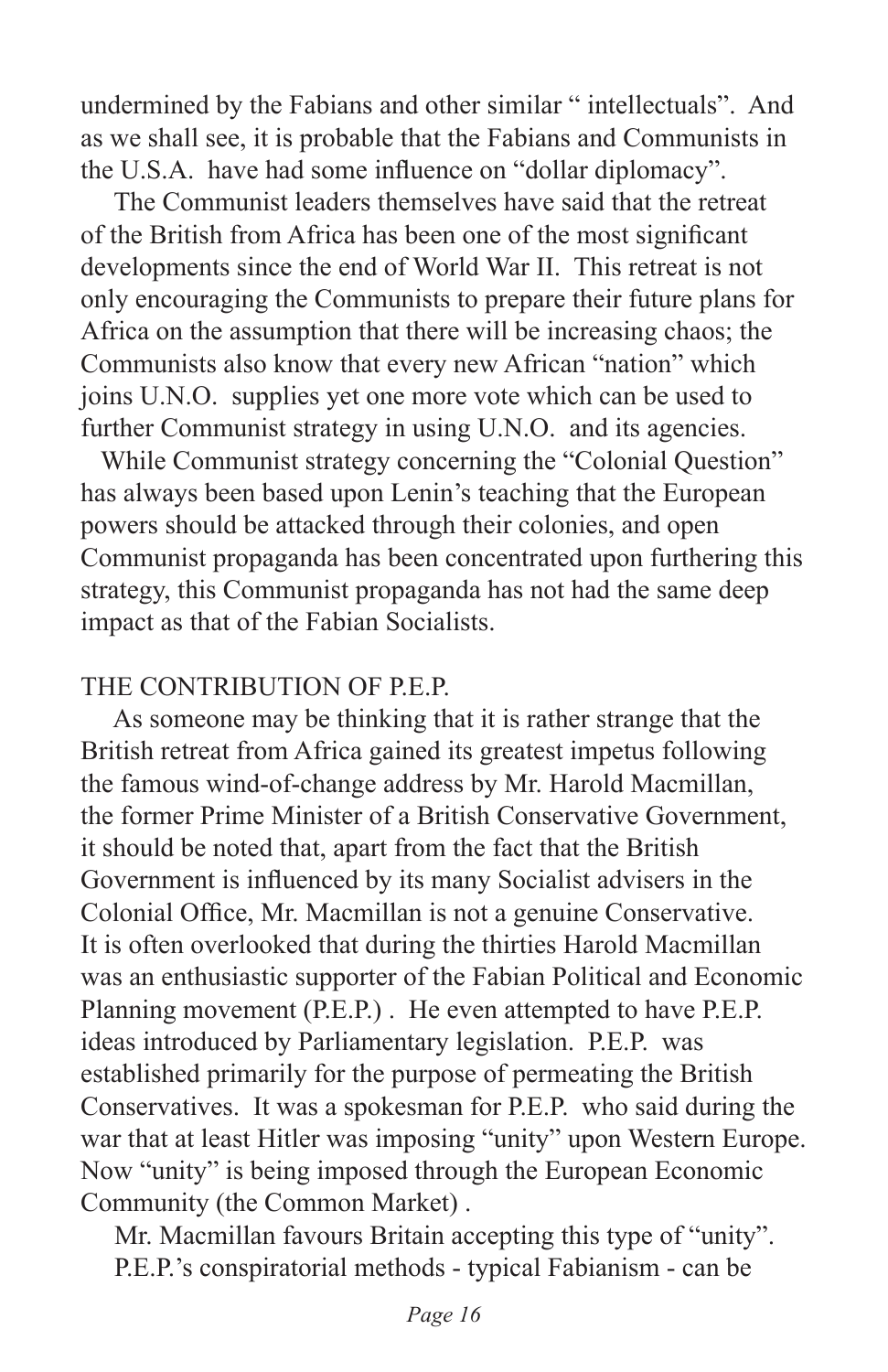judged by the following instructions issued on 25th April, 1933, in conjunction with a broadsheet outlining the policy of Sovietisation by stealth:

"You may use without acknowledgment anything which appears in this broadsheet on the understanding that the broadsheet and the group are not publicly mentioned, either in writing or otherwise. This strict condition of anonymity . . . is essential in order that the group may prove effective . . ." The broadsheet mentioned outlined how farmers and manufacturers should be controlled by "duly constituted authority". Small traders should be eliminated:

"The waste involved in . . . retail shops, one shop for every 20 households, cannot be allowed . . ."

 Several further extracts will indicate beyond all doubt the totalitarian policy advocated by P.E.P. Politically "big consequent changes will follow in the machinery of government".

 The following should be of interest to farmers and manufacturers:

"Whether we like it or not - and many will dislike it intensely - the individualistic manufacturer and farmer will be forced by events to submit to far-reaching changes in outlook and methods."

"What is required, if with only a view to equitable treatment of individuals, is transfer of ownership of large blocks of land - not necessarily of all the land in the country, but certainly a large proportion of it - into the hands of the proposed statutory corporations and public utility bodies and of land trusts."

 In view of the program of gradual Sovietisation supported by P.E.P., it is not surprising that Mr. Sieff made the claim that "The only rival world political and economic system which puts forward a comparable claim is that of the Union of Soviet Republics."

#### BIG FINANCE AND SOCIALISM

 Although the Fabian Socialists, like the Marxist-Leninist Socialists, have always attempted to present themselves as the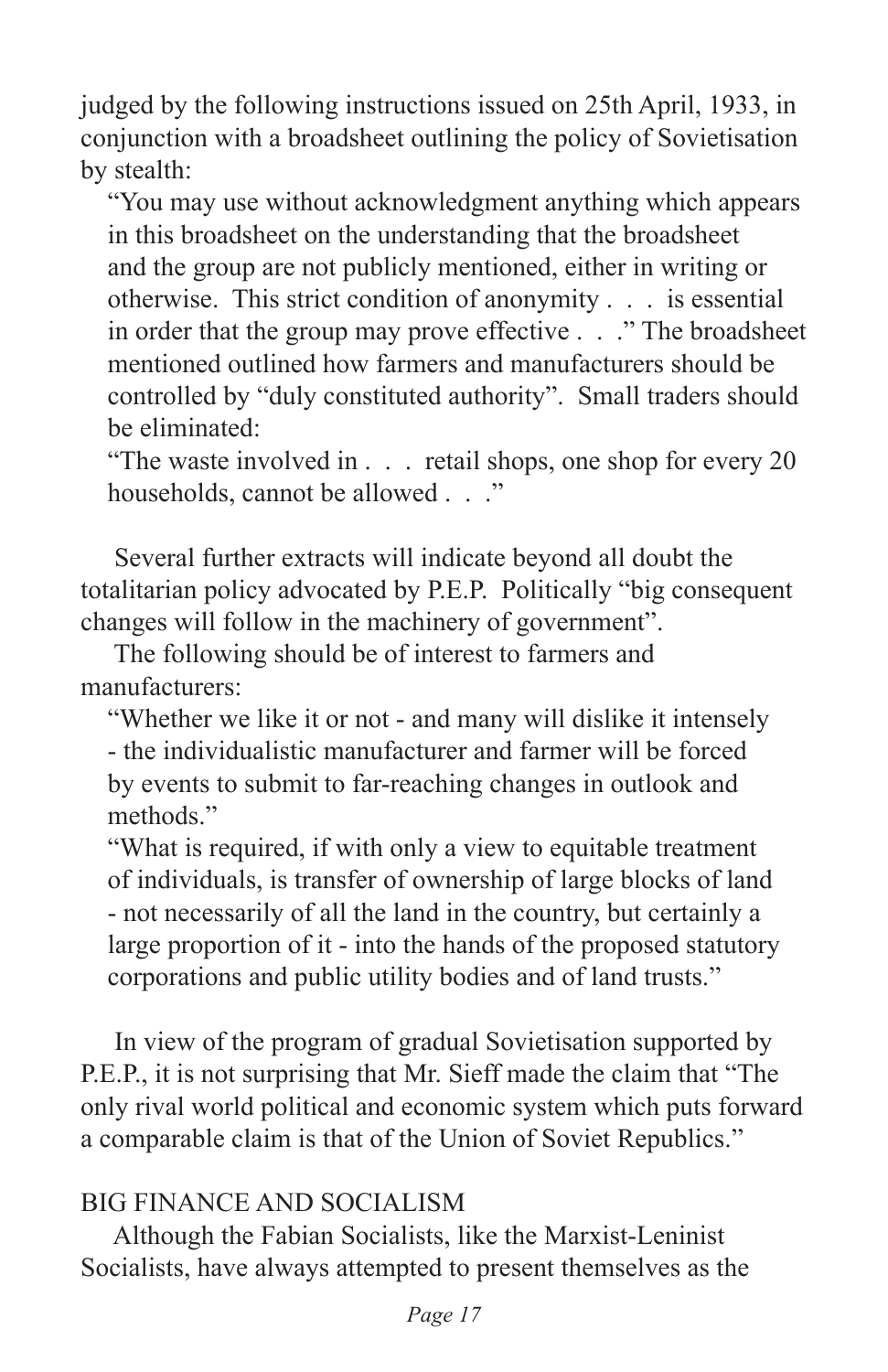bitter opponents of the "wealthy capitalists", the truth is that both groups were helped decisively in their activities at critical periods in their history by powerful financial groups.

 The widely-held idea that men of great wealth and financial power can automatically be listed against the forces of revolution, is a most dangerous fallacy and contrary to well-established history.

 Without exploring here the reasons for the relationship between Big Finance and Socialism, it is necessary to stress the fact that the mentality of the financier, particularly the international financier, is quite different from that of those who actually operate the competitive, free-enterprise economic system.

 While many students of revolution and subversion are familiar with the tremendous financial assistance to revolution in Russia by the international financier, Jacob Schiff of Kuhn, Loeb and Co., New York, and his associates, insufficient attention has been directed to the relationship between the same type of financiers and Fabian Socialism.

 In her autobiography, Our Partnership, Mrs. Webb reveals how she and her husband were helped to finance the London School of Economics by the Rothschilds, Sir Julius Wernher, and similar financiers.

 Sir Ernest Cassel, the influential German-Jewish financier, and associated with Kuhn, Loeb and Co., was the biggest financial contributor to the London School of Economics.

In 1920 he saved this Fabian enterprise from serious financial difficulties with a donation of £472,000.

 In *The Quarterly Review* for January, 1929, Professor J. H. Morgan, K.C., wrote:

"When I once asked Lord Haldane why he persuaded his friend, Sir Ernest Cassel, to settle by his will large sums on . . . the London School of Economics, he replied, 'Cur object is to make this institution a place to raise and train the bureaucracy of the future Socialist State'."

 It would take a large work to outline the tremendous worldwide influence of the London School of Economics during the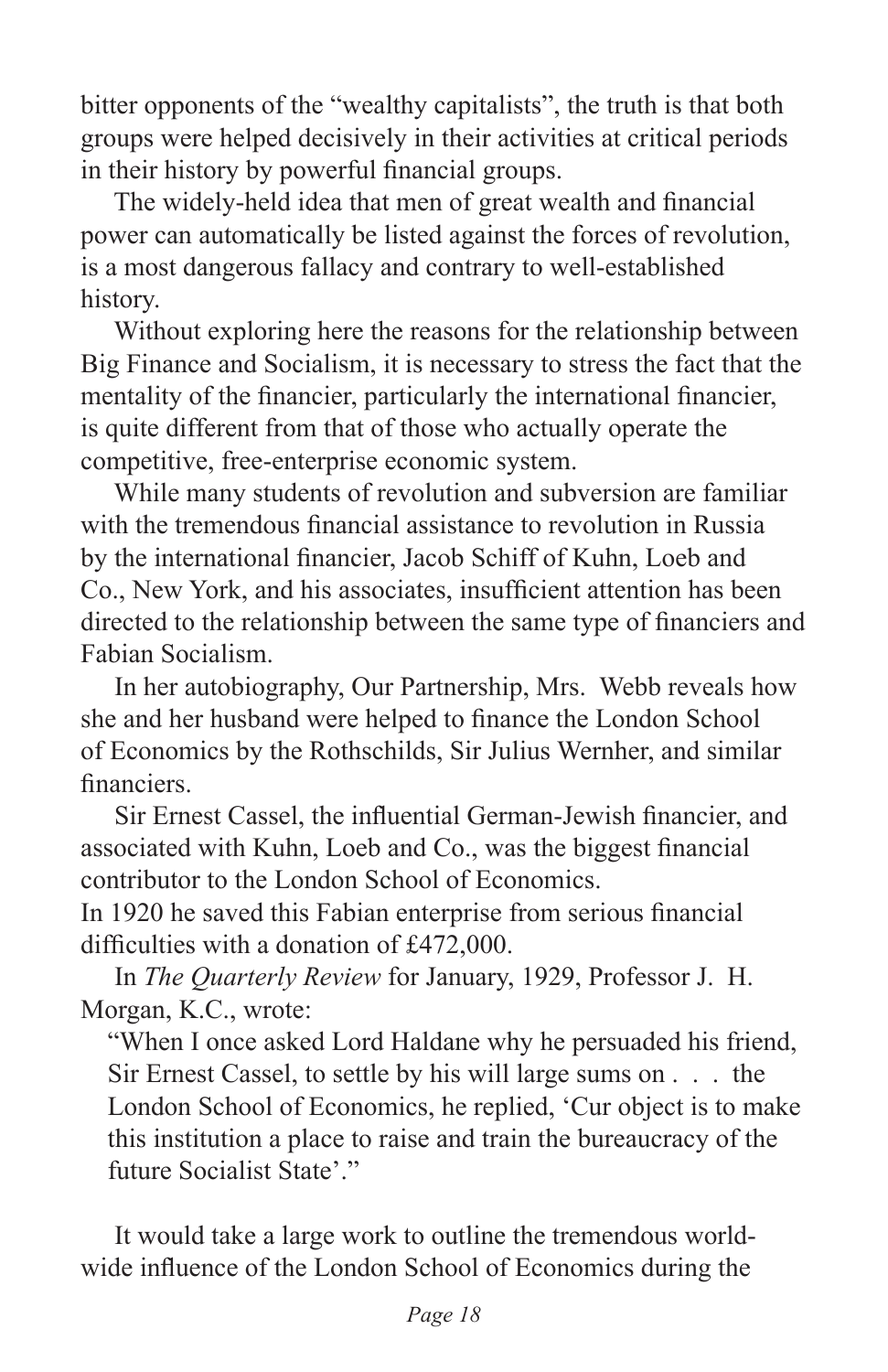time it was dominated by such outstanding Socialists as Professor Harold Laski. Apart from the fact that its teachings have penetrated Universities in all parts of the world, it is interesting to note the number of key Government advisers of the Englishspeaking countries who were trained at the London School of Economics.

 The influence of one man, Harold Laski, can never be fully estimated. For example, any realistic assessment of the role of Dr. H. V. Evatt in Australian politics would need to consider his friendship with Laski.

 In the preface to his book, *The King and His Dominio*n Governors, DR. Evatt wrote,

"I am also under obligation to Professor Laski, of the London School of Economics, for much encouragement and advice."

 Laski was also a close friend of Mr. Justice Frankfurter, as was **Evatt** 

 Laski exerted an enormous influence in the U.S.A. In an address on March 15, 1934, Mr. Louis T. McFadden, outstanding American Congressman and banker, exposed New Deal legislation as having been assisted by the Foreign Policy Association of the U.S.A. , which "is directly connected with the Fabian Society".

 The Foreign Policy Association was sponsored by Paul M. Warburg of Kuhn, Loeb and Co., and by the famous financier Bernard Baruch. Mr. Justice Felix Frankfurter was also a supporter of the Foreign Policy Association.

 President Roosevelt's considerable wealth did not prevent him from enthusiastically accepting the advice and support of the Fabian Socialists. In an address in the U.S.A. House of Representatives on June 30, 1939, the Hon. John C. Schafer dealt with Roosevelt's background, revealing him as a wealthy man who had been "an ex-international banker of wide experience and former attorney for international bankers".

 President John Kennedy, Roosevelt's spiritual successor, did not find his wealth a barrier to the acceptance of the advice he received from Fabian Socialist advisers. But Kennedy was not only a product of Harvard University, a hot-bed of Fabian Socialism, but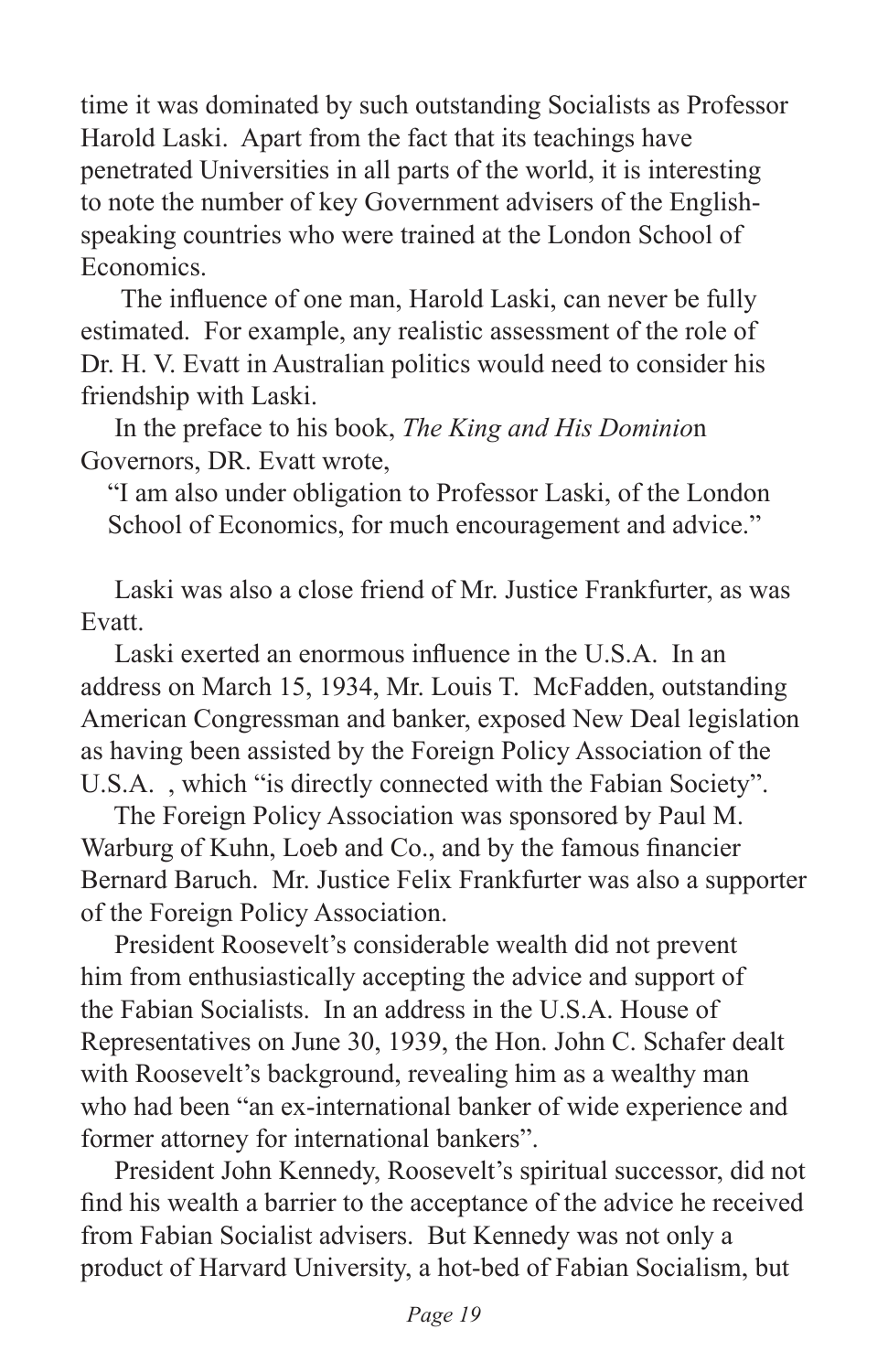actually studied for a period under Harold Laski at the London School of Economics.

 Fabian Socialist J. M. Keynes always enjoyed the friendliest of relations with international bankers. Sir Roy Harrod reveals in his biography how when he visited the U.S.A., "His old friend, Mr. Russell Leffingwell, provided him with a room to himself in the offices of J. P. Morgan."

 Several of the American Foundations have become little more than "fronts" for Socialist and, in some cases, Communist activities, providing further confirmation of the nexus between Big Finance and Socialism.

 Alger Hiss, the American State Department official who was later exposed as a top Soviet agent, was at one time after the war President of the Carnegie Endowment for International Peace. When Alger Hiss was exposed as a Soviet agent, he was befriended by Mrs. Helen Lehman Buttenweiser. The same woman later supplied most of the bail for Dr. Robert Soblen, brother of Morton Soblen, one of the most important Soviet spies ever captured in the U.S.A.

 Dr. Soblen was also charged with espionage activities, but he jumped his bail.

 Mrs. Buttenweiser is the wife of Benjamin Buttenweiser, another member of Kuhn, Loeb and Co. She is also the niece of the banker Herbert Lehman, a former Senator and Governor notorious for his support of revolutionary movements.

#### SOCIALIST CONTRIBUTION TO COMMUNIST ESPIONAGE

 Further evidence of the close relationship between the Fabians and the Communists is provided when a study is made of Communist espionage. In his book From Smoke to Smother (1948), Mr. Douglas Reed, former foreign correspondent for the *London Times*, and author of a number of books on international affairs, wrote:

"I found it (the London School of Economics) to be well-known to Communists in Berlin, Vienna and Prague before the second war, and some of these young men did not disguise from me their belief that it could be used by Communists who wished to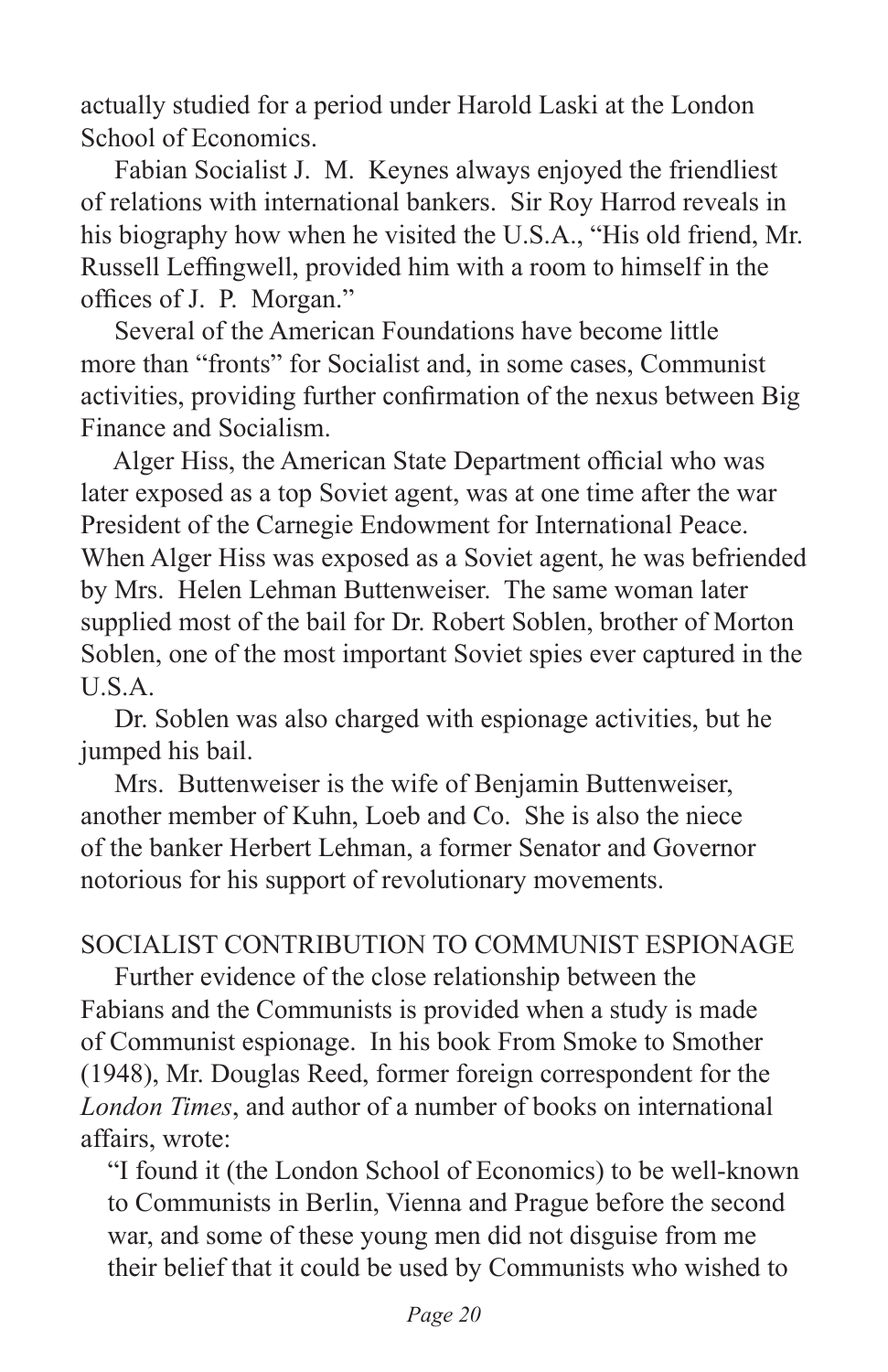pursue their political activities in England under the respectable mantle of 'economics' and studentship."

 A long list could be prepared of Communists and pro-Communists who studied at the London School of Economics, or have been influenced by the Fabian Socialists. But we will content ourselves with selecting a comparatively small number of important examples to demonstrate the truth of this statement.

 India's former Minister for Defence, Krishna Menon, has a long pro-Communist record and was forced from office in 1962 when the Chinese Communist attack took place.

 He was widely blamed for India's lack of preparedness. Menon was brought to his support for Marxism via a Fabian training program.

 And so was his friend Nehru, who has admitted that he had been living in a world of unreality until the Chinese attack took place in 1962. But Nehru still clings to many of his pro-Communist views and pursues a domestic Fabian-Socialist economic policy.

 The Canadian Royal Commission Report on Communist espionage (1946), resulting from the defection from the Russian Embassy by Gouzenko, listed the principal Canadian public servants engaged in espionage activities on behalf of Soviet Russia. A big percentage of these were graduates of the McGill University, an institution in which the Fabian Socialists had long exercised considerable influence. One of the leading espionage agents was Dr. Raymond Boyer, at the time still a member of the McGill University staff. The Royal Commission Report drew attention to the fact that Boyer was "a man of very substantial independent means", providing yet one more example of the fallacy of the widely-fostered view that Communism only attracts the poor, and not the wealthy.

 One of the principal figures in the Canadian espionage disclosures was Kathleen Mary Willsher, who had for some years held a position of confidence in the Office of the British High Commissioner in Ottawa.

This agent was a graduate of the London School of Economics.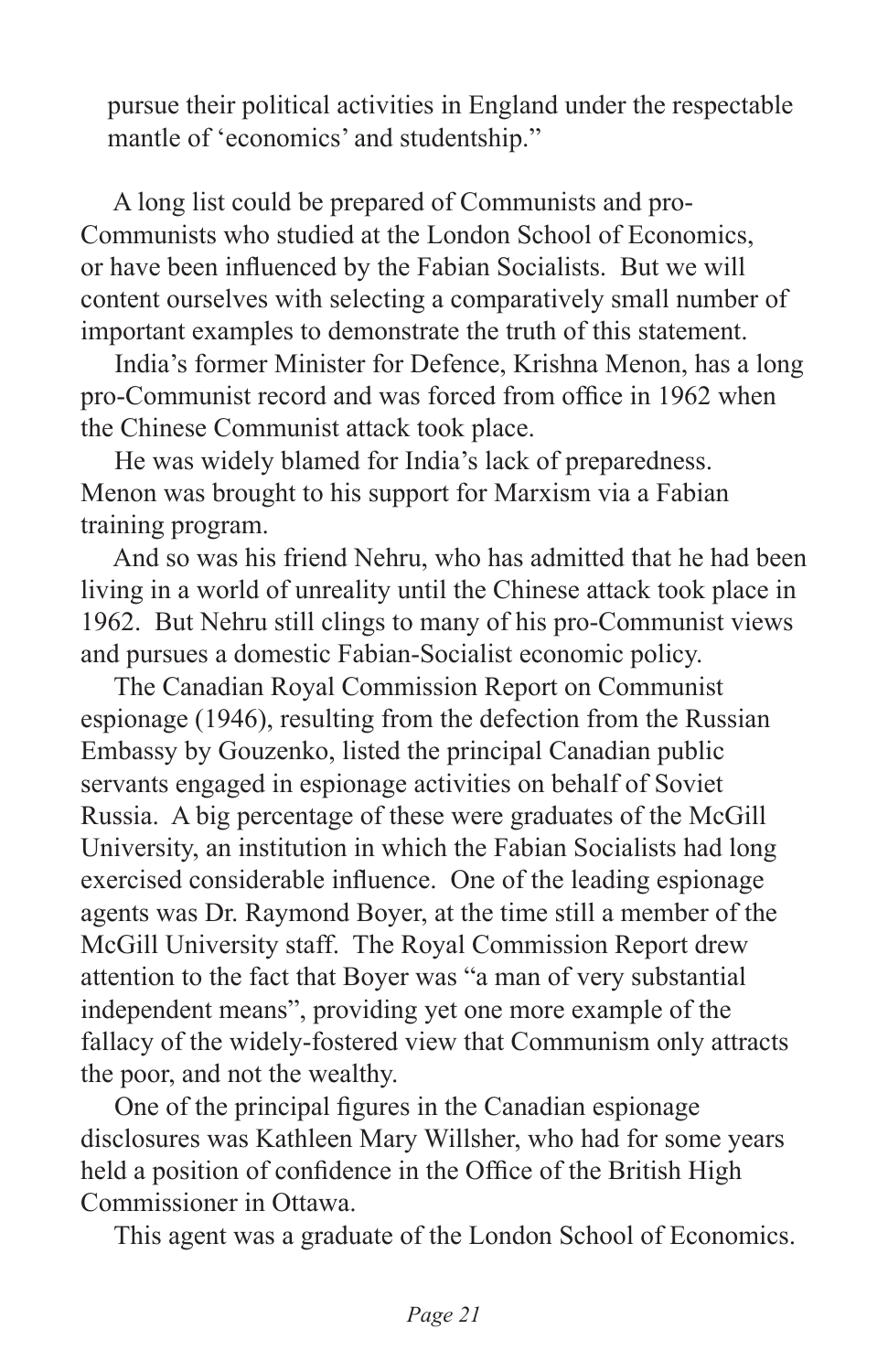### FABIANISM AT HARVARD

 However, it is when we turn to examine the Fabian influence in the U.S.A., exerted principally through Harvard University, that we find the most striking examples of the close relationship between Fabian Socialism and World Revolution.

 Fabian Socialist leader Sidney Webb visited the U.S.A. not long after the Fabian Society was first establish in England. Fabian progress had made steady progress before the turn of the century, and by 1914 the Harvard chapter of the Fabian Intercollegiate Socialist Society had over 60 members, including men like Walter Lippmann and Felix Frankfurter. Amongst those members of the I.S.S. who became members of the Communist conspiracy were Louis Budenz, former Communist editor who returned to his Christian faith after the war, and W. E. B. DuBois, the American Negro leader.

 After the end of the First World War, the I.S.S. became the League for Industrial Democracy.

 The dropping of the term "Socialist" followed the lead of the Fabians in England, who always insisted that the term "Socialist" should not be used. The League for Industrial Democracy produced such notorious pro-Communists as Corliss Lamont and Frederick Vanderbilt Field, both wealthy men, and Professor Owen Lattimore, the man whose advice played a major part in furthering the Communist advance in Asia.

 A classic example of how a Communist agent operates behind a Fabian smokescreen of respectability, is provided by a study of the career of one Oskar Lange, whose work On the Economic Theory of Socialism, has been required reading at Harvard's economic department. Lange was a graduate of the London School of Economics, a background which fitted him to become a traveling fellow of the Rockefeller Foundation, and later a lecturer on economics at several American Universities.

 As a good Communist dialectician, Lange even attempted to provide himself with a more effective smokescreen by offering some criticism of the Soviet. But with the Communist domination of Poland, he emerged as Polish Ambassador for the Polish Government to the U.S.A.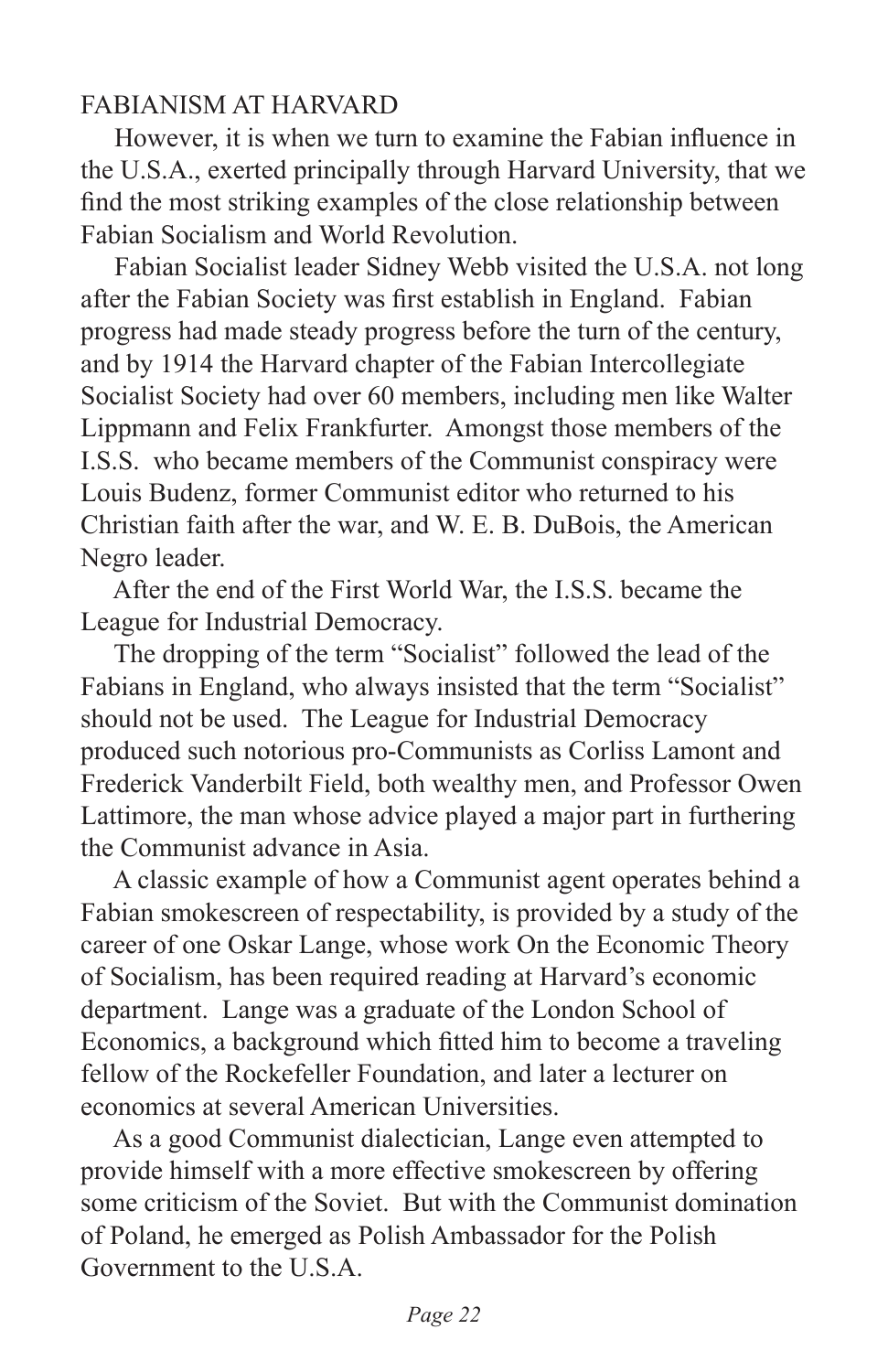In his *Web of Subversion* (p. 184) James Burnham, a specialist on Communism, covers the allegations that while Polish Ambassador in Washington Lange was having secret meetings with Gregory Silvermaster, head of one of the main Soviet cells operating in the U.S.A.

 The author of the famous book on the *Russian Revolution, Ten Days That Shook the World*, John Reed, was a Harvard product.

 The most famous of top Soviet agents produced by Harvard is Alger Hiss. James Burnham observes in his Web of Subversion (p. 80) that Hiss belonged to what came to be known as the first Ware cell at Washington, and that almost the entire membership of this cell came out of the Harvard Law School.

 Many famous Fifth Amendment cases - those who refused to answer whether or not they were Communists or had Communist associations - were associated with Harvard. It was Hiss who advised the dying Roosevelt at the infamous Yalta Conference, who worked closely with Molotov to create U.N.O. and who was the first Secretary-General of this organization. Hiss was a protégé of Felix Frankfurter, who, after leaving his professorship in the Harvard Law School, became a Supreme Court Justice. Frankfurter was a close friend of Laski and a most active Fabian Socialist. At Harvard he was notorious for his pro-Communist sympathies and many believe that those same sympathies have expressed themselves in many of his Supreme Court decisions. He came forward as a character witness for Hiss when the Communist agent was being tried for perjury.

 Another protégé of Frankfurter's was Mr. Dean Acheson, former American Secretary of State and the man who not so long ago told the British they were finished as a world force. It was Dean Acheson who did much of the groundwork for the momentous Roosevelt decision to extend diplomatic recognition to the Soviet gangsters in 1933. Acheson had been closely associated with the Fabians and said publicly after Hiss had been sentenced to imprisonment that he would not "turn his back" on him.

#### THE ROLE OF HARRY DEXTER WHITE

But just as important as Alger Hiss, but generally less known,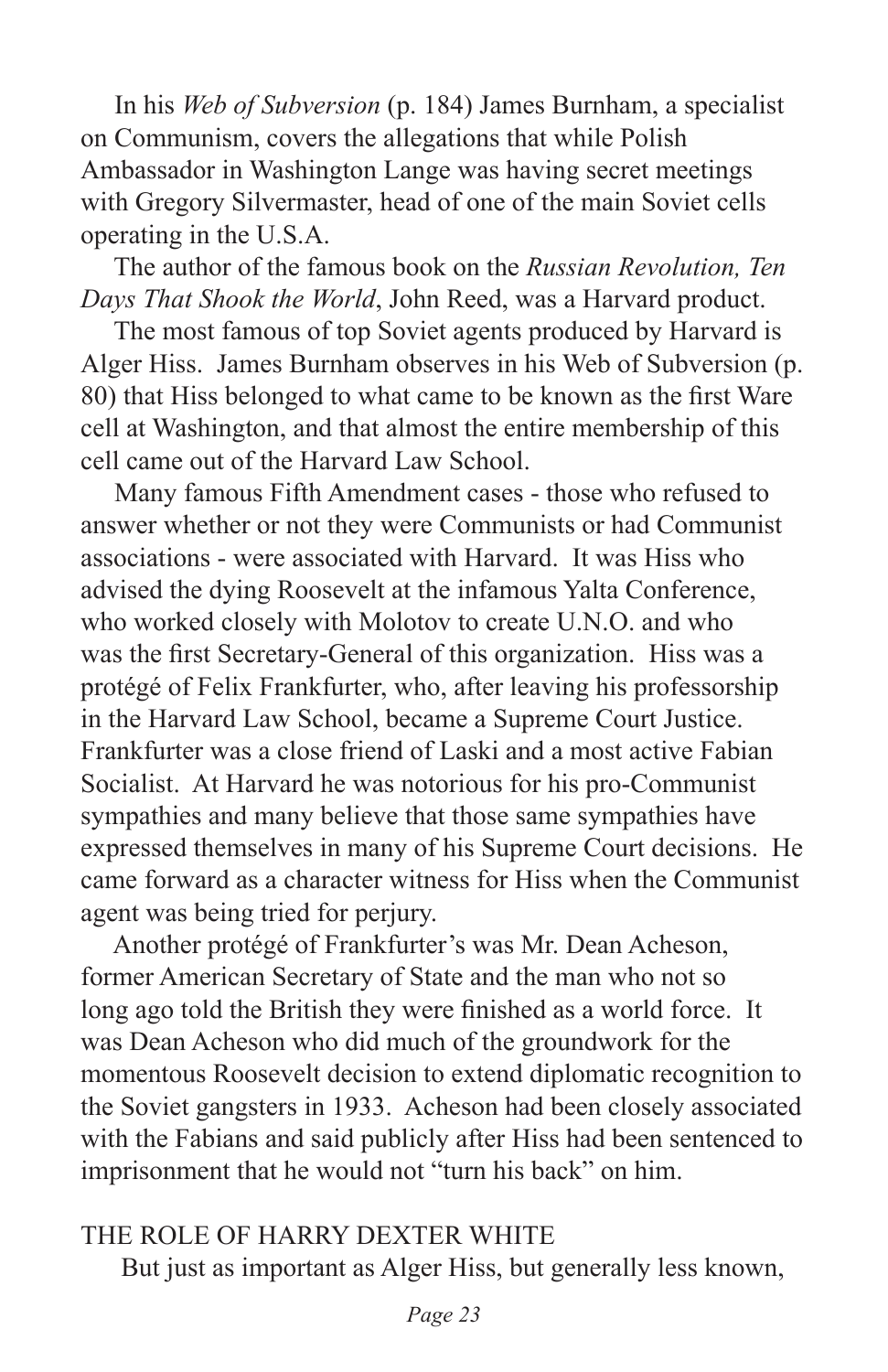in the Communist conspiracy was Harry Dexter White, who started his career as a lecturer in economics at the Harvard University. The famous British economist, J. M. Keynes, not generally recognised as being a Fabian-Socialist, once described White as America's principal Keynesian economist. White and Keynes were close friends, the significance of which will be examined later. White played a major role in shaping American policies which helped further the Communist revolutionary program. As Assistant-Secretary of the American Treasury Department under Henry Morgenthau Jnr., White was responsible for the "Morgenthau Plan" for Germany, the acceptance of this plan by Britain and the U.S.A. in 1944 being a major victory for the Communists. White also played a dominant part in framing the Bretton Woods financial agreement (1944) which resulted in the establishment of the International Monetary Fund and the International Bank for Reconstruction and Development. In spite of warnings from the F.B.I., President Truman insisted on appointing White as the first U.S.A. Director for the International Monetary Fund in April, 1946. It was not until 1953 that White, who had died a sudden death three days after giving testimony in 1948, was publicly charged by American Attorney-General Brownell as having been a "Russian spy".

 Two very influential products of the Keynesian-Fabian economics taught at Harvard were V. Frank Coe and Lauchlin Currie. Like White, both were Communist agents. And White helped advance the careers of Coe and Currie in the American Administration. Currie was educated at the London School of Economics before going to Harvard. As we will see later, early in the war Keynes and White were working on the idea of an International Bank. And White included Coe and Currie in his conferences with Keynes. In 1944 Coe was the technical secretary of the Bretton Woods Conference and later became the principal administrative officer of the International Monetary Fund. It was not until 1952 that Coe was seriously challenged as being a Communist agent.

 The history of the International Monetary Fund provides further evidence of a nexus between international financial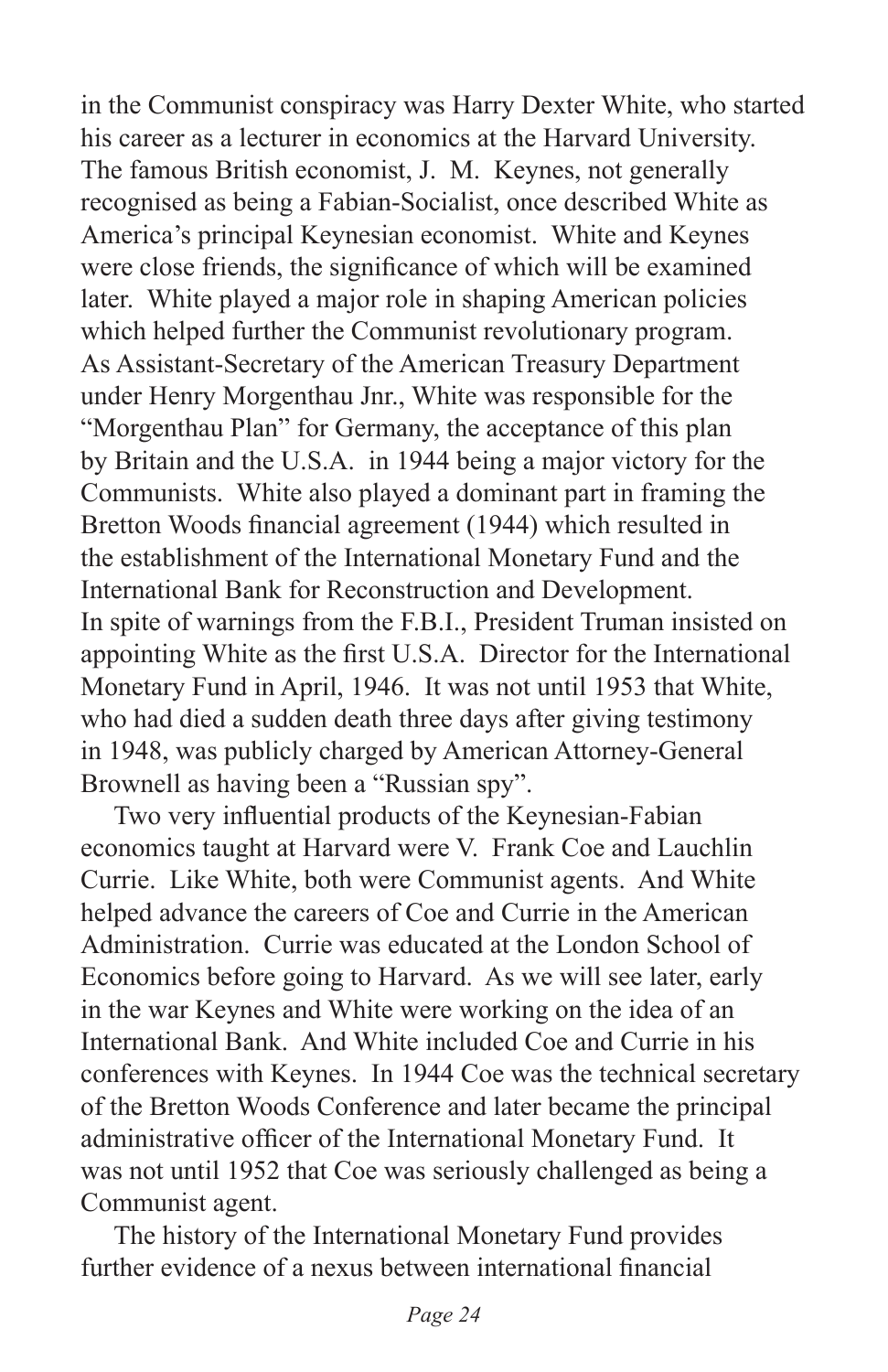groups, Keynesian-Fabians and International Communism. James Burnham observed in his book The Web of Subversion (p. 132) that:

"The International Monetary Fund is one of the most important 'specialized agencies' set up within the United Nation's complex... it is supposed to assist in the international 'stabilization' of currencies. From its beginning, and before its beginning, the International Monetary Fund has been closely encompassed by the web of subversion."

 Another important "front" organisation created by the American Fabian Socialists, was the New School for Social Research.

 In 1920 a New York State Legislative Committee found that the New School was "established by men who belong to the ranks of the near-Bolshevik Intelligentsia, some of them being too radical in their views to remain on the faculty of Columbia University." British Fabians such as Sir William Beveridge, J. M. Keynes and Harold Laski lectured at the New School. Associated with the New School were American Fabians like John Dewey, the man whose ideas on "progressive education" are now coming under heavy criticism.

#### RACE AND REVOLUTION

 Another member of the New School was one Franz Boas. Although comparatively few people have heard the name of Boas, he made a major contribution to the use of race as a factor in the revolution in the U.S.A. While at the Columbia University, Boas laid the foundations in the U.S.A. of the so-called anthropological science which claims that there are no basic differences between races.

 In one of the best works yet written on the race issue in the U.S.A., Race and Reason, the distinguished American publisher, Carleton Putman, exposes the hoax which Boas perpetrated, and the far-reaching influence of this hoax in America.

 In considering the role of Boas, it is also necessary to make reference to the Swedish Socialist economist, Gunnar Myrdal. Myrdal belonged to what has been described as the "Stockholm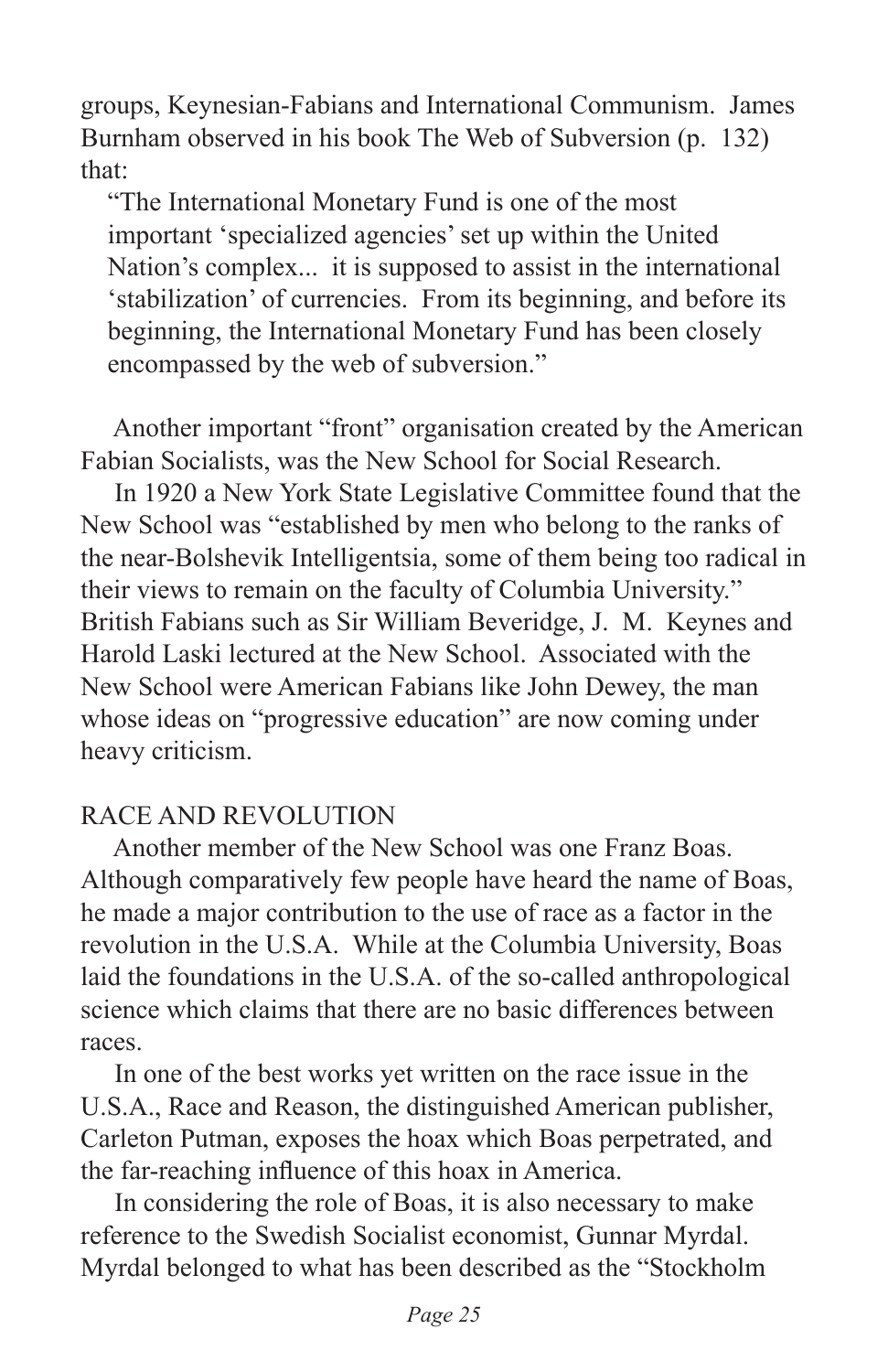School" of economics. Keynes borrowed many of his ideas from the Swedish Socialist economists. But Myrdal's main claim to fame is not as an economist, but as the man who headed a research study on the American Negro, which was published as An American Dilemma, and used by the American Supreme Court in its historic decision concerning integration.

 As there is no Negro problem in Sweden, and as Myrdal was an economist, not an anthropologist, it is thought-provoking that the Carnegie Foundation should have chosen him for directing a study of the American Negro. Bearing in mind the considerable Fabian influence in the Carnegie Foundation, it is evident that Myrdal was chosen because of his Socialist standing. Associated with him in preparing An American Dilemma were James E. Jackson, a Negro Communist and member of the national committee of the U.S.A. Communist Party, and Ralph Bunche, at that time well known pro-Communist and contributing editor of the Communist magazine, Science and Society. Bunche was another Harvard graduate.

 The decision by the Supreme Court was enthusiastically applauded by the Keynesians and the Communists, and it has opened the floodgates of revolution in the U.S.A. as the Communists and their dupes foster a growing race crisis which is used to demand more powers for the Federal Government at the expense of the States. The unfortunate Negroes are but raw material to the revolutionaries, who have swept aside the moderate anti-Communist Negro leaders who have attempted to warn their fellows against being used for revolutionary purposes. Mr. Justice Felix Frankfurter, the ex-Harvard Professor and long-time Fabian, led the American Supreme Court in making a decision which so delighted his fellow Fabians and the Communists.

#### THE KEY ROLE OF J. M. KEYNES

 Although it is generally admitted that the economic and financial theories of the late Baron J. M. Keynes have had a tremendous impact in all Western nations, particularly the nations of the British Commonwealth, and the U.S.A., it is an astonishing fact that most supporters of the free-enterprise, private ownership economic system, regard Keynes as a "capitalist economist"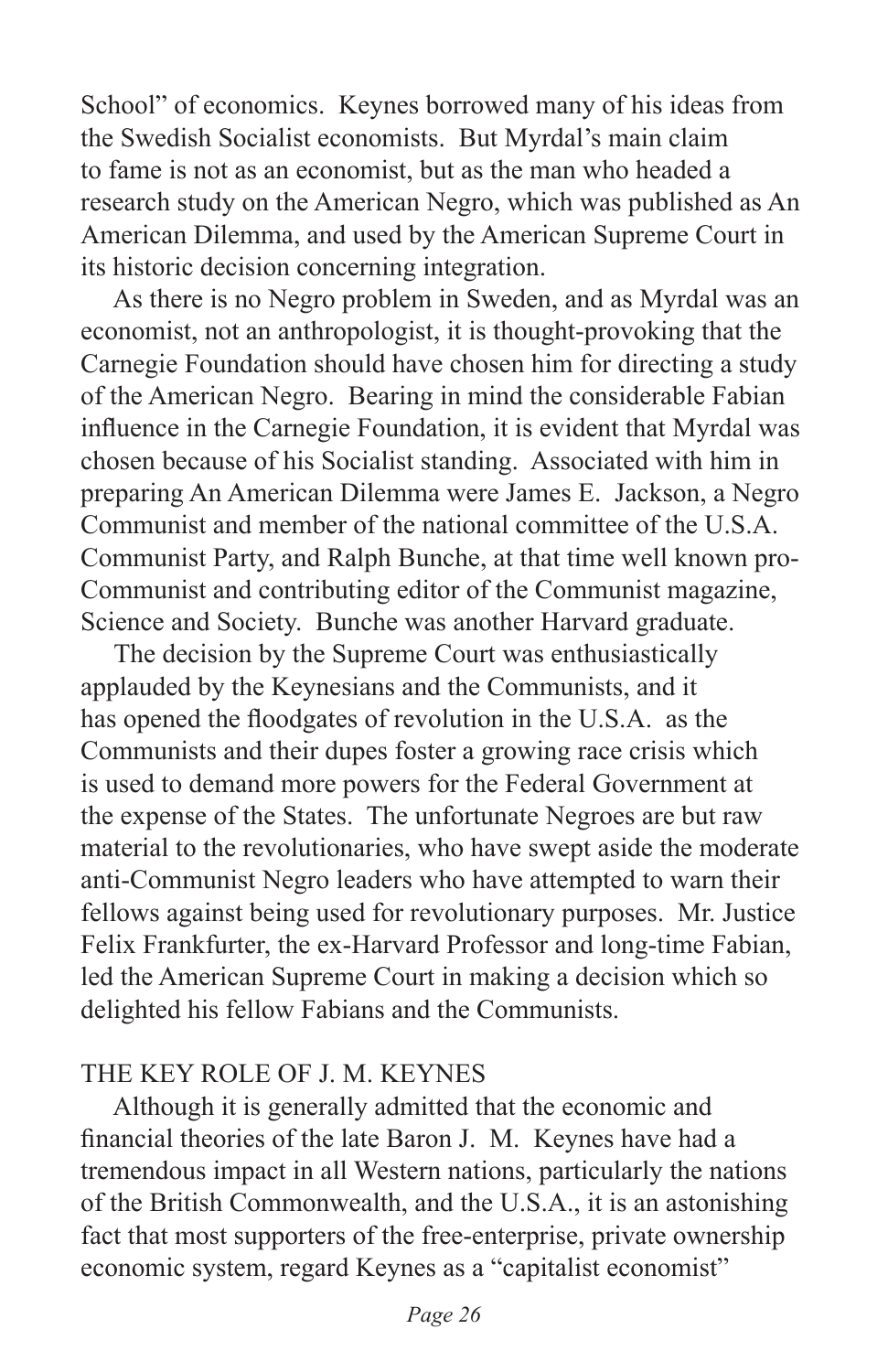whose work was primarily concerned with economic and financial adjustments which would have as much as possible of the capitalist system. The truth about Keynes and his vital contribution to the world-wide revolution is so contrary to the fable about him being a "capitalist economist," that, in considering Keynes and his ideas, we are presented with yet another frightening example of how revolutionaries can advance behind a smokescreen of respectability.

 While it is probably true that the rank and file of Communists really believe their charge that Keynesian economics are but an attempt "to prop up a tottering capitalist system," Communist leaders are well aware of the direction in which Keynesian economic teachings are taking those non-Communist nations which have adopted them. The neo-Marxist, Joseph A. Schumpeter, who was Professor of Economics at Harvard for 20 years, indicated that he believed that Keynes' famous work, General Theory of Employment, Interest and Money, was really a brilliant political tactic designed to advance socialism under the guise of saving capitalism.

 Professor Arthur Smithies, present chairman of the Harvard Economics Department, who is a supporter of Keynes, has indicated very clearly how Schumpeter regarded Keynes.

"Schumpeter did not credit Keynes with a single major improvement in the technique of economic analysis. His admiration was confined to the skill with which Keynes constructed a vehicle to convey his ideology - an ideology that, in Schumpeter's view, rivals Marx in undermining the pillars of capitalism." (Emphasis added) .

#### FABIAN BACKGROUND

 An examination of Keyne's history reveals him as a true Fabian. And prominent Socialists like the late John Strachey, leading English Fabian theoretician, have openly commented on how Keynesian teachings can advance Socialism. In his book, Contemporary Capitalism, 1956, p. 284, Strachey exposes the falsity of the claim that Keynes was concerned with "saving capitalism." "But the capitalists have really had good reasons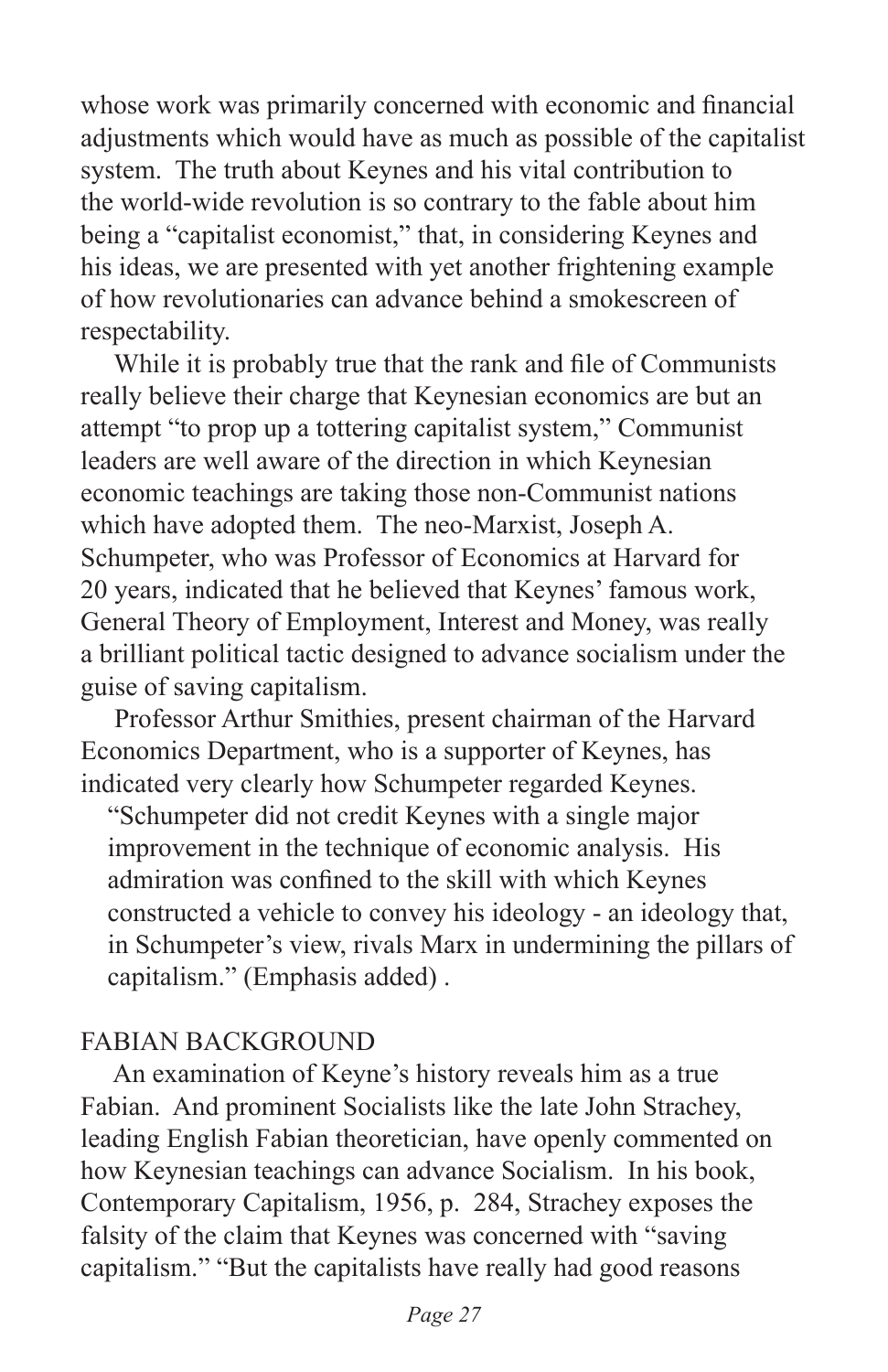for their reluctance to be saved by Keynesian policies. If we look more closely at the remedies proposed, we shall find that Arthur Smithies, "Schumpeter and Keynes', in Schumpeter, Social Scientist, Harvard University Press, 1951, p. 136, their implications are much more drastic than they seem to be at first sight. And when we come in later volumes of this study to consider the results of the application of Keynesian measures in America, Germany and Britain, respectively, we shall find that in fact the changes effected by them have been subtle, but nevertheless far-reaching."

 We can note with profit in passing that the career of Strachey provides striking confirmation of the basic philosophical roots of revolutionary movements which are in violent conflict with one another. Strachey became a Socialist at an early age, and as a Fabian in 1924 was a follower of Sir Oswald Mosley. But when Mosley left the Fabians and turned towards Fascisms and National Socialism, Strachey then joined the Communists, during which time he wrote The Coming Struggle for Power, a work used as a text-book by the Communists all over the world.

 But in 1943 Strachey went back to the Fabians, and is best remembered by the British people as the Minister for Food from 1946 to 1950 who persisted with food rationing and who was associated with the Socialist ground nuts scandal in East Africa. Strachey has also provided some illuminating comment on how he believes Keynesian theories can further the Socialist revolution, in his Program for Progress.

 He wrote that he had come to believe that inflationary credit expansion policies were

"an indispensable step in the right direction." Giving his reasons for this view, Strachey said: "the fact that the loss of objectivity, and the intrinsic value of the currency which is involved (i.e., inflation) will sooner or later make necessary, on pain of everincreasing dislocation, a growing degree of social control . .

. for the partial character of the policy will itself lead on to further measures. The very fact that no stability, no permanently workable solution can be found within the limits of this policy will ensure that once a community has been driven by events to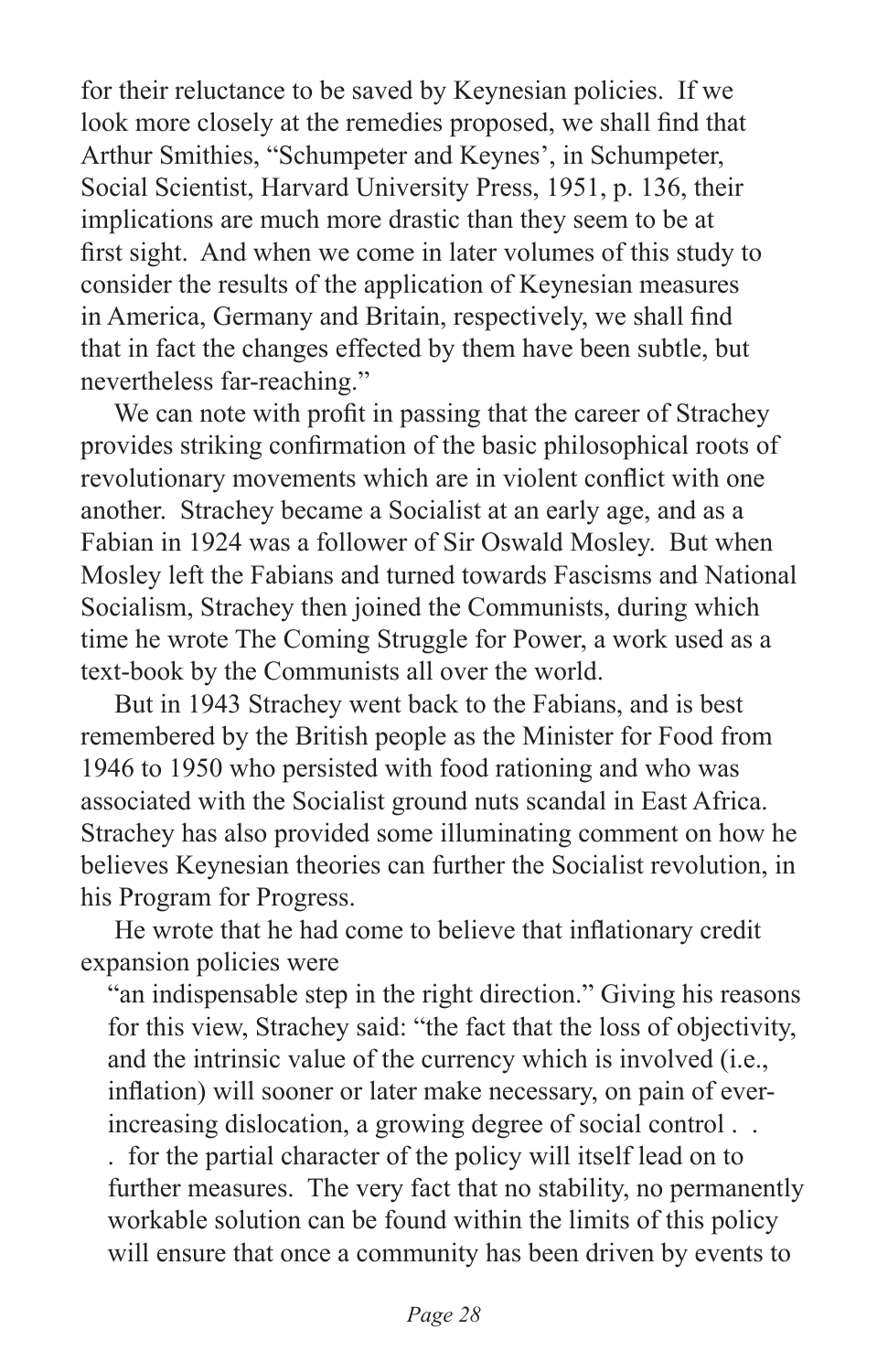tackle its problems in. this way, it cannot halt at the first stage, but must of necessity push on to more thorough going measures of re-organisation."

 This frank outline of Fabian Socialist tactics recalls the significant statement by Karl Marx when, introducing his famous ten steps for Communising a State in the basic Communist textbook, The Communist Manifesto, he made it clear that these steps were only means to an end, not an end in themselves. Marx said that while the ten steps "'appear economically insufficient and provisional" they will "in the course of the movement . . . necessitate further inroads upon the old social order."

 The Communists and Fabians are as one in their recognition of the fundamental truth that one centralised control tends to cause another, and that the end result is State control of everything. As it comes as a surprise to many to be confronted with the view that such a widely respected man as Baron Keynes was a conscious agent of revolution, it is essential to examine briefly his background.

 It was Professor Alfred Marshall, a Fabian Socialist, who influenced John Maynard Keynes to take up economics. Although Marshall's teachings were used by the Fabians in both England and the U.S.A., he kept his Socialist views private and presented himself publicly as an economist of the classic private enterprise school. It would appear that at an early age Keynes learnt the art of subterfuge from Marshall and other Fabians. He was 20 when he joined the Fabian group at Cambridge University. He was coached privately by Professor J. C. Pigou, another Fabian Socialist. By the time he was 24, Keynes was expounding the traditional Fabian conception of government by permanent officials.

 With Professor Marshall's backing, Keynes became editor in 1911 of the official organ of the Royal Economic Society, Economic Journal. Although this magazine bore the reprint, '"Patron: His Majesty, the King," this did not deter Keynes from using it for Fabian propaganda. In fact, in 1913 Keynes became Secretary of the Royal Economic Society, and in collaboration with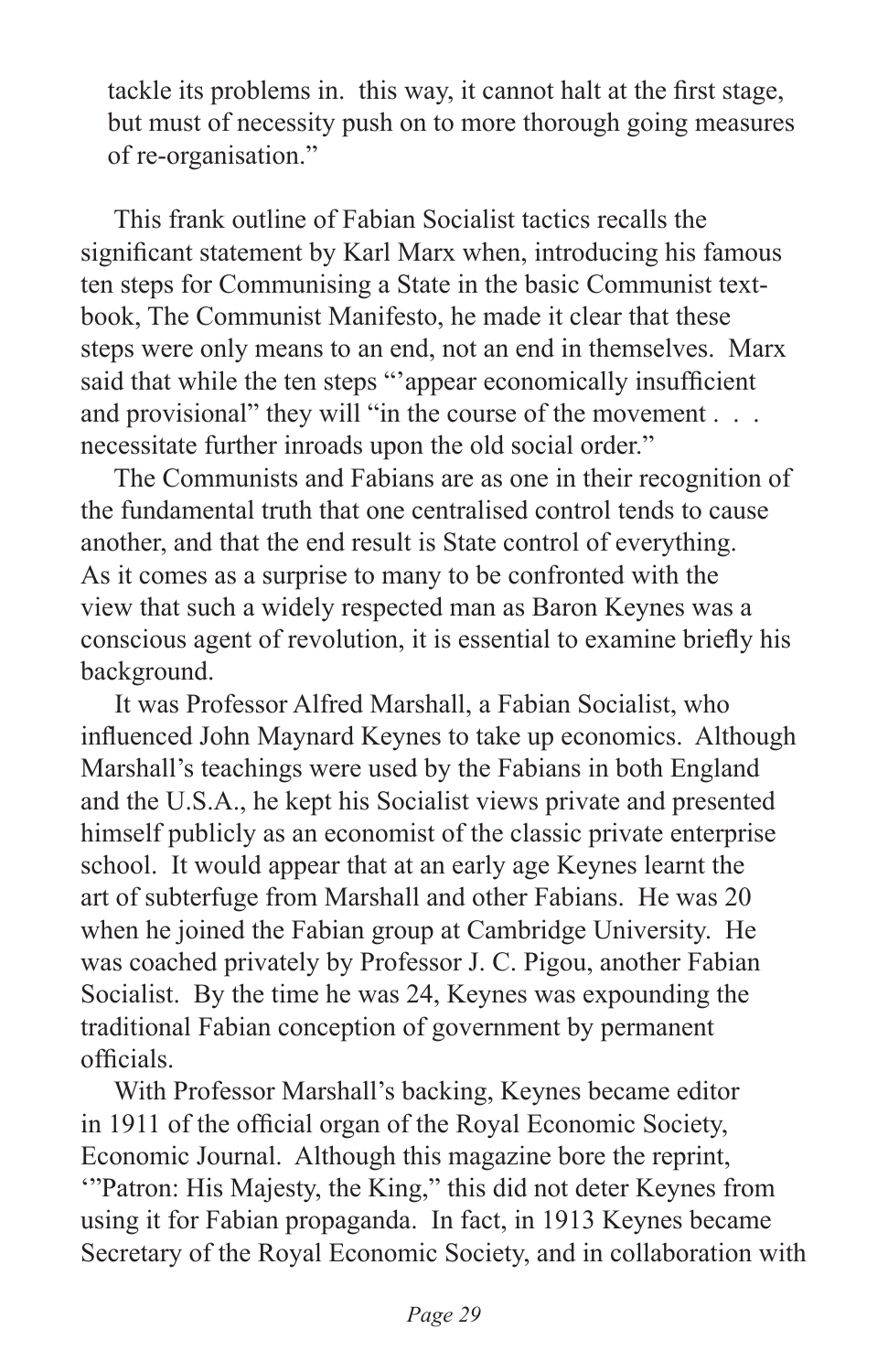Bernard Shaw and other Fabians set about exploiting the prestige of the Society to advance Socialism.

 During the first World War Keynes sought to keep himself out of the firing lines by a technique used by many other young Socialist radicals: he sought an appointment to a Government service which might exempt him from military duty. But he was eventually forced to file as a conscientious objector and was criticised by his mother for his unpatriotic stand.

 Following the war, Keynes was numbered amongst those Socialists who regarded the Bolsheviks as '"progressives." His reputation was such by 1922 that The Manchester Guardian employed him to edit 12 supplements under the title, '"Reconstruction in Europe." Most of those selected by Keynes as contributors were Socialists of various types. He included Maxim Gorky from Soviet Russia.

Walter Lippman, one of the most influential newspaper columnists of our times, was also invited. Lippman had joined the Fabian Society in 1909 and had helped the Fabian cause while at Harvard. Harold Laski and G. D. H. Cole were the English contributors. In 1924 Keynes gave his famous lecture at Oxford University, later published in book form as The End of Laissez-Faire, in which he argued that private enterprise was historically coming to an end and that socialised developments were both natural and progressive. Keynes supported the Fabian concept of not making a direct assault upon private enterprise, but of sapping its foundation to the stage where the Government had to take over. While it is true that Keynes did express disagreement with "doctrinaire State Socialism," this was not a disagreement on principle but only on tactics.

 In The End of Laissez-Faire Keynes not only put forward concepts concerning political and economic controls; he even advocated social control of the number of children each family should have. An American publisher, Clarence W. Barron, who met Keynes in 1918 described him as '"a Socialist of the type that does not believe in the family." We might observe in passing that Keynes never had any children.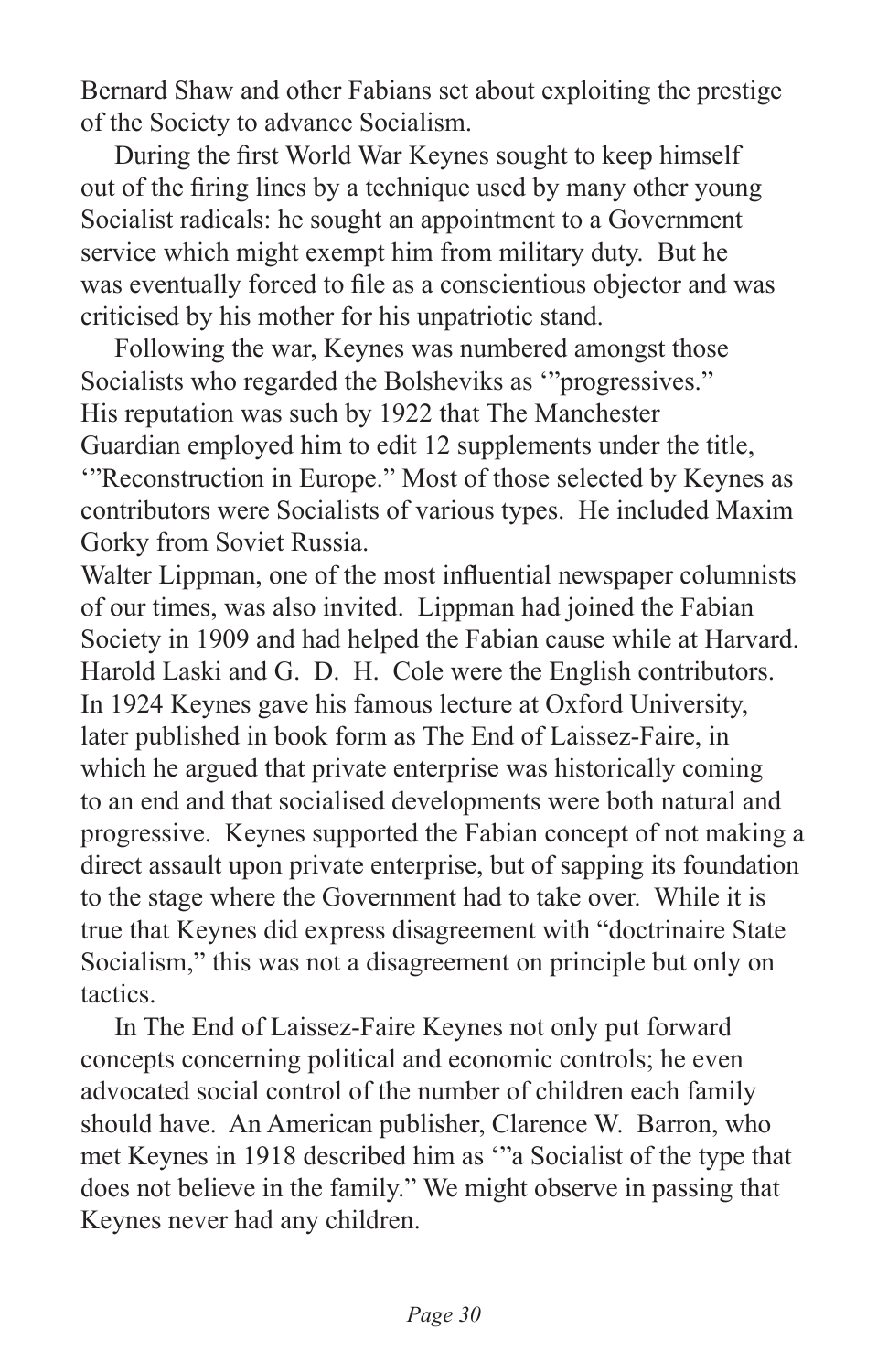#### SOCIALIST DOUBLE-STANDARDS

 Like many Socialists, Keynes was also a hypocrite. Although he was "not a great friend of the profit motive," and attacked vigorously both savings and investment by individuals, his own speculations on the international money market built up his assets from £4,000 in 1919 to £506,000 by 1937. Using the "inside" knowledge they gained in the British Treasury Department, Keynes and his associates organised their own investment company to further their own private interests. It is not surprising that Keynes described Ivor Kreuger, one of the world's greatest swindlers as '"the greatest financial intelligence of his time" (New York Herald Tribune, July 18, 1960).

 According to a publication, Keynes at Harvard (1960), issued by the Veritas Foundation, ""a check of several hundred of the more prominent Fabian Socialists in England, and their counterparts in the United States, shows that with hardly an exception they manage to live in a high style either through speculation, profit-making or draw high salaries in government, tax-exempt foundations, universities or unsuspecting corporations ... Prominent agitators against "Capitalism', according to data to Who's Who in America, have profited as individuals in all the above categories."

 The double-standards of the Fabian Socialists are similar to those of the Communist Commissars, who live in luxury in the "classless society"!

 Following his visit to Soviet Russia in 1925, Keynes published three articles later issued by the Fabian Socialist Hogarth Press as A Short Visit to Russia. Although he was horrified by the mass terror, Keynes suggested that "'In part, perhaps, it is the fruit of some beastliness in the Russian nature - or in the Russian and Jewish natures when, as now, they are allied together".

 While there is no doubt that some peoples are more brutal than others, this truth cannot be allowed to obscure the fact that increasing oppression of the individual is the logical end product of all forms of Socialism irrespective of who exercised control, and that "'liquidation" of individuals stems directly from Marx's philosophy of dialectical materialism. But Keynes clung to his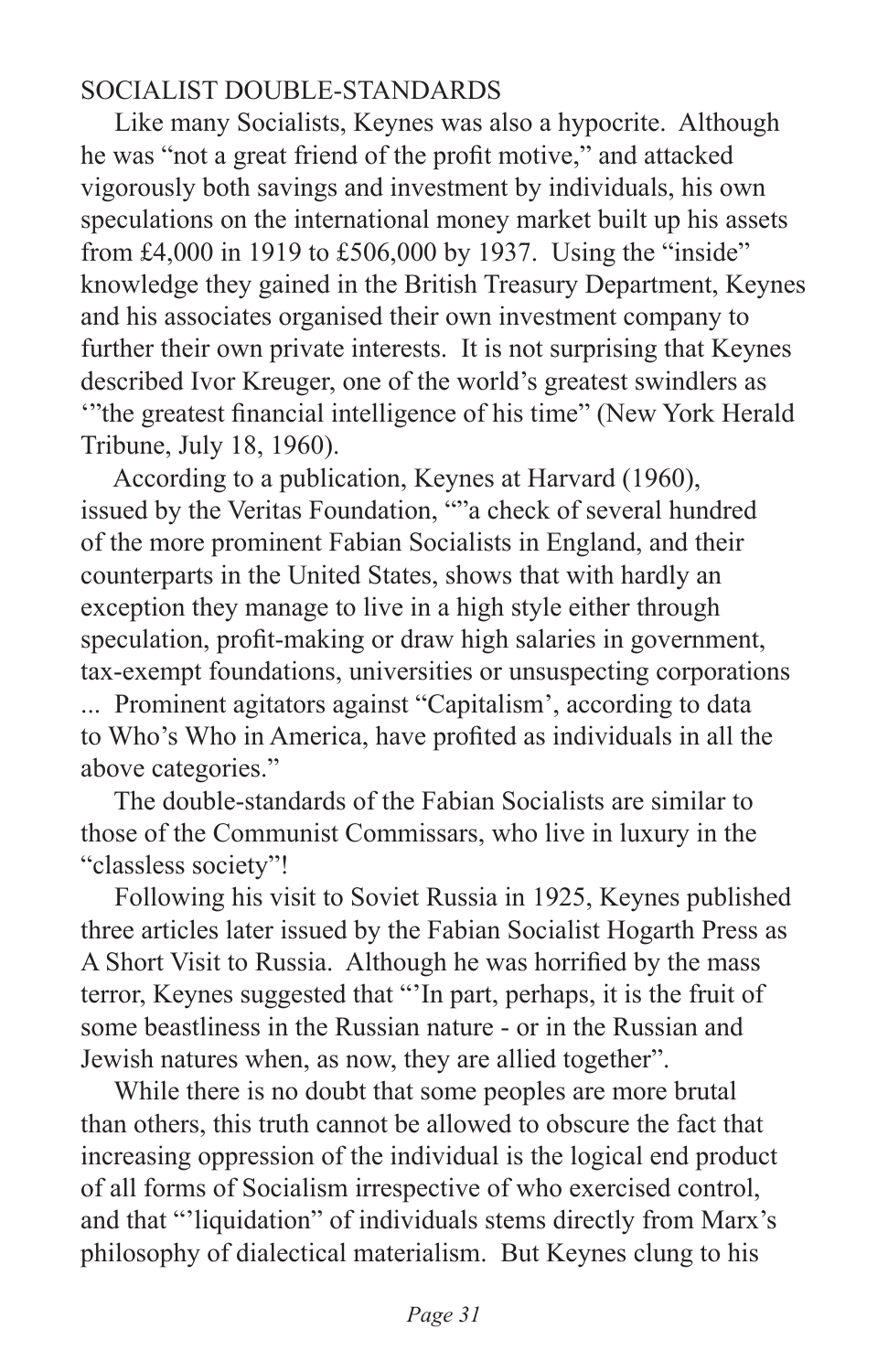Socialist concepts, hoping that they would be achieved without the terror suffered by the Russians.

### FASCISTS AND NAZIS USE FABIANS

 It is important to note that the totalitarian philosophy underlying Keynesian theories made them acceptable to both the Fascists and the Nazis. Mussolini observed that "'We were the first to assert that the more complicated the forms of civilization, the more restricted the freedom of the individual must become." That is what the Fabian Socialists also preach.

 A Fascist supporter, James Strachey Barnes, in Universal Aspects of Fascism (1929), a book which Mussolini personally approved with his imprimatur, stated: "'Fascism entirely agrees with Mr. Maynard Keynes, despite the latter's prominent position as a Liberal. In fact, Mr. Keynes' excellent little book, *The End of Laissez-Faire* (1926) might, so far as it goes, serve as a useful introduction to Fascist economies. There is scarcely anything to object to in it and there is much to applaud."

 Fabian and other Socialists who are so fond of using the term "Fascist" as a dirty swear word against anti-Communists, should have their attention directed to a further statement by Barnes in his book, that '"all this (Keynesian teaching) is pure Fascist premises," and to the fact that during the Fascist regime in Italy not only Keynes, but other Fabian Socialists were translated and studied. Such names as G. D. H. Cole, Sidney and Beatrice Webb, and Bernard Shaw, were quoted in Fascist economic journals. Not only was Fabian Socialist Keynes accepted in Fascist Italy; he was also welcomed in Nazi Germany. Hitler frankly admitted the basic similarities between National Socialism and Communism, while the chief speaker at the Fabian International Bureau's Conference on March 15th, 1942, made the comment that:

"...there is not much difference between the basic economic techniques of Socialism and Nazism."

 Keynesian theory made such an impact in Nazi Germany that in 1935 Professor Carl Fohl produced a work which was a duplication of Keynes' General Theory. Students of the use of Communism,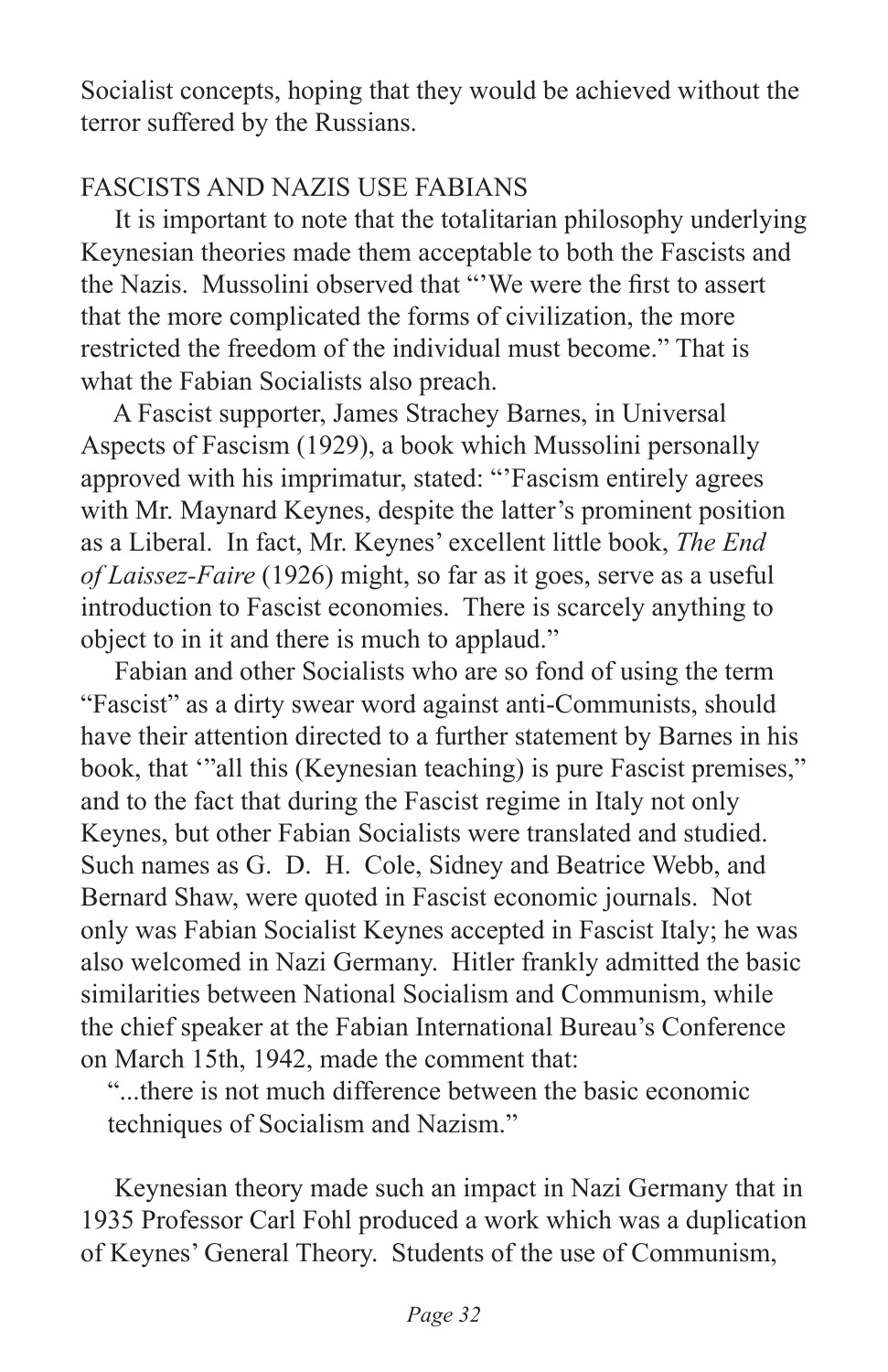Nazism and Fascism cannot help be struck by the fact that all three were revolutionary movements which were directed by individuals with Socialist backgrounds. It is true that Nazis and Fascists fought bitterly against Communists, but they were in fact battling for the same type of mind. A number of observers have drawn attention to the fact that many German Communists became Nazis, while after the war many Nazis found no difficulty in becoming Communists.

 The American writer, John T. Flynn, in his penetrating examination of the "creeping revolution" in the U.S.A., The Road Ahead, states ". . . the line between Fascism and Fabian Socialism is very thin. Fabian Socialism is the dream. Fascism is Fabian Socialism plus the inevitable dictator."

 It is a fact of the greatest historical significance that Keynesian Social economics, now so widely accepted in the non-Communist world, were accepted by both the Nazis and the Fascists, and are the Fabian method of weakening the foundations of the free-enterprise system and forcing it in the direction which the Communists claim leads '"inevitably" towards Communism. As a good Fabian, Keynes grasped early in his career the importance of influencing Government policies through first influencing economists. Keynes also calculated how , if economic instructors could be influenced by a politically inspired economic theory, his ideas would then permeate the whole of the community. Keynes made his objective clear with the following observation in his General Theory of Employment Interest and Money:

"the ideas of economists and political philosophers, both when they are right and when they are wrong, are more powerful than is commonly understood. Indeed the world is ruled by little else."

 In a letter to Fabian leader Bernard Shaw, Keynes said he was writing a book on economic theory "which will largely revolutionise... the way the world thinks about economic problems. When my new theory has been duly assimilated and mixed with politics and feelings and passions, I can't predict what the final upshot will be in its effect on action and affairs."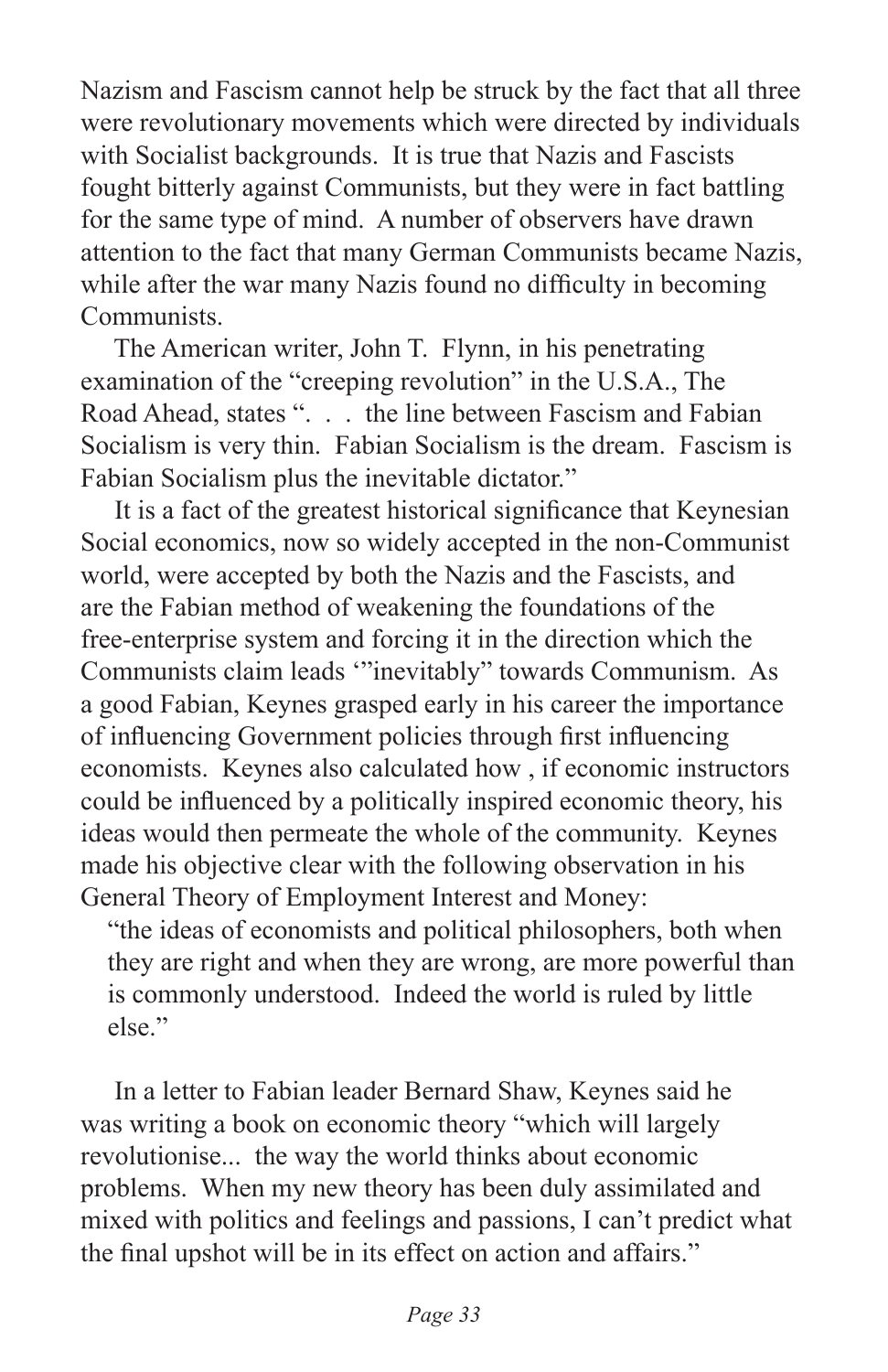### KEYNES ASSISTED BY MARXISTS

 Keynes' most important book, The General Theory of Employment Interest and Money, was first published in 1936 and was immediately hailed by Socialists everywhere. It is important to stress that Mrs. Joan Robinson, an internationally recognised Marxist, was one of the main economic experts who collaborated with Keynes on his project. Another leading Socialist economic expert, R. F. Kahn, contributed so much that "his share in the historic achievement cannot have fallen very far short of coauthorship."

 Mrs. Joan Robinson was highly regarded by Keynes, who in The General Theory generously praises her for her contribution to his work. It is therefore important to note carefully Mrs. Robinson's statement that the differences between Marx and Keynes are only verbal. Writing in the Communist journal, Science and Society, winter, 1947, p. 61, Mrs. Robinson said: "The time, therefore, seems ripe to bridge the verbal gulf." The only real difference between the Marxians and the Fabians is one of degree and tactics.

 Following his visit to Soviet Russia late in 1946, when he had lengthy discussions with Stalin, Professor Laski made the important public statement that English Socialists and Russian Socialists were approaching the same objective by different roads. As we have seen, Laski and Keynes were fellow-Fabians who had collaborated over many years.

### INTERNATIONAL MONETARY FUND SERVES COMMUNIST PROGRAM

 In view of the fact that J. M. Keynes' economic teachings and their application are furthering the Communist advance, not halting it, we must also examine closely why Harry Dexter White, the top Communist agent, and his Communist associates worked so closely and harmoniously with Keynes to create the International Monetary Fund and the World Bank.

 Clearly these international financial organisations, which the Soviet has never joined, are powerful instruments for furthering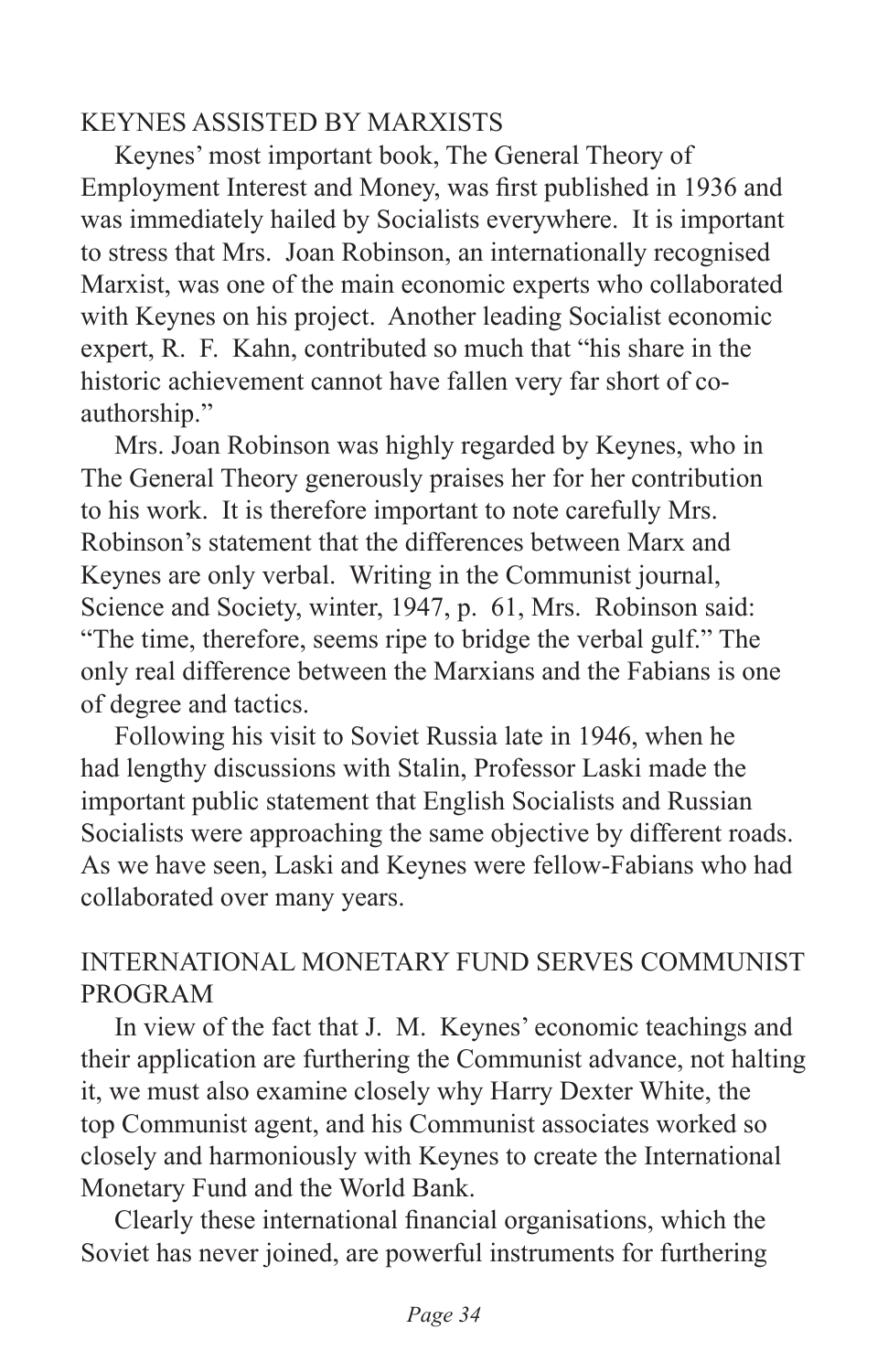centralised control of all economic activities in the non-Communist countries. The extension of the idea of Central Banks had been favoured by Keynes during the thirties, and in 1939 White attempted, unsuccessfully, to get past Congress in America his idea of an All-American Bank.

 In 1941 Harvard Professor Alvin Hansen and Adolph Berle, both strong supporters of Keynes and his Fabian Socialist policies, were campaigning with White to create an international bank. Keynes was working for the same idea, and so, even though the end of the military war was a long way off, the Fabian Socialists and the secret Communists were working for the creation of a new international financial instrument.

 This is surely a fact of tremendous importance to be considered by every person genuinely concerned about understanding the nature of the forces operating in the current world situation. It is not without significance that when the Chifley Labor Government at Canberra was working for the ratification of the Bretton Woods financial agreements, the Australian Communist press supported the Chifley Government, and urged support for the agreements. If Keynes' biographer, Sir Roy Harrod, is correct, "At heart he (White) admired and trusted Keynes. For diplomatic reasons a certain air of belligerency had to be maintained in public . . . Behind the scenes they ultimately became great cronies, going off to the baseball game together and having plenty of fun." (Life of John Maynard Keynes, p. 558.)

 This was during the preliminary conferences concerning the establishment of an International Monetary Fund.

 White was chairman of the Bretton Woods Conference in 1944, at which 44 nations were represented and at which the International Monetary Fund was established with an initial capital of over 8 billion dollars. Keynes had anticipated that White would be the Managing Director of the International Monetary Fund. Keynes "felt that under White the Fund would be in safe hands". Why did Keynes feel that a man who was already under suspicion of being a secret Communist would be the best man to act as Managing Director of an international organisation which would obviously wield such an enormous influence in the post-war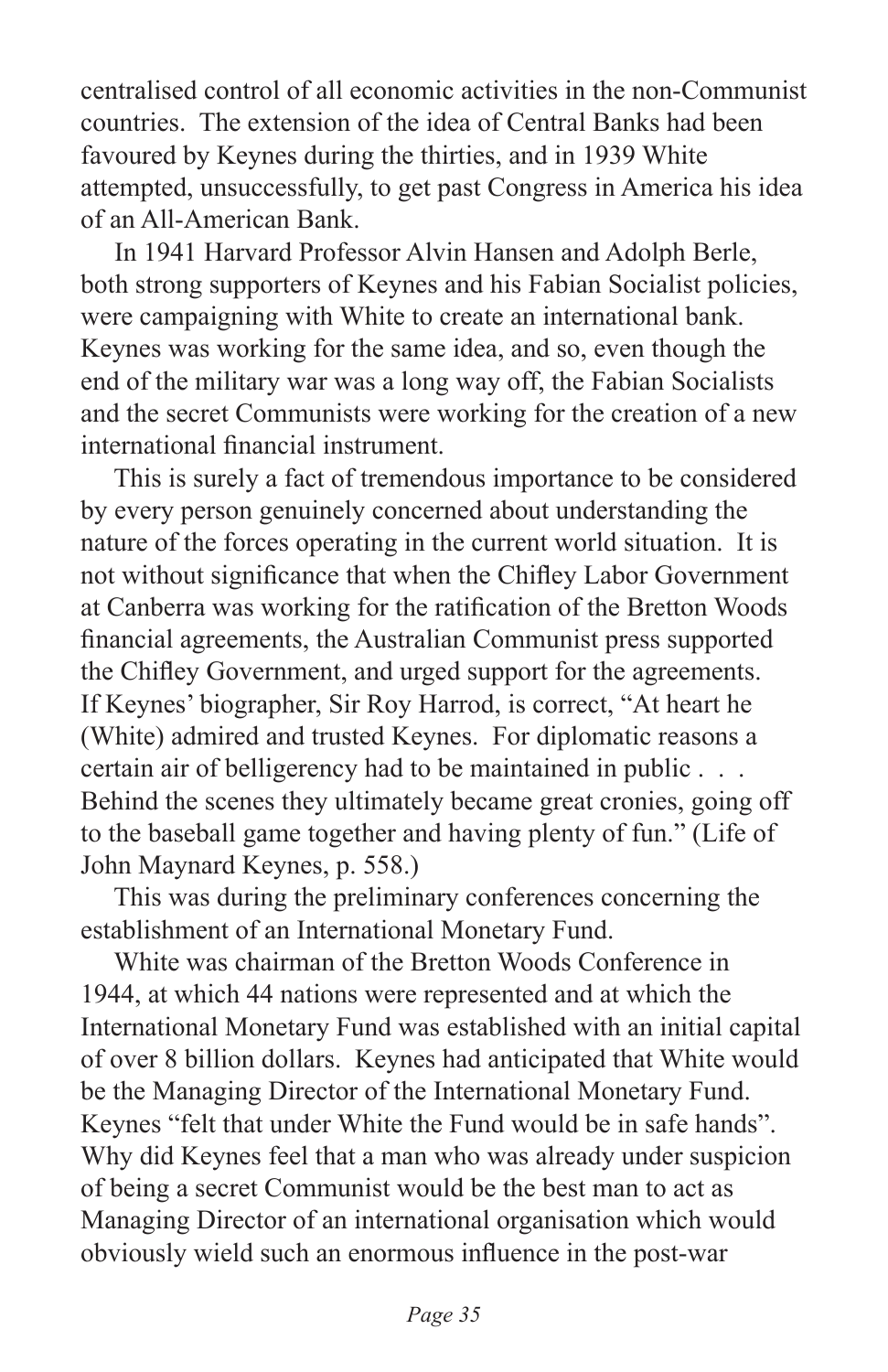world?

 Keynes' attitude towards the Communists at this time was outlined in a letter to Sir John Anderson on July 21, 1944, in which he said:

"Our personal relations with the Russian have been very cordial and we have seen quite a lot of them socially. We like them exceedingly and, I think, they like us. Given time, we should, I believe, gain their confidence and then would be able to help them a great deal. They want to thaw and collaborate." (Quoted in Life of John Maynard Keynes, p. 58.)

 Even after White had been publicly exposed as a Soviet agent, none of the Keynesians anywhere expressed concern about White's subversive role. In fact they came out publicly against the "witch hunts", providing further evidence of the close affinity between the Communists and the Fabian Socialists.

 The former American Communist leader, Earl Browder, was allegedly expelled from the Communist Party because he proposed in 1945 to turn it into an "educational institution" similar to the Fabian Society.

 In his *History of the Communist Party of the United States* (1952), Win. Z. Foster, another Communist leader who came to Communism via the Fabian Socialist groups associated with Harvard University, relates how the Communists claimed that "Another major element in Browder's opportunism was its Keynesism." As Browder supported the International Monetary Fund and World Bank concept, and in his book Teheran (1944), outlined the type of "Foreign Aid" program which the U.S.A. and other Western nations have in fact adopted in the post-war years, it is clear that he realised that Keynesian-Fabianism could, through the appropriate international financial machinery, advance the Communist objective much more effectively than could the policies of the Marxist-Leninists.

 It is not without significance that Browder, the Keynesian expelled from the Communist Party, steadfastly refused to provide the American authorities with any information concerning the Communist conspiracy in the U.S.A.

The Keynesian-Fabians and the Communists may on occasions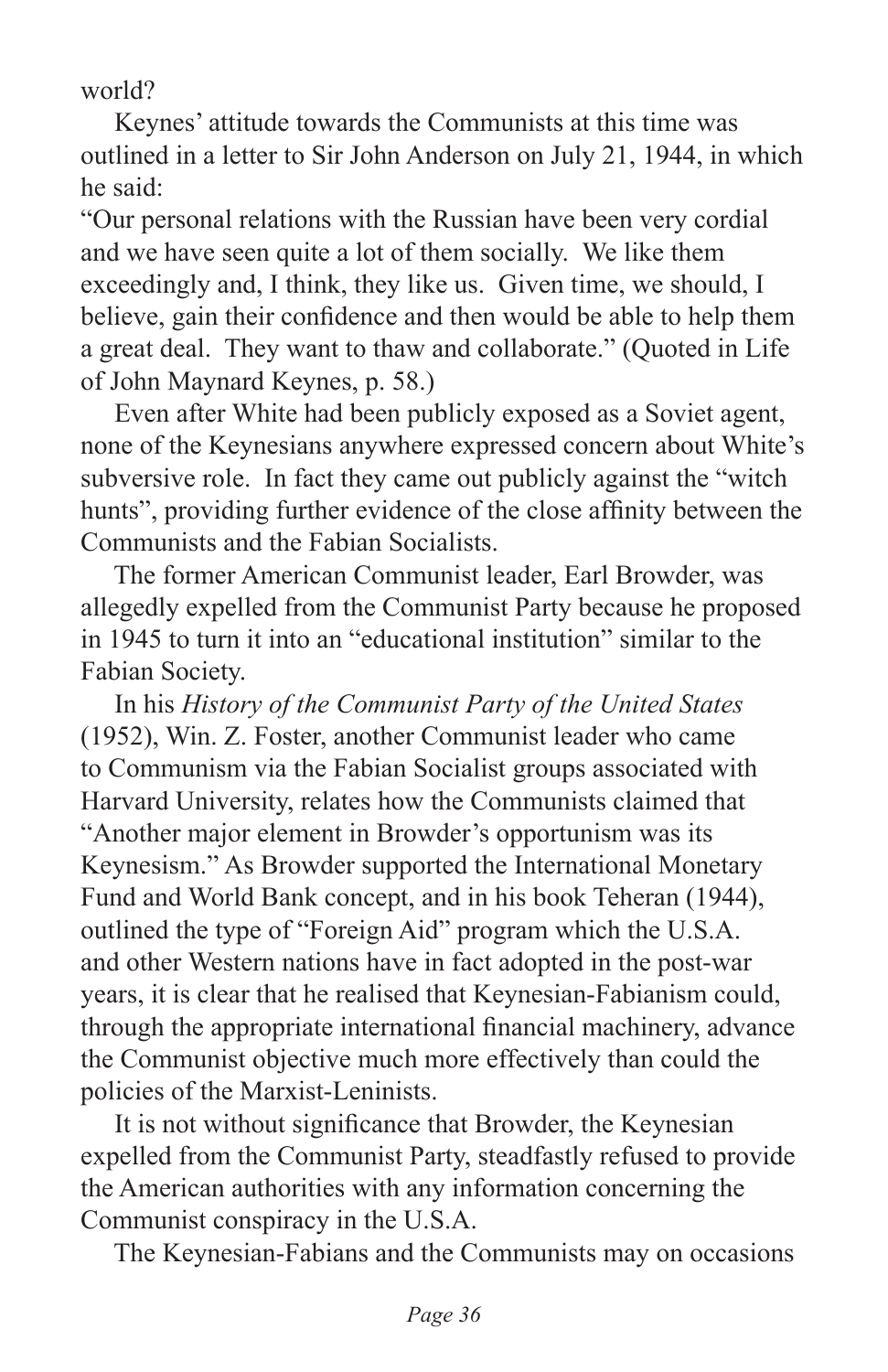march separately, but they march towards the same goal.

### THE REALITY OF SOCIALISM

 The underlying philosophy of all Socialist policies, whether advanced by the Marxist-Leninists, the Fabians, or any other brand of Socialists, is collectivist, reactionary, and opposed to the freedom of the individual. All central planners fear individual freedom, because no one can predict how the individual is going to use his freedom.

 Central planning requires that planners have effective control of all aspects of human activity. The exercising of freedom by the individual is essentially a creative and spiritual activity. Self-development depends not only on freedom of choice, but the acceptance of personal responsibility for the choices made.

 Now the basis of true freedom is economic freedom. The widespread ownership of private property, decentralised and genuine competitive free enterprise, the inheritance of any form of property or money from one's forebears, the obtaining of dividends from investments , and the making of financial profits are all detested by the Socialists.

 The Fabian Keynes and his followers have done even more than the Marxist-Leninists to make ""profit motive" a dirty term. And their effect has been so pervading that even private businessmen feel inhibited against making a positive defence of the profit principle. The Fabians have also joined with the Communists in attacking the inheritance principle. The attack on the inheritance principle was included in Marx's ten steps in The Communist Manifesto. Along with Marx, the Fabians have claimed that the inheritance principle can be attacked by high taxation and heavy death duties.

 One of Keynes' main contributions to the Socialist advance, was to attack the principle of private savings and private investment. According to Keynesian economics, the economy should be increasingly geared to Government investment for "social purposes", the "social purposes" to be decided, not by the free choice of individuals, but by Government planners.

Centralised control of the creation, issue and cancellation of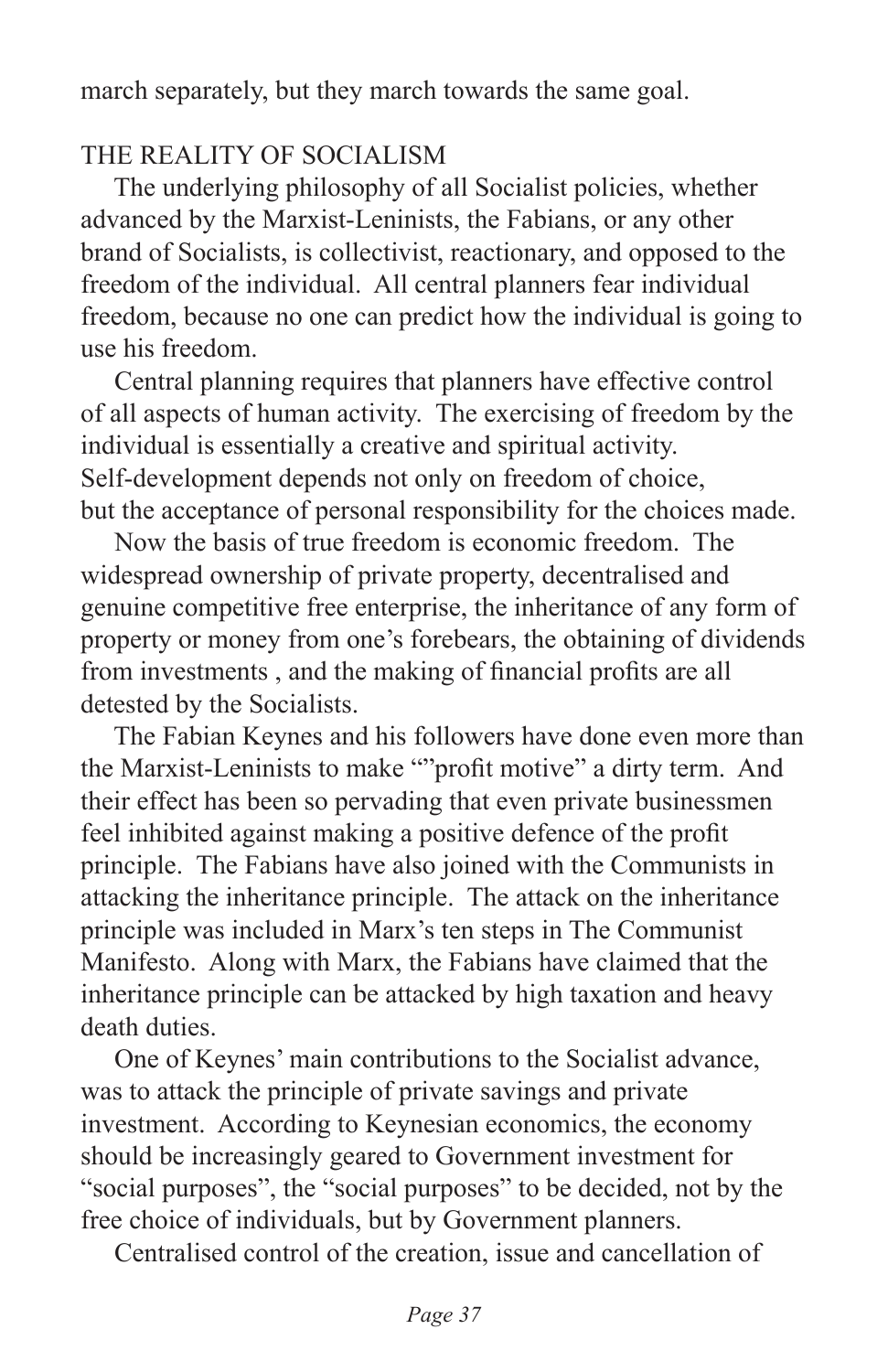financial credit is essential to operate the Keynesian policies, while high taxation becomes progressively more of an instrument of control rather than a necessity for raising money for Government requirements.

 This Fabian program accepts inflation, an insidious form of hidden taxation with far-reaching and destructive social as well as economic consequences, as one of its inevitable byproducts, and insists that so long as inflation is also "controlled", it should be acceptable. Any who may be so bold as to protest that "controlled inflation" as official Government policy is in fact open Government endorsement of stealing from those who have acquired honest savings of various forms, are threatened that the only alternative is economic depression and unemployment.

 Those who suggest that it is possible to have economic and financial policies genuinely benefiting all individuals, without either inflation or deflation, are dismissed as "cranks".

 In his Appreciation of the Communist Manifesto for the Labour Party, issued in 1948 to commemorate the 100th anniversary of Marx's basic document, Fabian Harold Laski asked the revealing question,

"Who, remembering that these (policies of high taxation and centralisation of credit) were the demands of the Manifesto, can doubt our common inspiration?"

 The Fabians openly proclaimed early in their history that the use of high taxation was one of their chief means of reaching the Socialist State. They also stated that "'to the Socialist, the best of Governments is that which spends most." Although both the Fabian and the Marxist Socialists direct much of their propaganda at the evils of Monopoly, this is but another example of throwing up a smokescreen to mask the truth that the progressive concentration of economic power is welcomed.

 According to the Marxists, the development of ""Monopoly Capitalism" is an essential part of that "historical inevitability" which they claim leads to Communism. So far from the freeenterprise / private-ownership system inevitably developing into Monopoly, a number of surveys have shown that high taxation and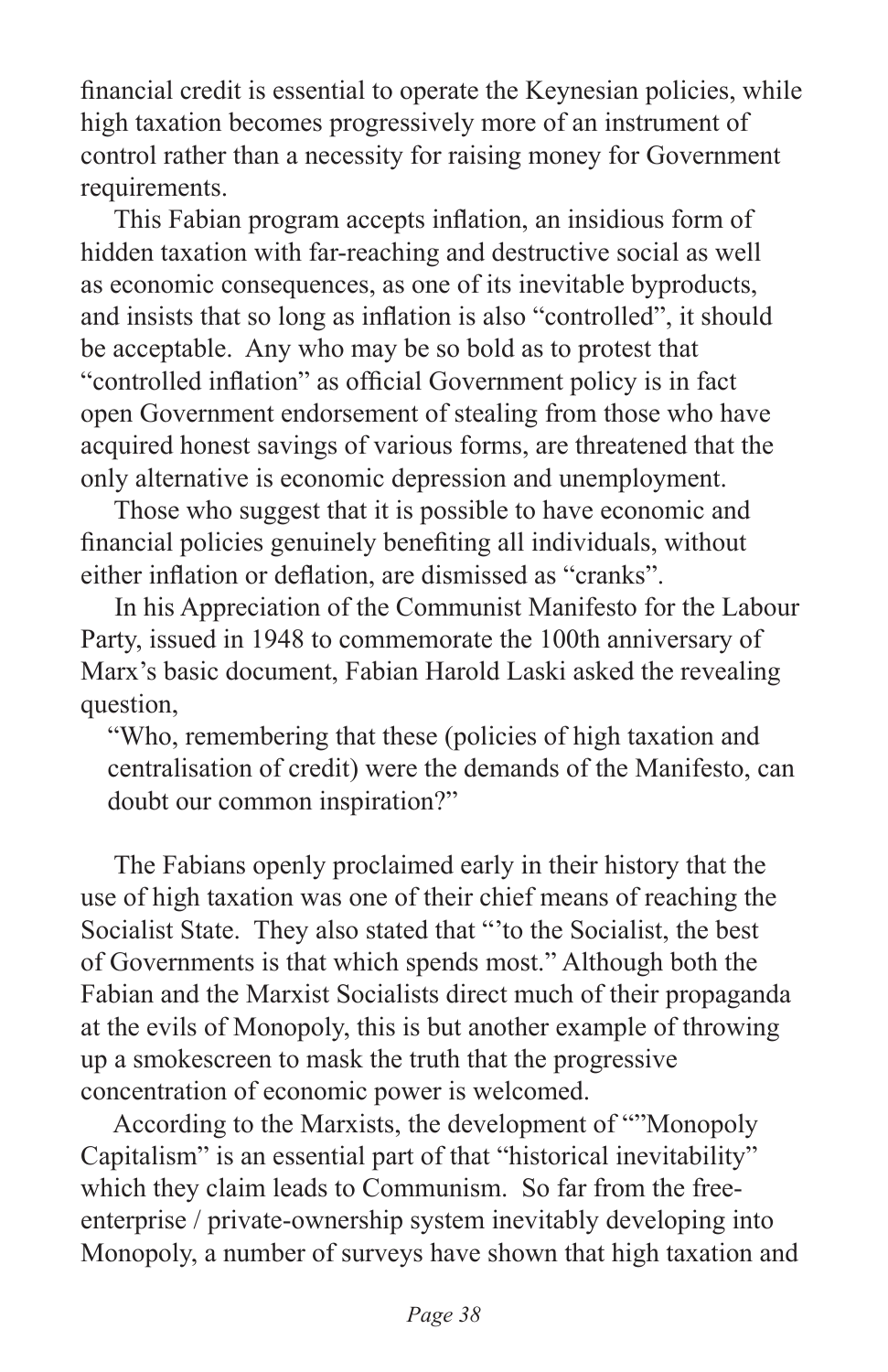centralised credit policies have been the main causes of economic concentration.

 It is the Keynesian Socialist financial and economic policies which are aiding the Communists by making it appear that this concentration is inevitable, and inherent in the free-enterprise economic system. There is no doubt that Keynes set out deliberately to foster economic concentration and to undermine the middle class - "the Bourgeoisie".

 Joseph Schumpeter, the neo-Marxist from Harvard University, summarised the Keynesian view in the following passage in his book, Capitalism, Socialism and Democracy (1950). "The perfectly bureaucratized giant industrial unit not only ousts the small or medium-sized firm and 'expropriates' its owners, but in the end it also ousts the entrepreneur and expropriates the bourgeoisie as a class which in the process stands to lose not only its income - but also what is infinitely more important, its function."

 The well-known American Fabian and admirer of Keynes, Stuart Chase, in his book, A New Deal, a slogan which President Roosevelt borrowed for his Administration, wrote: "Mr. Keynes, following Karl Marx,. used the great cooperation as an institution increasingly ripe for state control or outright ownership. He finds many parallels with the state trusts of Soviet Russia."

 In an article in the London *Sunday Express*, 1920, H. G. Wells made the following lucid comment concerning the same point made by Chase:

"Big business is by no means antipathetic to Communism. The larger big business grows the more it approximates to Collectivism. It is the upper road of the few instead of the lower road of the masses to Collectivism."

 Fabian-Socialist financial and economic policies produce the economic centralisation which the Communists then claim proves that Marxism-Leninism has '"scientifically" demonstrated that capitalism develops "inevitably" through monopoly-capitalism to Socialism.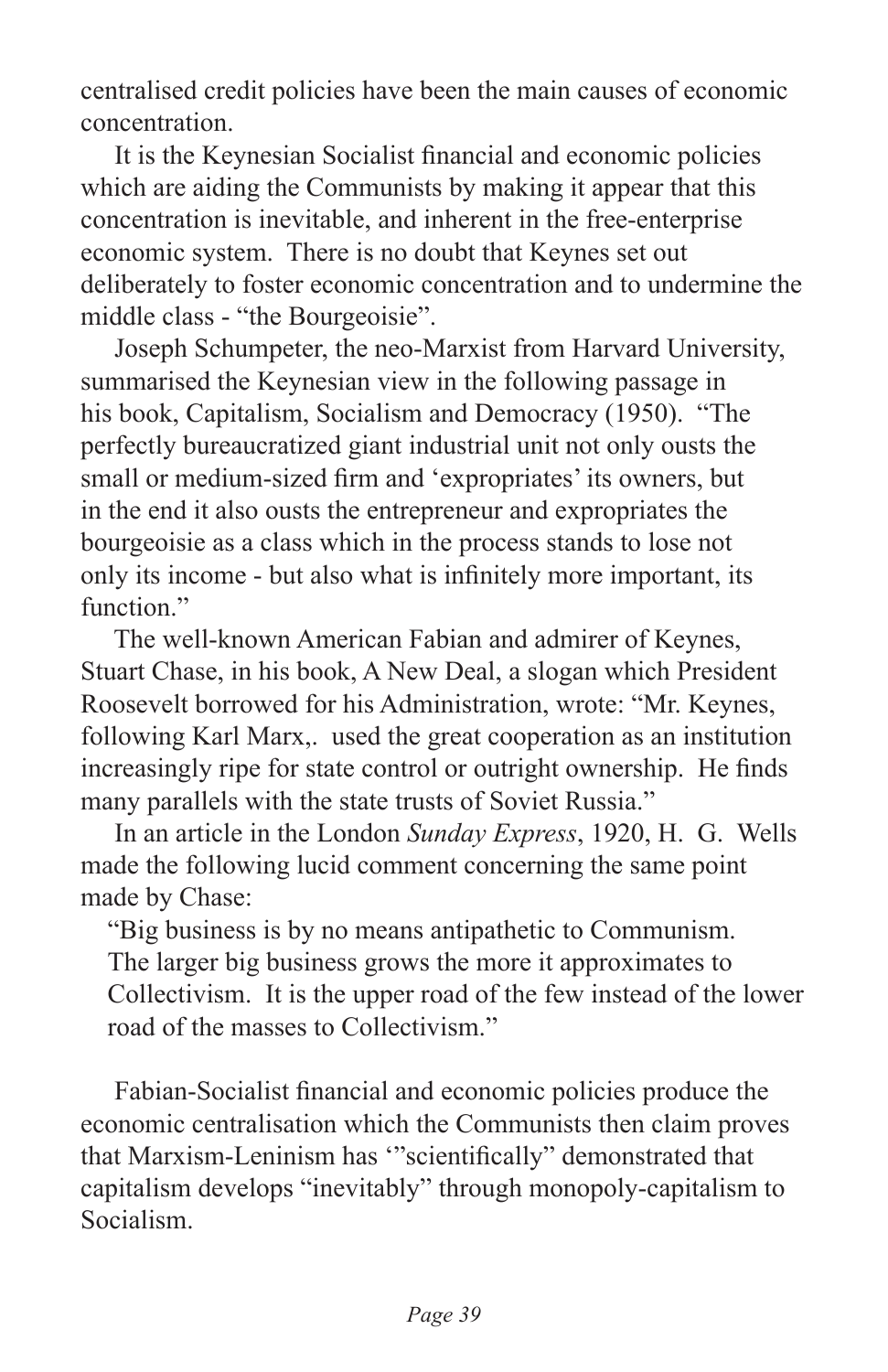### BASIC ECONOMIC TRUTHS

 The current policies of centralisation in the spheres of industry, Government and finance are not going to be halted by merely attempting to draw attention to the evils resulting from these policies, and not demonstrating that a study of basic economic truths reveals that alternative policies leading to greater individual freedom and security are possible.

 The first essential for an effective counter-offensive against the centralisers, irrespective of whether they call themselves Fabians, Keynesians or Communists, is to attack their basic economic teaching that labour produces all wealth. It is the widespread uncritical acceptance of this teaching which inhibits anti-socialists from seizing the offensive on the question of the inheritance principle.

 It is a major fallacy that labour produces all wealth, and that therefore any individual enjoying, in any form whatever, economic benefits from either inheritance or from dividends, is a "'parasite living on the workers".

The basis of all wealth is sunshine, solar energy, water and the soil.

 It is self-evident that no individual, or group of individuals, produced this wealth. The Christian could put the position as follows: Sunshine, solar energy, water, soil, are a part of God's capital. They were a gift to the human being in the same way that a father gives a property to his son. The fact that some individuals might use an inherited asset, one towards which they contributed no labour whatever, in a wasteful or immoral manner, is not a legitimate reason for abolishing the principle of inheritance. It is simply an argument in favour of developing a greater sense of responsibility and morality in individuals inheriting wealth.

 Thousands of years of human history have clearly demonstrated that collectivism encourages a far more irresponsible and antisocial attitude towards wealth of any kind than does private personal control. Not only has the human being inherited the basic capital wealth mentioned; he has also inherited the truths of the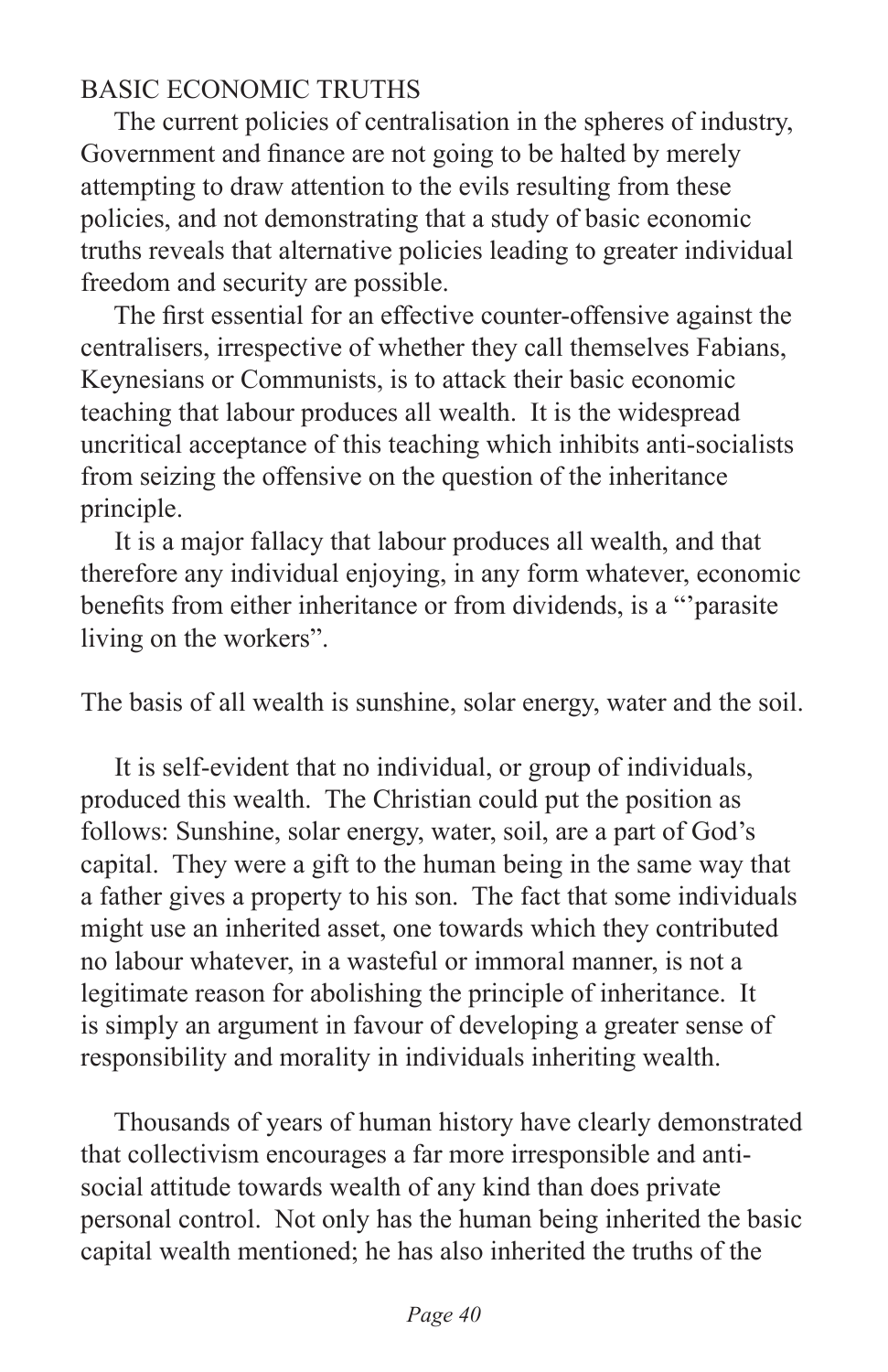Universe.

 Labour did not create the truth which man has termed the "mechanical advantage". Man discovered this truth when he found that by using a log as a lever he could easily lift a weight which he could not even budge with his own muscle power. The mechanical advantage and many other similar truths, provided the very foundations of the modern industrial system. Having been discovered by earlier generations of men, knowledge of these truths, and how to use them, was passed down to succeeding generations. This is called the cultural heritage.

 It is this cultural heritage, making use of the vast capital resources of the Universe, which has made possible not only higher material standards of living for present generations, but which has made it possible for individuals to have greater time to devote to activities, cultural and otherwise, other than those forced upon them by economic necessity. The development of automation is the end product of the process of using solar energy to power automatic or semi-automatic machinery.

 The claim that "labour produces all wealth" is not only false; it becomes progressively more false as the cultural heritage is expanded with the result that labour as such is a diminishing factor in production.

 Those who really desire to attack Socialist economic and financial policies which are driving the non-Communist nations towards the same centralization suffered by people living in the Communist nations, have got to expose and oppose every attack upon the inheritance principle. They must insist that the tremendous potential benefits from the accumulated knowledge of centuries are available to the individual. Present policies of economic and financial centralism, are rapidly leading to more and more control over productive resources being exercised by central planners acting in the name of the Government.

 The essence of true economic democracy is that the individual consumer, using his money "'vote", induces a number of competing retailers and producers to compete for his ""vote" by offering him better and cheaper goods and services. The sane, realistic purpose of production should be to supply the genuine,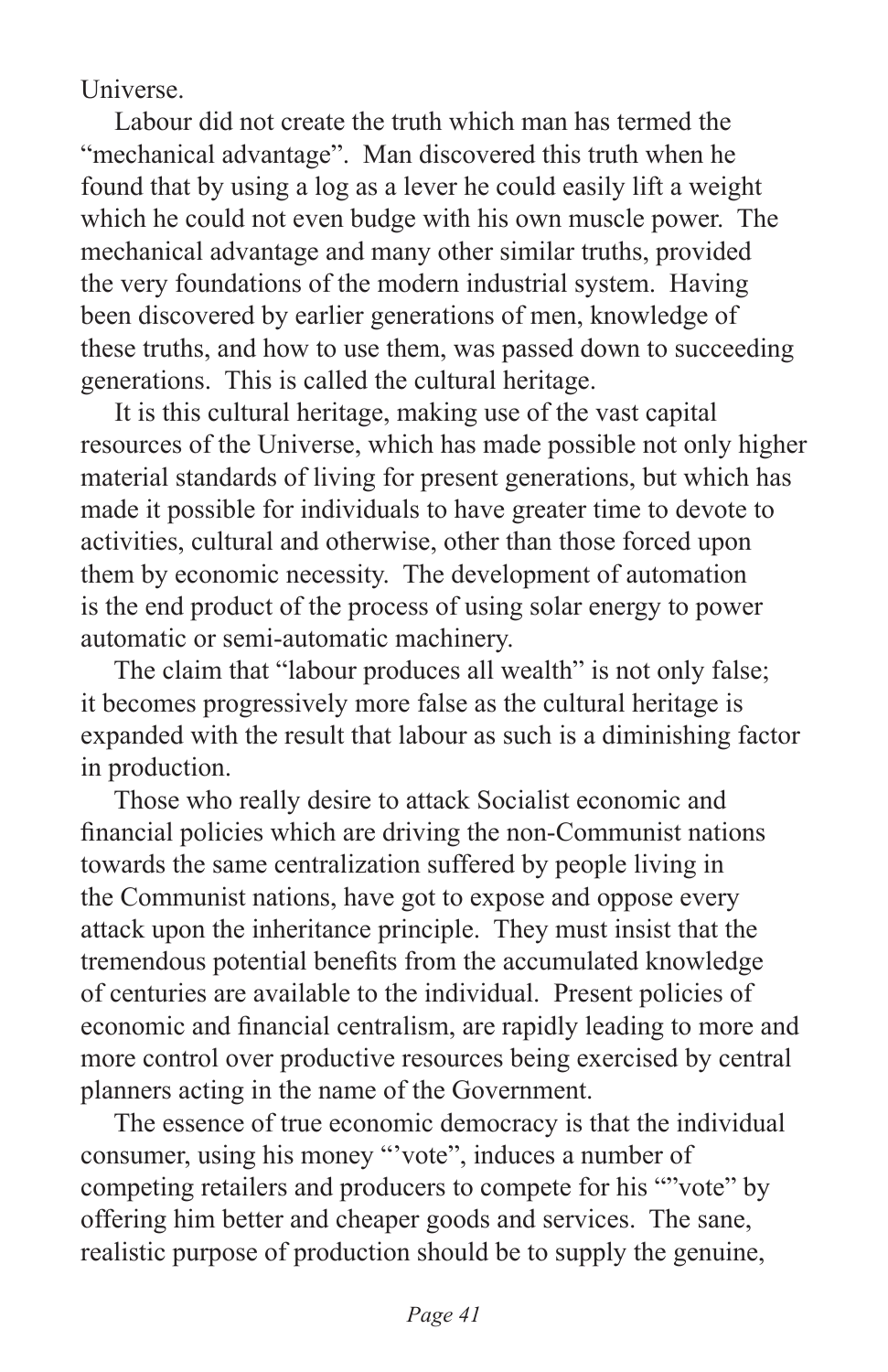freely-expressed desires of individuals. The free-enterprise, competitive system, based upon the concept of private ownership of property, operating in a society where the Government's main function is to uphold a rule of law which ensures that no individual can interfere with other individuals' rights, provides the basis for a major step forward in real freedom for all individuals.

 But the policies of centralism rob the individual of his full heritage.

 More and more Government intervention in the field of production and distribution as advocated by Keynes, produces an ever-increasing bureaucracy which decides how the nation's heritage is to be used. This is justified under the slogan that the Government must provide "Full Employment".

 It is also suggested that this is "progressive," overlooking the fact that the pyramids of Egypt were also used to provide "Full Employment" thousands of years ago. No doubt the slaves who toiled on the building of the pyramids would have preferred the opportunity of working on some project of benefit to themselves!

The real credit of a nation is its productive capacity.

 All policies of centralised control seek to ensure that real credit is monopolised by Governments, thus preventing the individual to gain increasing benefits from what is, as has been pointed out, his rightful heritage. Those who argue that under Keynesian policies Government intervention into the economic field does not go as far as the Communists desire, overlook the fact that even the managers of the private-enterprise sector of the economy become so dependent upon the goodwill of the planners running the Government sector, that they are afraid to give offence in any way in case they should, for example, lose a Government contract.

 Evidence of this development is already mounting in every Western nation where the Fabian tactic of gradualism is being applied. If the Communist strategy for obtaining a World Monopoly of Power is to be defeated, then not only must all policies for further centralising power be vigorously challenged; but there must also be a progressive decentralisation of all power, political, financial, and economic under the effective control of individuals who can then be made personally responsible for their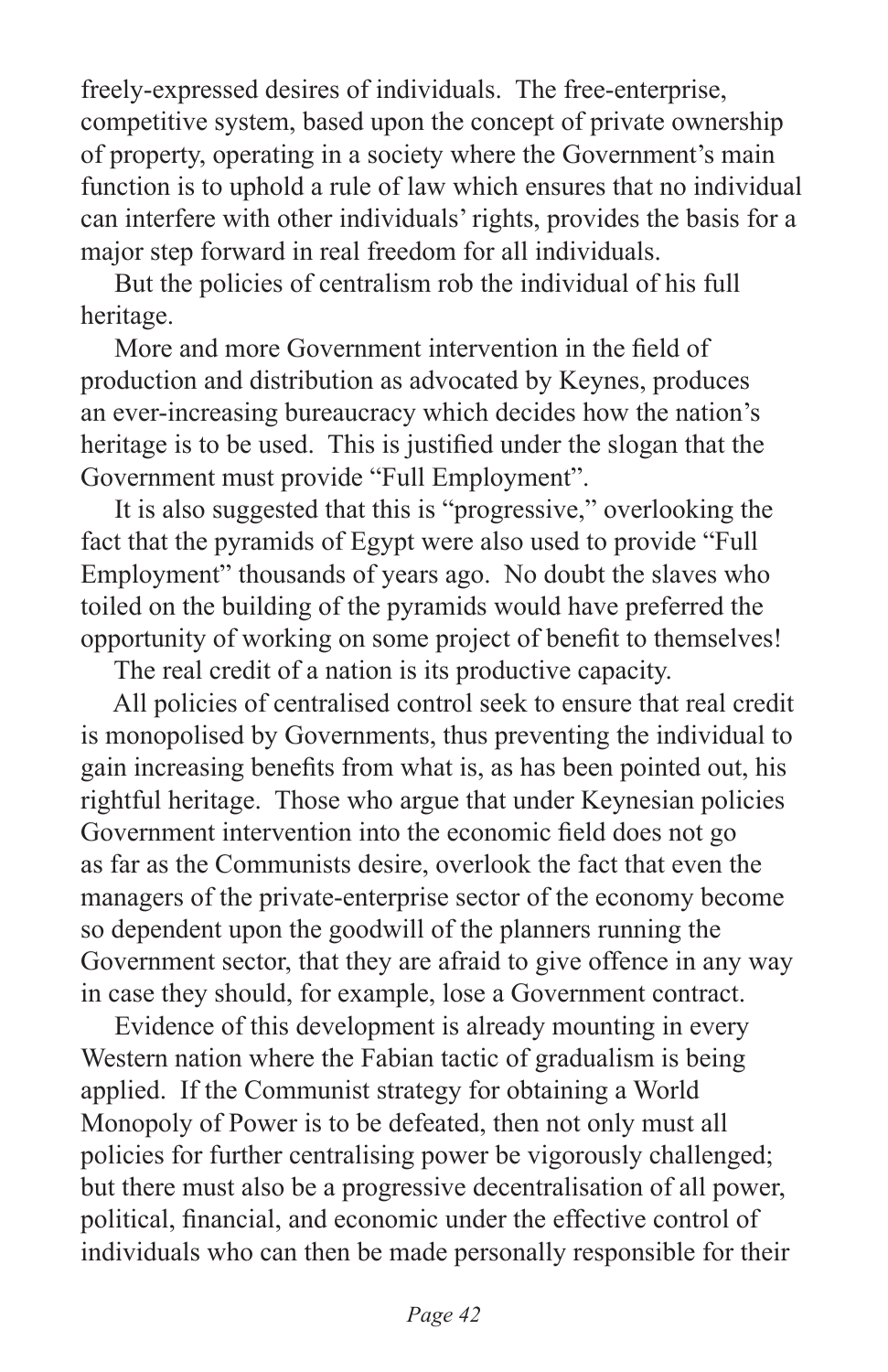actions.

 If the supporters of the free society are not capable of advancing appropriate policies for decentralising power, for ensuring that the individual does gain access to his own heritage, then not only will they not defeat the Communist challenge; they will get what they deserve.

#### GENERAL CONCLUSIONS

 Although far from being as exhaustive as it might be, this survey of the Fabian Socialist Movement in relationship to the Communist advance, forces the admission of the following general conclusions:

 The Fabian Socialist movement grew out of the same collectivist philosophical soil as did the Marxist-Leninist movement.

 So far from being a moderating influence on the world-wide revolutionary movement spear-headed by the Marxist-Leninists, the Fabian-Socialists have played a decisive part in advancing the revolution.

 Particularly amongst the English-speaking peoples of the non-Communist world, they have furthered Socialist ideology and policies in a manner which the Marxist-Leninists could never have done on their own. They have in fact played the major role in preparing the Western nations for their eventual predicted takeover by their more violent Socialist brothers, the Communists.

 The Fabian Socialists have not only produced a fertile recruiting ground for the Communists; many of them have actively collaborated with the Communists. And when they have not directly collaborated, they have provided an effective smokescreen for the Marxist-Leninists, both helping to shield Communist activities and to mask the Communist advance.

 It is clear, therefore, that the Communist advance is not going to be halted until the Fabian Socialist smokescreen is swept away by effective exposure and, even more important, the Fabian economic, financial and political policies of gradualism are first halted and then reversed \*\*\*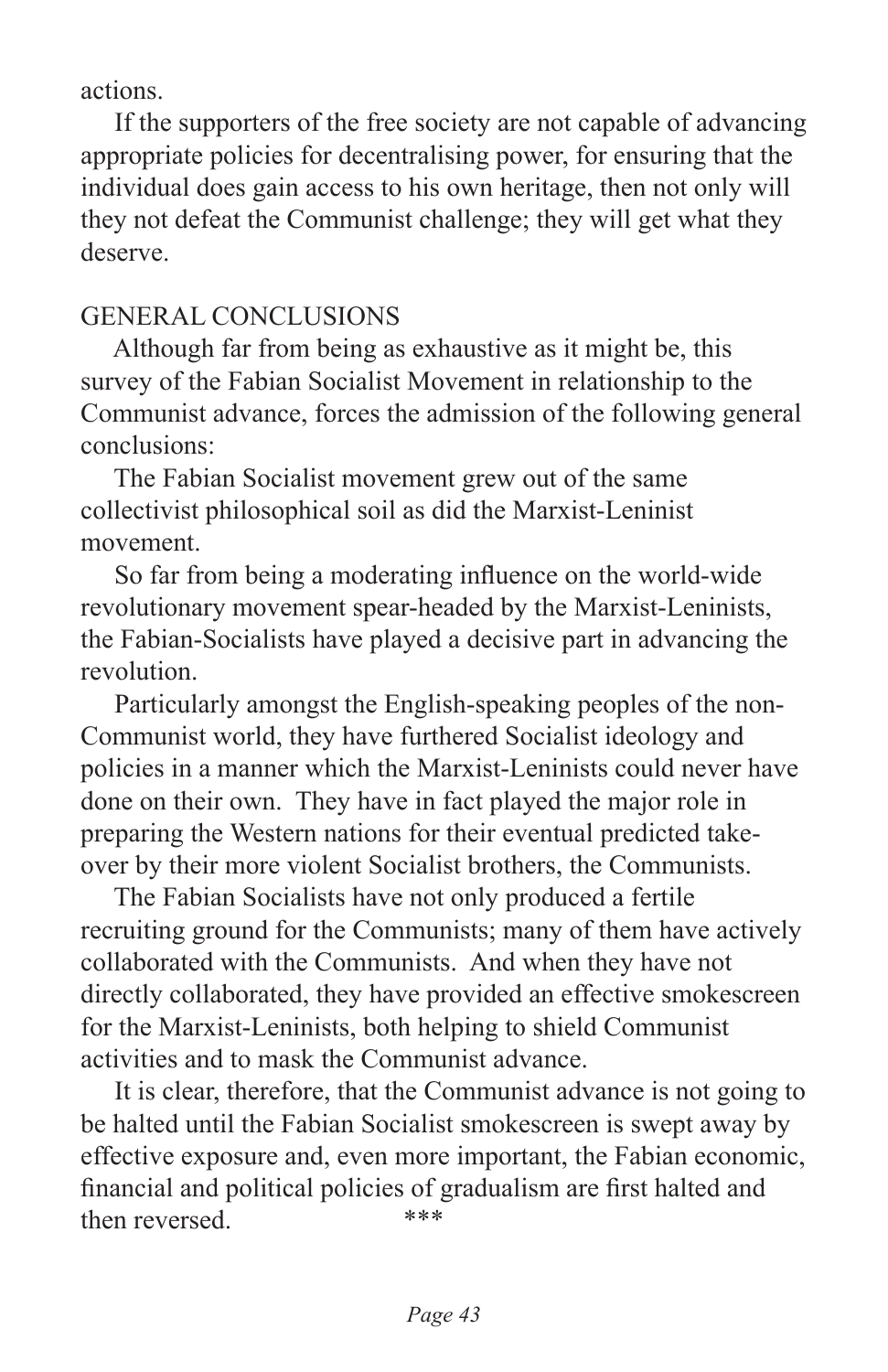## **OTHER IMPORTANT WORKS by Eric D. Butler:**

A Defence of Free Enterprise and The Profit Motive Achilles Heal of the Conservative Movement America, Rooseveldt & The New Deal Background to the Russian Revolution and the Middle East Crisis Brain Washing Censored History Constitutional Barriers to Serfdom **Dialectics** Enemy Within the Empire Essential Christian Heritage Has Christianity Failed Is The Word Enough Money Power versus Democracy Moral Implications of Centralised Power Real Objectives of the Second World War Red Pattern of World Conquest Releasing Reality Root of All Evil Social Credit and Christian Philosophy Social Dynamics Steps Towards the Monopoly State Truth about Social Credit The Truth about the Australian League of Rights They Want Your Land While Farmers and Businessmen Slept Yarra Glen Report

> *Printed and Published by the Australian League of Rights PO Box 27, Happy Valley SA 5159*